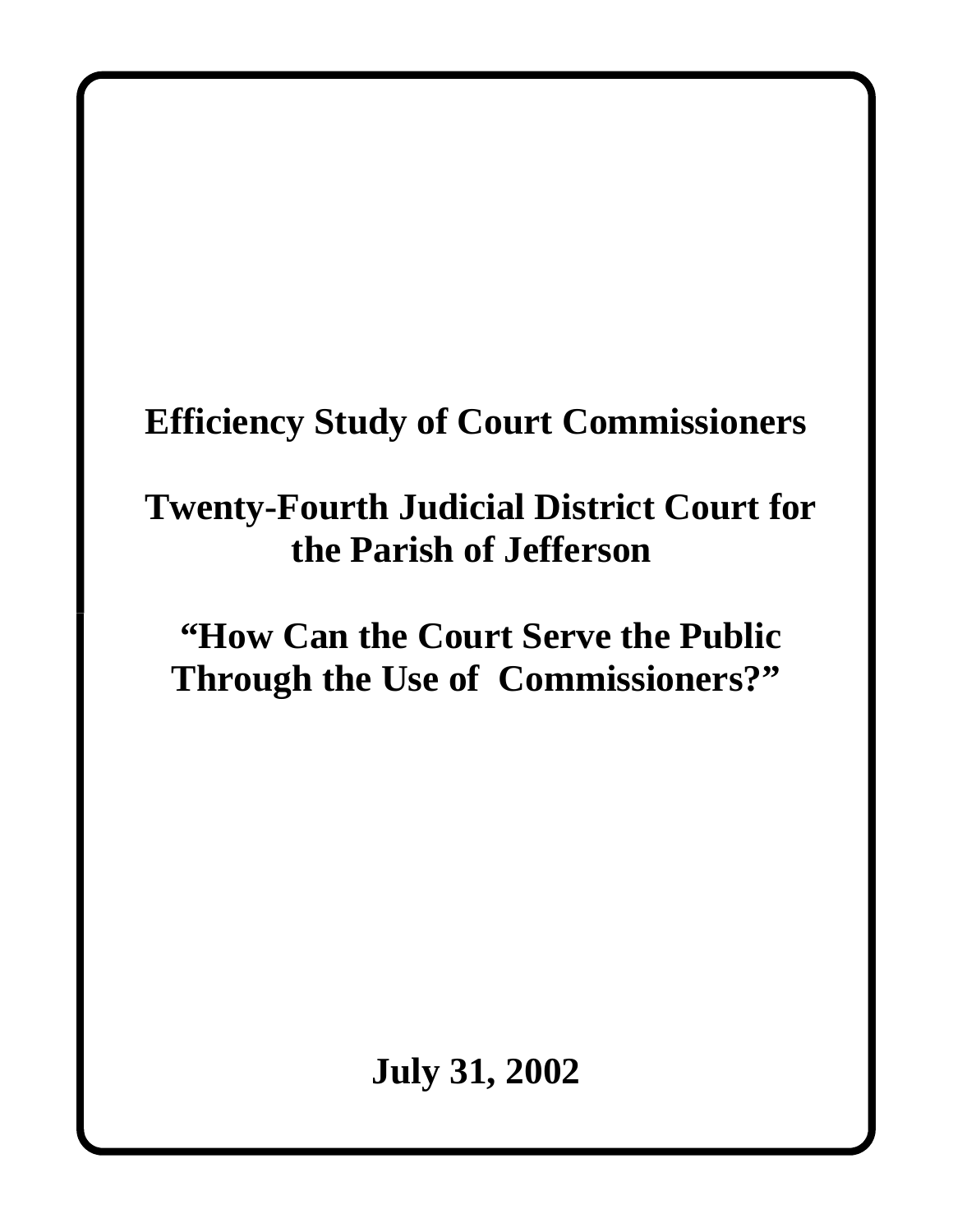\_\_\_\_\_\_\_\_\_\_\_\_\_\_\_\_\_\_\_\_\_\_\_\_\_\_\_\_\_\_\_\_\_\_\_\_\_\_\_\_\_\_\_\_\_\_\_\_\_\_\_\_\_\_\_\_\_\_\_\_\_\_\_\_\_\_\_\_\_\_\_\_\_\_\_\_\_\_

# **TABLE OF CONTENTS**

| $\mathbf{I}$ .                                                               |  |
|------------------------------------------------------------------------------|--|
|                                                                              |  |
|                                                                              |  |
|                                                                              |  |
|                                                                              |  |
| E. Possible Use of Court-Ordered Mediation in Custody and Visitation Cases3  |  |
|                                                                              |  |
|                                                                              |  |
|                                                                              |  |
|                                                                              |  |
|                                                                              |  |
| D. Results of Interviews with Attorneys                                      |  |
|                                                                              |  |
| E. Recommendations to Make the Domestic Commissioner                         |  |
|                                                                              |  |
|                                                                              |  |
|                                                                              |  |
|                                                                              |  |
|                                                                              |  |
|                                                                              |  |
| Day to Day Responsibilities of Criminal<br>$\mathbf{C}$ .                    |  |
|                                                                              |  |
|                                                                              |  |
|                                                                              |  |
|                                                                              |  |
| E. Results of Interviews with Attorneys                                      |  |
|                                                                              |  |
| F. The Use of Attorneys as Part-Time Criminal Commissioners<br><sub>or</sub> |  |
| Magistrates37                                                                |  |
| G. Recommendations to Make the Criminal                                      |  |
|                                                                              |  |

# **IV. ADDENDUM - COMMENTS OF COMMISSIONERS KIFF AND CIMO**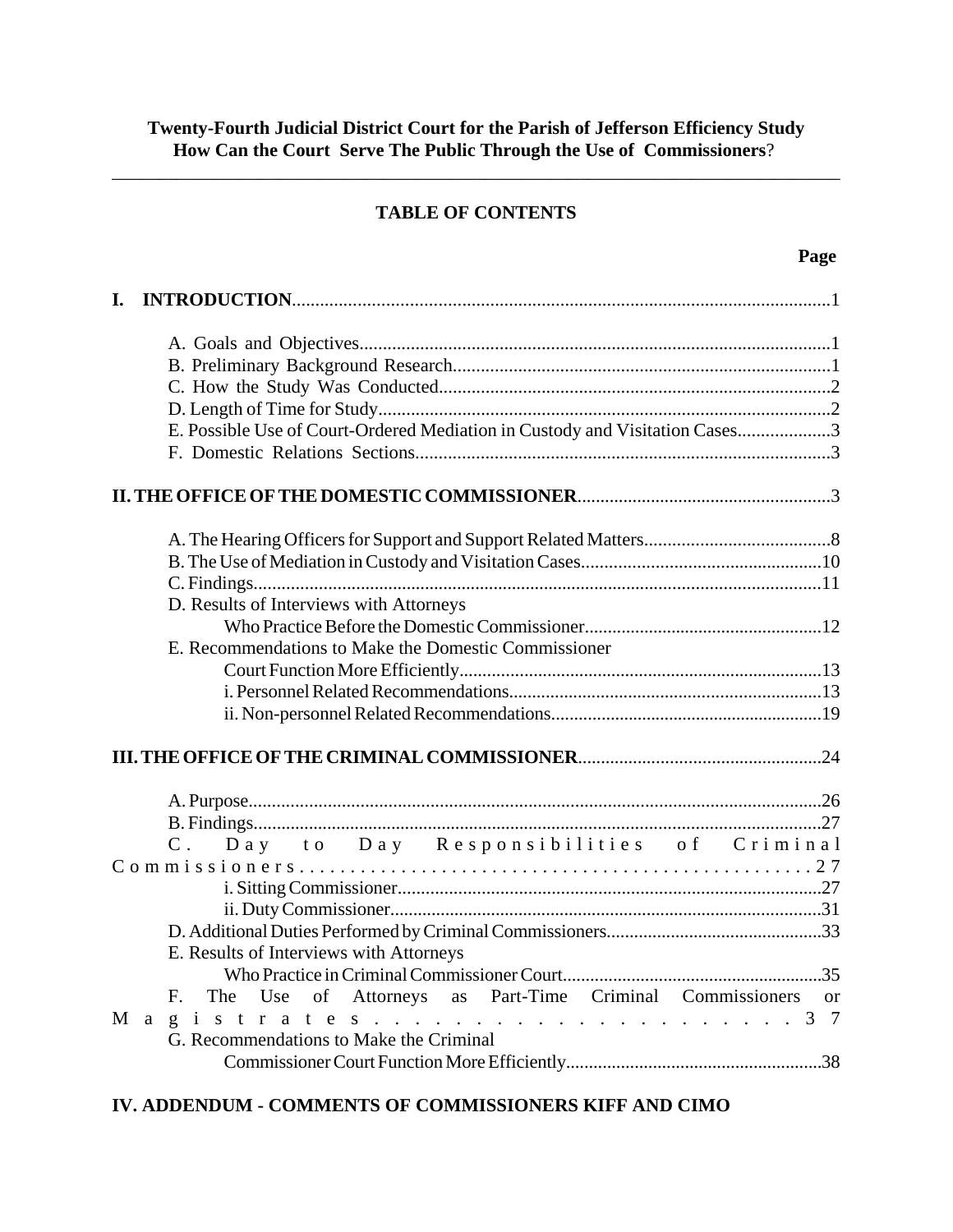\_\_\_\_\_\_\_\_\_\_\_\_\_\_\_\_\_\_\_\_\_\_\_\_\_\_\_\_\_\_\_\_\_\_\_\_\_\_\_\_\_\_\_\_\_\_\_\_\_\_\_\_\_\_\_\_\_\_\_\_\_\_\_\_\_\_\_\_\_\_\_\_\_\_\_\_\_\_

|--|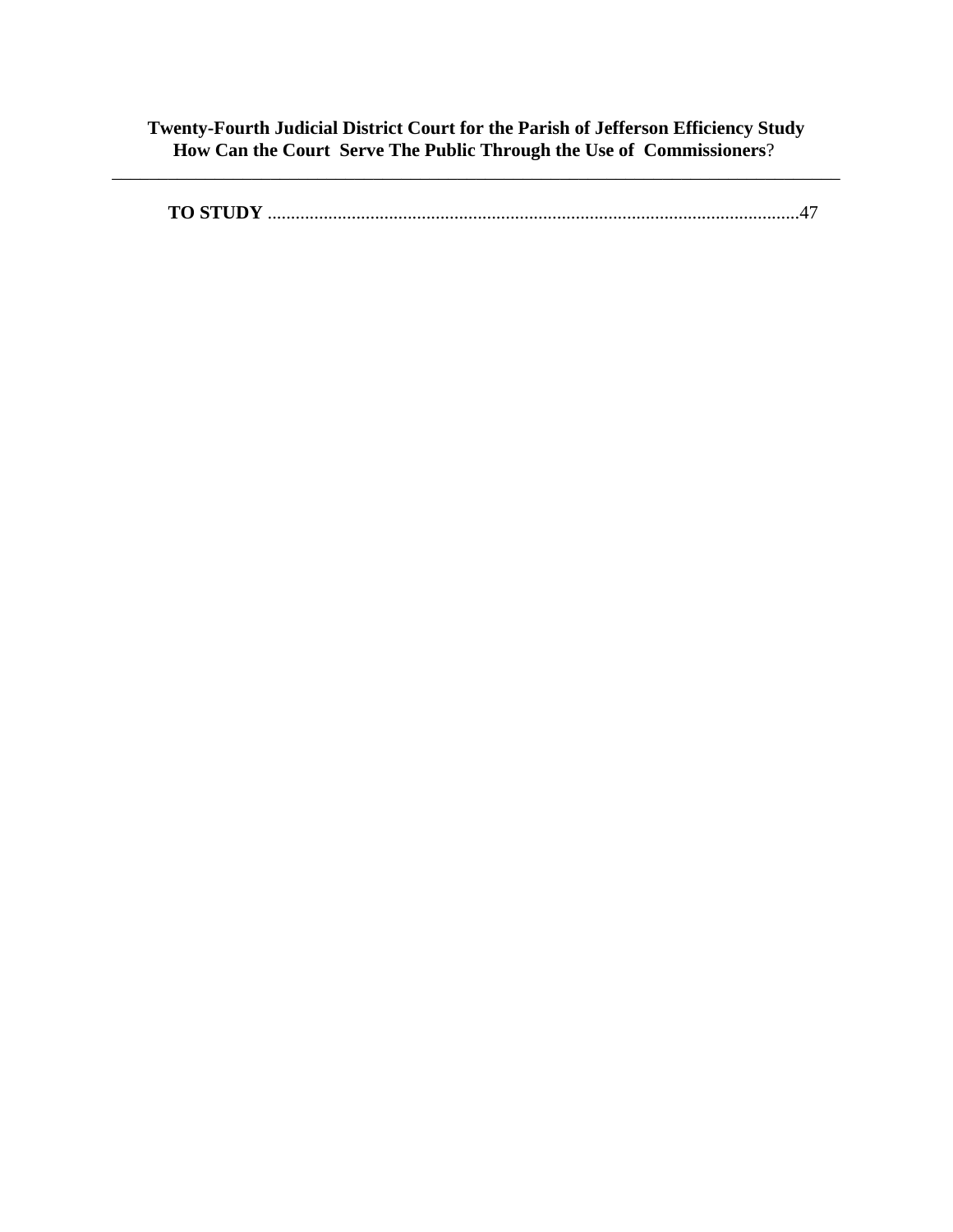# **I. INTRODUCTION**

This study was commissioned by the sixteen (16) Judges of the Twenty-Fourth Judicial District Court (hereinafter referred to as the Court or 24th JDC) located at 200 Derbigny Street in the Gretna Courthouse Annex Building in Gretna, Louisiana 70053. The Court consists of Divisions A through P. Additionally, the judges are assisted by three (3) Commissioners, two (2) criminal and one (1) domestic, as governed by LRS § 13:717. The Commissioners Courts are located at 802 Second Street in Gretna, Louisiana a few blocks from the Courthouse Annex Building.

The purpose of this study was two-fold: (1) to gather data and information about how the commissioner courts functions have evolved since their inceptions, and (2) to make recommendations to the Judges about how to improve the efficiency of the commissioner system to better serve the public.

This report was drafted by Bobby Marzine Harges, a Professor of Law at Loyola University New Orleans School of Law and a member of the Louisiana Bar and Deirdre Fuller, Attorney at Law, also a member of the Louisiana Bar.

## **A. Goals and Objectives**

This study addresses the following issues:

- 1. What tasks do the Commissioners perform?
- 2. What are the roles of the Commissioners?

3. How much power should be vested in Commissioners who, unlike judges, are not elected by the people whose lives their decisions effect?

- 4. How can the Judges of the 24th JDC use the Commissioners to better serve the public?
- 5. What specific recommendations can be made to answer these questions?

# **B. Preliminary Background Research**

Bobby Harges initially met with Judges Robert M. Murphy, Martha E. Sassone and Henry G. Sullivan on September 10, 2001. He then met with Criminal Commissioner Carol Kiff and Domestic Commissioner Craig Cimo to get a better understanding of their roles and responsibilities. The Commissioners provided us with all reports that they submitted to the Court evaluating their performance for calendar years 1999 and 2000.<sup>1</sup> The reports from Commissioner Cimo were data sheets with totals of the number of tasks he performed during those years. Commissioner Kiff provided us with detailed narrative reports entitled, "Criminal Commissioners' Report to the Judges

<sup>&</sup>lt;sup>1</sup> We later received the reports for calendar year 2001 from the Criminal Commissioners.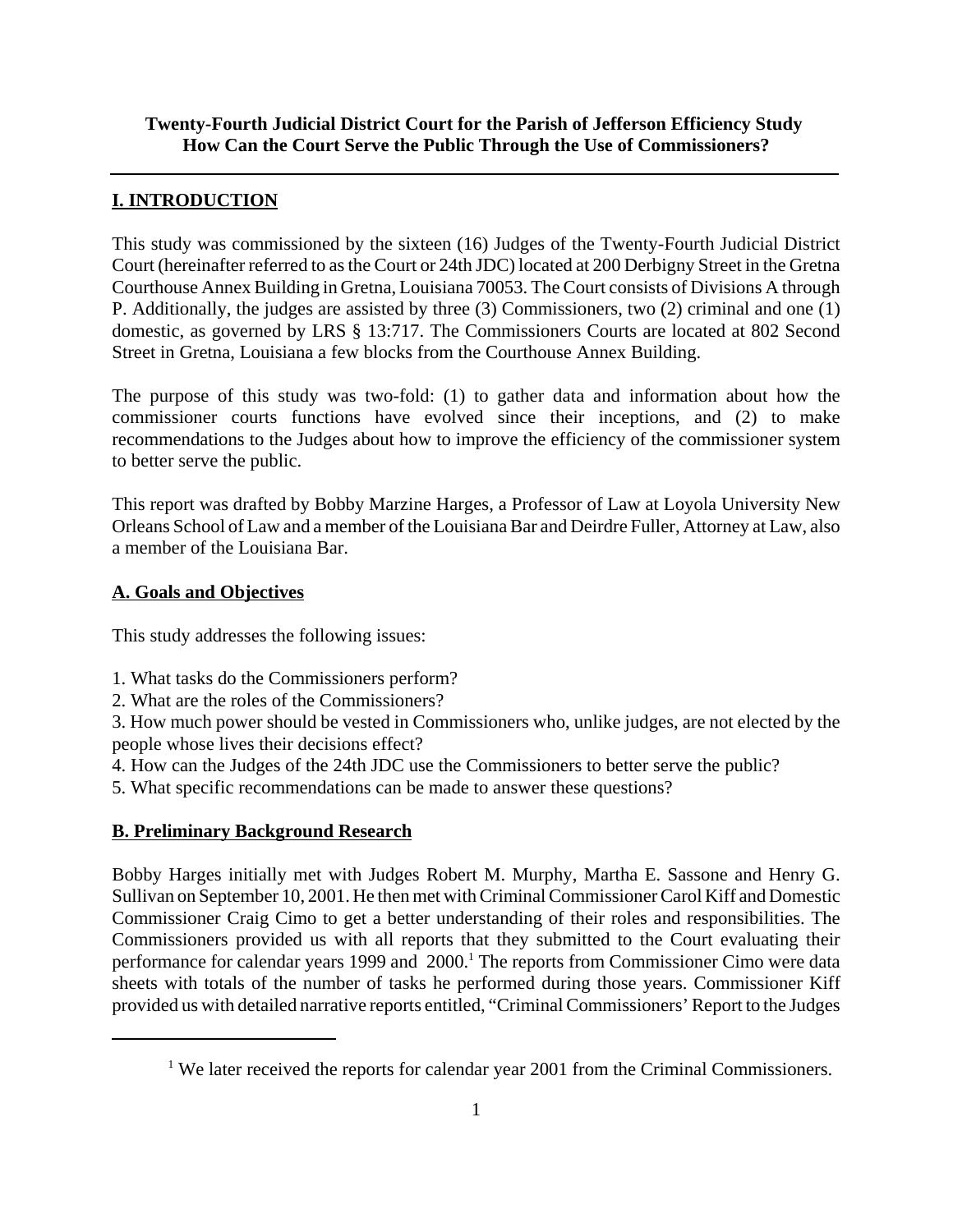of the 24th JDC" for calendar years 1999 and 2000. Both Commissioners Cimo and Kiff were very helpful in explaining to us what occurred on a daily basis in their courts.

Additionally, we searched for articles, journals, and reports from other court systems in order to find studies that have been performed of courts and their use of commissioners. During this search, we discovered that studies of commissioners and magistrates used in family courts and federal district courts were usually done by either university or law professors, or by task forces and advisory committees that were established by state supreme courts or the individual courts, that the studies usually took several months or even years and that each study was published with specific recommendations to the courts. Therefore, this study is consistent with the norm.

## **C. How the Study Was Conducted**

1. We studied how the Court uses both the Criminal and Domestic Commissioners by reading all reports and summaries that have been issued by the commissioners to the Court;

2. We interviewed all three (3) Commissioners to get a thorough understanding of the internal operating procedures used by each commissioner and to determine how each commissioner processes cases;

3. We interviewed both domestic Hearing Officers who hear support and support related matters to get a thorough understanding of the internal operating procedures they use, how they process cases and how they assist the Court and the Domestic Commissioner;

4. We interviewed all Judges of the Court who volunteered to be interviewed to get their views on the roles of the Commissioners and how the Commissioners can be used to assist the Judges in performing their duties;

5. We observed each Commissioner in practice on one or more occasions to see how their "real world" tasks and responsibilities comport with the duties reported to the Judges of the Court;

6. We observed each Domestic Hearing Officer in practice on one or more occasions to see how their "real world" tasks and responsibilities comport with the duties reported to the Court;

7. We interviewed twenty (20) lawyers who practice before the Commissioners in the 24th JDC to obtain their views on how the Court can most efficiently use the Commissioners to serve the public; and

8. We obtained data from the Clerk of Court's office on the estimated number of domestic cases filed in the Court over a ten (10) year period, from 1992 to 2001 and on the estimated number of litigants who are self-represented, that is not represented by attorneys.

#### **D. Length of Time for Study**

The study took seven and one-half (7 ½) months, from November 1, 2001 to July 18, 2002.

# **E. Possible Use of Court-Ordered Mediation in Custody and Visitation Cases**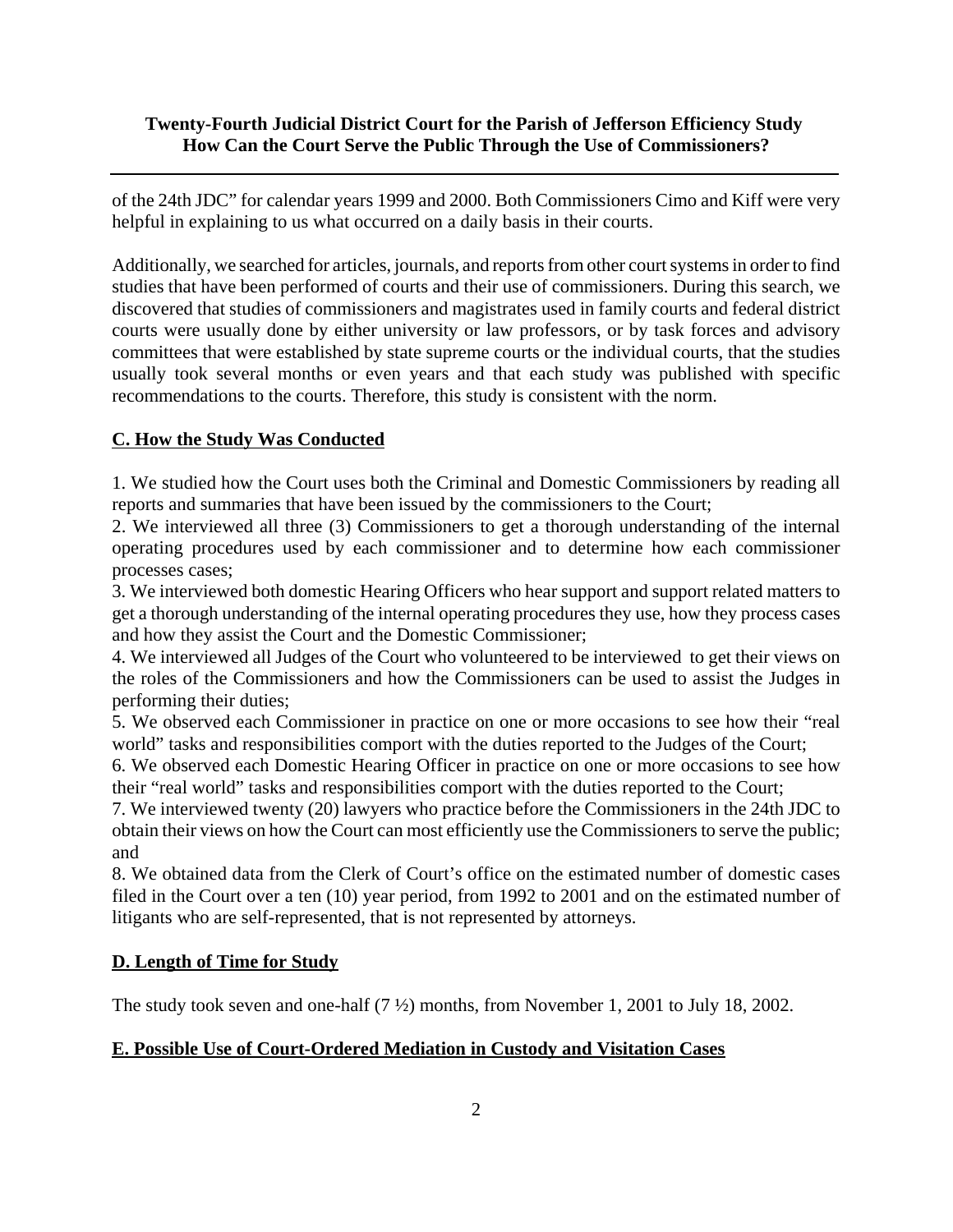We explored whether the Court can benefit from utilizing La. Rev. Stat. § 9:332, which allows any trial judge in a custody or visitation proceeding in Louisiana to order the disputing parties to mediate their disputes. This statute was examined in an effort to determine whether the Court can benefit from utilizing family mediation in the large number of custody and visitation cases that come before the Court.

# **F. Domestic Relations Sections**

Prior to the statutorily created position of Domestic Commissioner in 1997, there were either two (2) or three (3) domestic relations sections (DRS) where the Judges in those sections heard "all domestic matters including paternity suits, divorce, separation from bed and board, annulment, partition of community property, adoption, and all rules relative to alimony, child support, custody, and all matters related to or incidental to domestic or family matters."<sup>2</sup> By local court rule, only domestic relations cases were allotted to the domestic relations sections.

On December 1, 1996, by order of Judge Charles Cusimano, the Court abolished the designations DRS I, II and III. Divisions A, C, and H maintained their existing domestic filings and commenced receipt of new civil filings. Additionally, Divisions A, C, and H were not allotted new domestic relations filings until July 1, 2000. These actions converted the Court from a court with three (3) domestic relations sections to a court with sixteen (16) domestic relations sections. The temporary moratorium on cases being assigned to Divisions A, C, and H allowed the thirteen (13) divisions with no domestic relations cases to build up dockets with domestic relations cases. It appears that the Court believed that three and one-half  $(3 \frac{1}{2})$  years (from December 1, 1996 to July 1, 2000) would be a sufficient amount of time for the dockets of the thirteen (13) divisions to catch-up with the three (3) former DRS sections.

# **II. THE OFFICE OF THE DOMESTIC COMMISSIONER**

The use of a Domestic Commissioner in the 24th JDC is authorized by LRS 13:717(A) which states, "There are hereby created three offices of commissioner for the Twenty-Fourth Judicial District Court..." and by LRS 13:717(C), which states, "One of the commissioners shall have jurisdiction over civil matters involving domestic relations and family law only and two of the commissioners shall have jurisdiction over criminal matters. The commissioners shall have a minimum of five years of experience in handling matters within their respective jurisdiction." "The purpose of the Domestic Commissioner is to facilitate the orderly process of routine and recurring issues and emergency

<sup>&</sup>lt;sup>2</sup>Domestic Relations Section Rules, Rule  $I(A)$ , Local Rules of the Twenty-Fourth Judicial District (1998).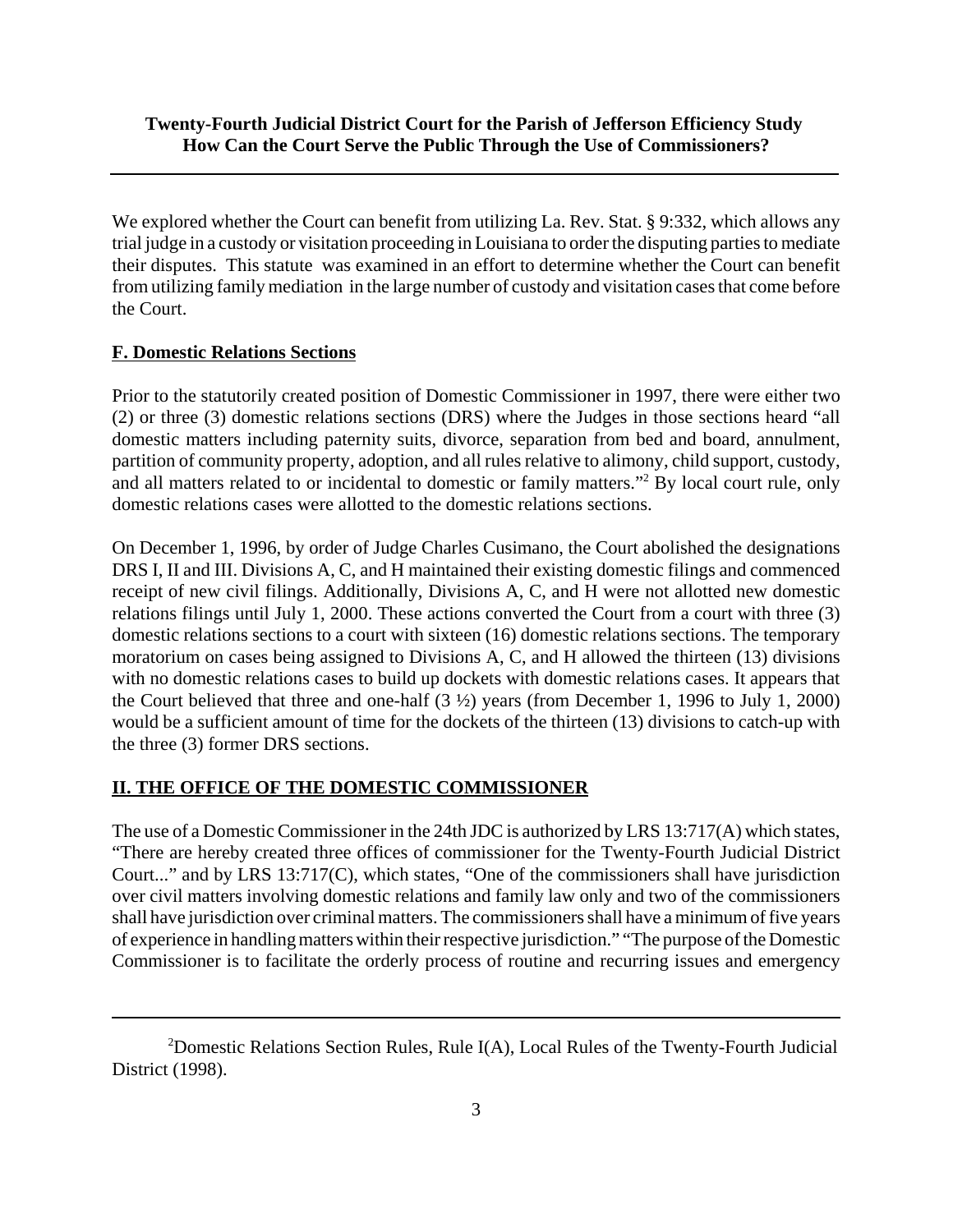issues which are presented to the court."3

Doug Allen was appointed Domestic Commissioner in 1997 when the enabling statute became effective. Prior to becoming a Commissioner, Allen served as Judge Pro Tempore in the 24th JDC and First and Second Parish Courts, Judge in the Second Parish Court as well as President of Jefferson Parish. Allen served as Domestic Commissioner from 1997 to February, 2000. Prior to Allen's tenure, retired Judges served an Judge Pro Tempore in domestic relations cases in the 24th JDC.

The current Domestic Commissioner, who has served since February, 2000, is Craig Cimo, an attorney who practiced law in Jefferson Parish for over thirty (30) years before becoming a Commissioner. Cimo is also a former assistant parish attorney and former Harahan magistrate. The duties of the Domestic Commissioner are enumerated in LRS 13:717(F) which states:

*F. The powers of the commissioner hearing domestic matters shall include but not be limited to the power to:*

 *(1) Administer oaths and affidavits.*

 *(2) Render and sign judgments and orders confirming judgments by default in accordance with the general provisions of law, including the requirement of introducing proof sufficient to establish a prima facie case. (3) Grant uncontested divorces.*

 *(4) Implement interim child support and custody orders, as follows:*

*(a) A certified copy of such orders will be provided to the parties at the time of the court's ruling. If no objection is filed in writing with the district court judge having jurisdiction over the case, within three days of rendition and notification either by the commissioner or through service by the clerk of court, exclusive of weekends and holidays, the order shall become a final judgment of the court and shall be signed by a judge of the Twenty-Fourth Judicial District Court and is appealable as any other final judgment.*

*(b) Any party who disagrees with a judgment or ruling of a commissioner may file a written objection thereto. The objection shall be filed within three days of the judgment or ruling being received by the party either from the commissioner or by service through the clerk of court and shall be filed in accordance with the rules of the Twenty-Fourth Judicial District Court. The objection*

<sup>&</sup>lt;sup>3</sup> Domestic Relations Section Rules, Rule IV, Section 3. Purpose, Local Rules of the Twenty-Fourth Judicial District (1998).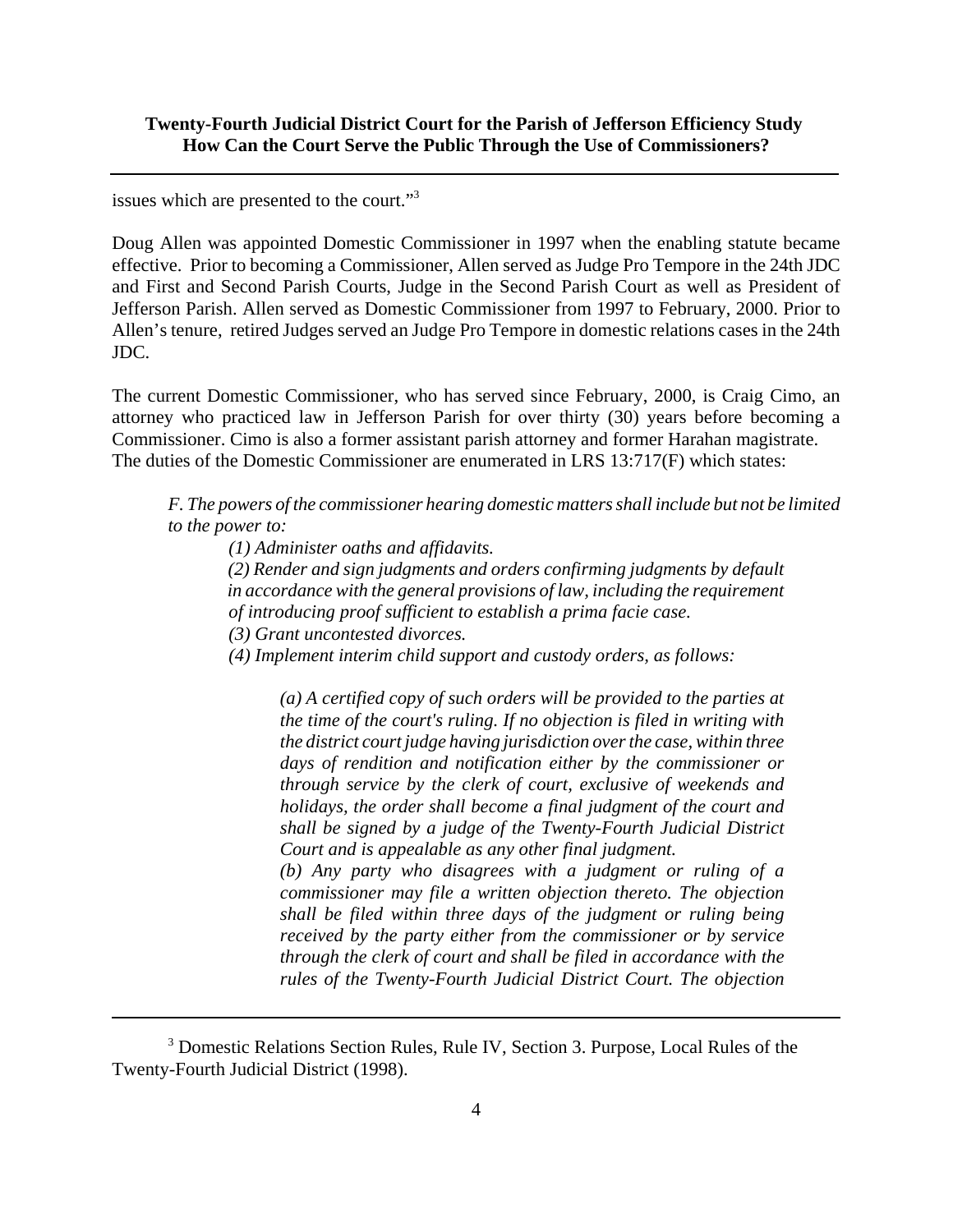> *shall be heard by the judge of the Twenty-Fourth Judicial District Court to whom the matter was originally allotted. (c) The judge may decide the objection based on the record of the proceedings before the commissioner or may receive further evidence and rule based on that evidence, together with the prior evidence, or may recommit the matter to the commissioner with instructions. (d) Every order given to the parties by the commissioner or served upon the parties by the clerk of court shall contain the following notice:*

#### *IMPORTANT NOTICE*

*This order, if not contested in writing within three days of receipt from the commissioner or through service by the clerk of court, exclusive of weekends and holidays, will be signed by a judge of the Twenty-Fourth Judicial District Court and will become a final judgment of the court. (Emphasis original).*

 *(5) Approve consent judgments.*

 *(6) Sign ex parte and emergency orders.*

 *(7) Find and punish for contempt of court in the same manner as a district court judge.*

 *(8) Handle preliminary disputes concerning discovery or the issuance of subpoenas.*

 *(9) Adjudicate any other domestic matter not specifically excluded in Subsection G.*

 *G. Except as provided in this Subsection, the Domestic Commissioners shall not have the power to adjudicate cases in a contested matter of divorce, custody, permanent spousal support, paternity, or partition of community property, unless the parties consent in writing to the jurisdiction of the commissioner. Each time an action is filed with the clerk of court for the Twenty-Fourth Judicial District Court, the clerk shall notify the parties to that action of their right to consent to jurisdiction by the commissioners. In each case in which all the parties provide a written waiver of their right to have their case heard by a district court judge, and provide written consent to the matter being heard and adjudicated by a commissioner, the* 

*commissioners may conduct any and all proceedings on any matter pending before the court and may order the entry of judgment in the case. Each judgment so recommended by a commissioner shall be signed by a judge of the Twenty-Fourth Judicial District Court. Any party who is aggrieved by a judgment entered by a commissioner may appeal that judgment in the*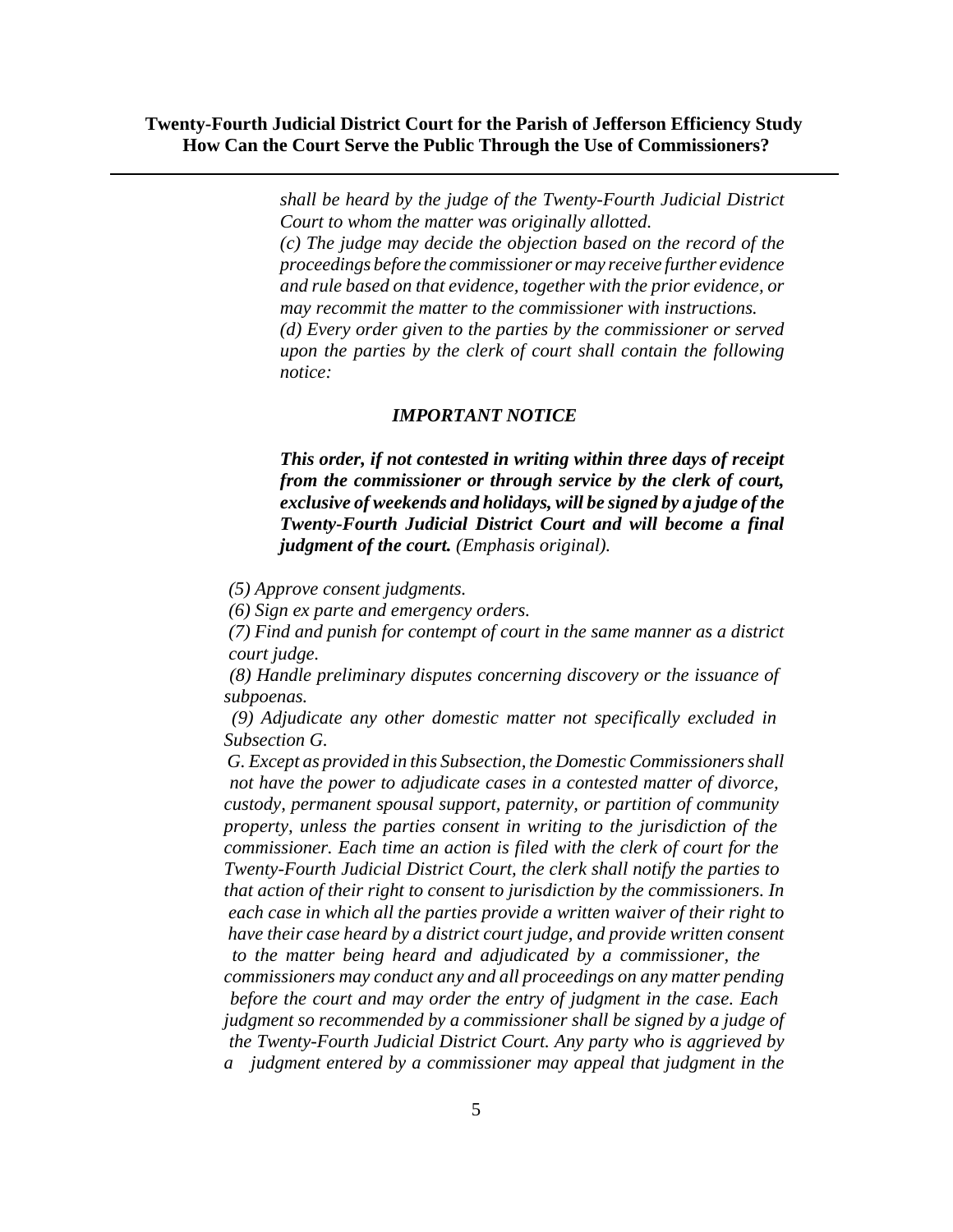#### *same manner as any other judgment entered by a district court.*

Our research on how district courts, both federal and state, use commissioners<sup>4</sup> in the United States revealed that commissioners are used in three (3) primary ways: 1) as "team players" whose primary responsibilities are to engage in the early and ongoing control of the pretrial process performing such tasks as conducting pretrial conferences and discovery proceedings by designation of the district judge; 2) as specialists who specialize in alternative dispute resolution and specific aspects of case managements such as judicially hosted settlement conferences; and 3) as additional judges who have the authority to try certain cases with party consent.<sup>5</sup> We found that Commissioner Cimo's responsibilities included those described in numbers 2 and 3 above. To a large extent, Commissioner Cimo mediates many of his cases from the bench receiving settlement in a significant number of cases. Additionally, Commissioner Cimo was used as an additional judge during the latter part of 2001(when this study began) as he was trying many cases with party consent that were traditionally tried by the District Judges. These trials took up a large amount of his time. However, in 2002, the Court limited the types of matters heard by Commissioner Cimo. In January, 2002, the Court prevented Commissioner Cimo from presiding over trials with party consent. His role has now been largely limited to interim and emergency matters as originally intended when the system was designed in 1997.

When Commissioner Allen took office in 1997 after LRS 13:717 was enacted, he heard primarily three (3) types of cases: 1) ex parte and emergency matters (including domestic abuse petitions); 2) interim custody and support issues (spousal and child); and 3) uncontested divorces. Apparently Commissioner Allen was not given much guidance from the Judges of the 24th JDC about how to organize and implement the system. This system was inherited from the previous Judges who served in ad hoc capacities. Our impression is that the Judges Pro Tempore were also not given much guidance from the Judges of the 24th JDC and they were allowed to administer cases in any way that they saw fit. This is to be contrasted with the commissioner system that exists in criminal cases, which appears to have been much more carefully planned.

It is our understanding that Commissioner Allen initially received cases after they had been placed on the docket of the Division to which they had been allotted. Individual judges would send specific cases to Commissioner Allen for hearings. This system changed in April, 1999 with Domestic

<sup>&</sup>lt;sup>4</sup> We found that courts around the country have used the term magistrate and commissioner interchangeably. In this report, we will use the term commissioner to refer to nonelected quasi-judicial officers whose primary responsibility is to assist district judges in processing cases.

<sup>&</sup>lt;sup>5</sup> See e.g., R. Lawrence Dessem, The Role of the Federal Magistrate Judge in Civil Justice Reform, 67 St. John's L.Rev. 799 (1993).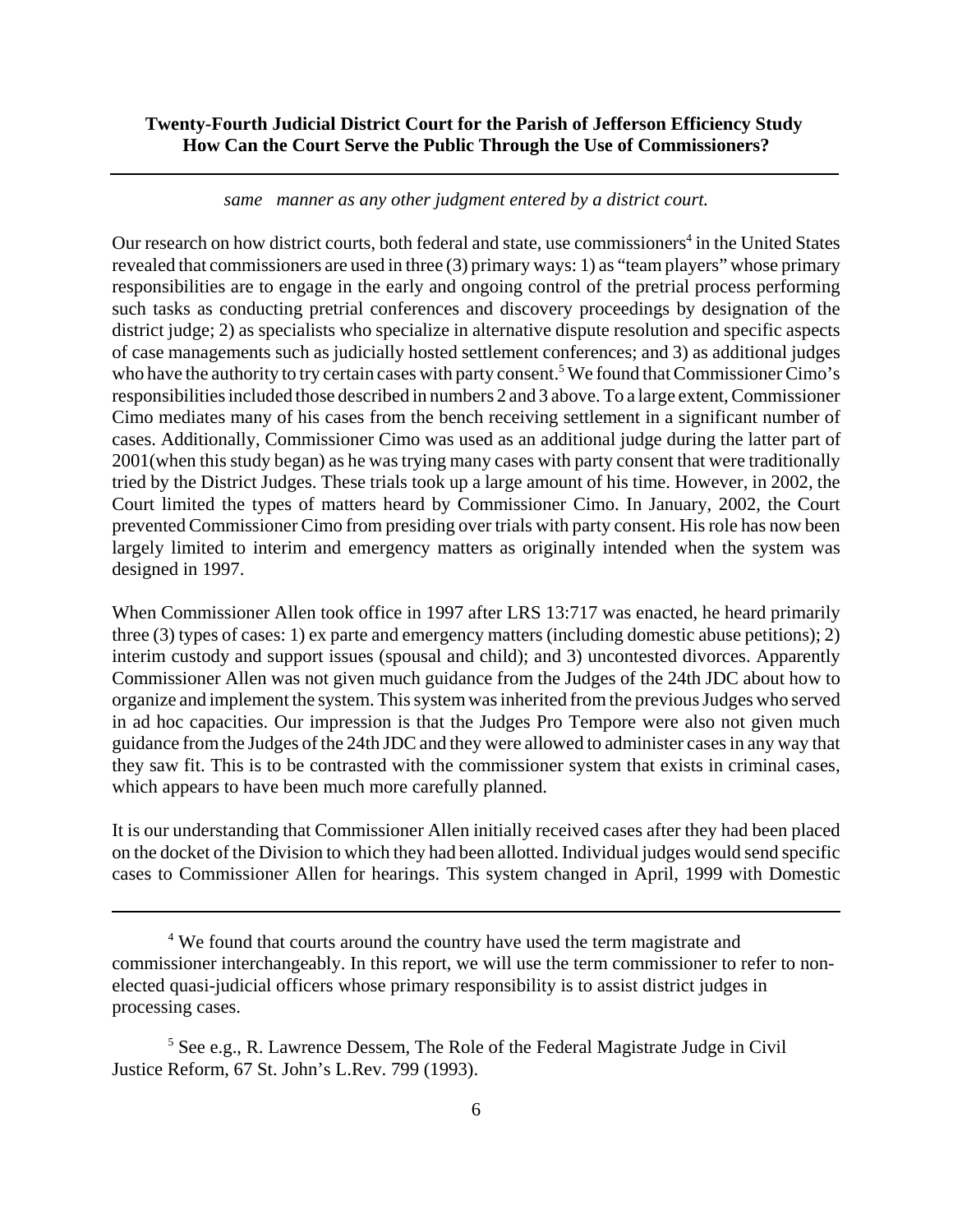Relations Case Rule II, Section 2, Designation of Records which stated, "All matters designated as Domestic shall initially be placed on the docket of the Domestic Commissioner and not on the docket of the Division to which the matter is allotted." Domestic Relations Case Rule II, Sections 2 and 3, Designation of Records read as follows:

**Section 3.** The Domestic Commissioner shall assign dates for hearing on all aspects of a Domestic matter unless a matter has been sent back to a Division by the Domestic Commissioner. Attorneys and litigants are to be directed to the Domestic Commissioner in order to obtain said hearing dates.

**Section 4.** No Domestic matter will be addressed by the Division to whom the matter is allotted until attorneys and litigants have first appeared before the Domestic Commissioner.

The effect of the April, 1999 amendments to the Domestic Relations Case Rules was to place almost every domestic relation case on the docket of the Domestic Commissioner. The amendments were effective approximately ten (10) months before Commissioner Cimo replaced Commissioner Allen. Before the April 1, 1999 amendments, Judges had begun to send more and more cases to the Domestic Commissioner. As the number of cases that were assigned to the Domestic Commissioner increased, delays and backlog began. Our research found that the backlog and delays became apparent to attorneys in late 1999 while Commissioner Allen was still hearing cases. The backlog continued when Commissioner Cimo took office in February, 2000 even though he was hearing more cases than Commissioner Allen heard. It is apparent from all people we interviewed that Commissioner Cimo processes many more cases than Commissioner Allen did.

However, it is difficult to compare the number of tasks performed by one Domestic Commissioner with those performed by the other because Commissioner Cimo's record-keeping system is different from that of Commissioner Allen's. The yearly statistics kept by each Domestic Commissioner ostensibly showed the number of monthly and yearly tasks performed by each commissioner such as number of trials presided over, divorces granted, signings, domestic abuse petitions issued, etc. However, we found each Domestic Commissioner counted these tasks in dissimilar ways. For example, we were told that Commissioner Allen held one (1) trial or evidentiary hearing per day, usually in the afternoon. Thus, the number of trials for a particular week would total no more than five (5). Commissioner Cimo initially counted the number of trials he presided over in the same way that Commissioner Allen did. However, later Commissioner Cimo began to count as a trial any hearing where a witness was sworn in, even if the trials lasted a few minutes. This method of counting trials significantly increased the number of trials presided over by Commissioner Cimo. Therefore it appeared from the yearly statistics sheet that Commissioner Cimo was conducting five (5) times more trials than his predecessor. This was not true. It appears from the statistics sheet that the different accounting system began in April, 2000 when the number of trials appears to have increased from twenty-nine (29) in April to eighty-three (83) in May.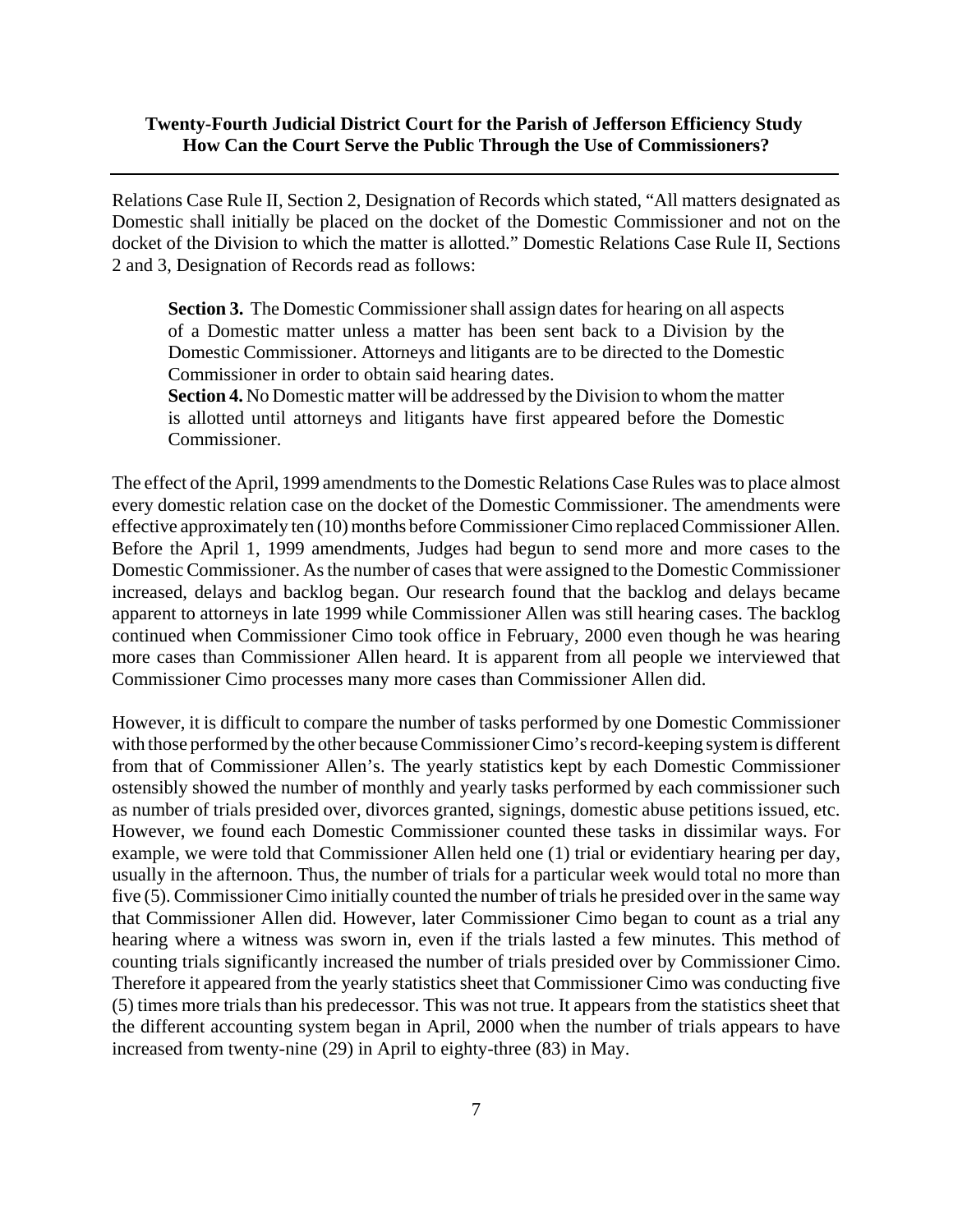When this study began in November, 2001, Commissioner Cimo was setting approximately fifteen (15) rules per day. The Office of the Clerk of Court was unable to provide us with data on the number of rules set per day by Commissioner Allen.

Almost everyone interviewed for the report stated that Commissioner Cimo is hearing many more domestic abuse petitions than did Commissioner Allen. Data is not available on the exact numbers heard by Commissioner Allen.

#### **A. The Hearing Officers for Support and Support Related Matters**

In addition to the Domestic Commissioner, the Court has established the position of Hearing Officer for the 24th JDC to hear support and support related matters. The Hearing Officers provide an expedited process for the establishment, modification and enforcement of support obligations.<sup>6</sup> Currently there are two (2) Hearing Officers, Karl Hansen, who works part-time, and Carol Accardo, who is a full-time Hearing Officer. The Hearing Officers act as a finders of fact and make recommendations to the Domestic Commissioner or to the District Court concerning the following matters:

- A. Establishment and Modification of Support;
- B. Method of Collection of Support; and
- C. Enforcement of Support.7

We found that the Hearing Officers are highly effective in handling the large number of support issues that come before the Court. It appears that the Hearing Officers are hearing virtually all of the child and spousal support matters coming before the Court. After the Hearing Officers make findings of fact and recommendations on the proper amount of support, then the matter is set for hearing before the Domestic Commissioner for an interim order. Should either party disagree with the interim order signed by the Domestic Commissioner, that party shall object and set the matter for hearing before the District Judge to whom the case is allotted. Additionally it appears that most<sup>8</sup>of the recommendations on child and spousal support made by the Hearing Officers which become interim orders of the Domestic Commissioner are not objected to by the litigants and therefore the recommendations of the Hearing Officers effectively become final judgments and are appealable to

<sup>8</sup> According to Commissioner Cimo, only about twenty percent (20%) of the orders issued by the Domestic Commissioner are appealed to the district court.

<sup>6</sup> See LRS 46:236.5

<sup>&</sup>lt;sup>7</sup> Rule V, Section 4 of the Domestic Relations Case Rules of the Twenty-Fourth Judicial District Court.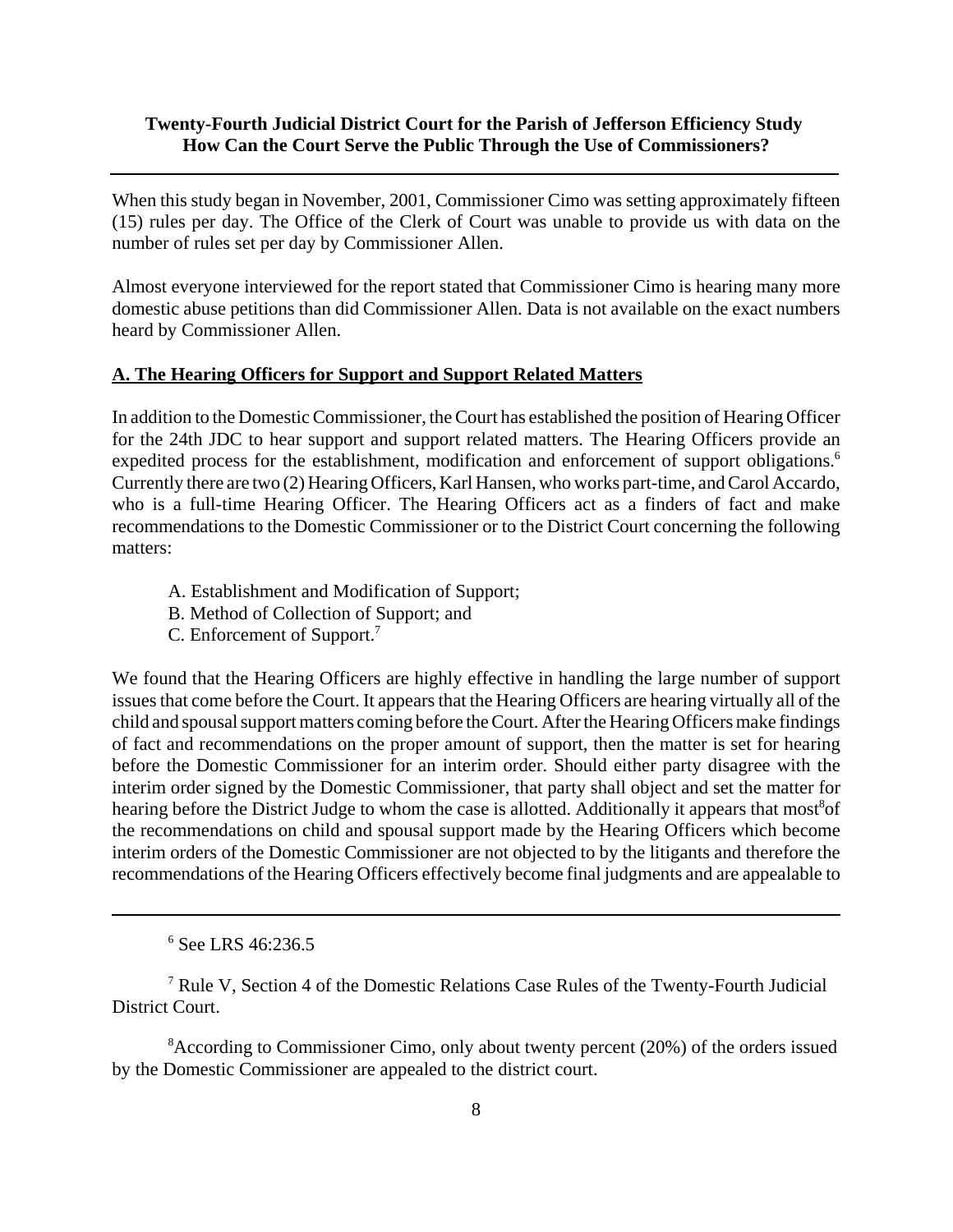the Louisiana Fifth Circuit Court of Appeal.<sup>9</sup>

When a demand is made for child support, interim or final spousal support, litigants are now able to schedule a hearing before a Hearing Officer within thirty (30) days of the filing of the support demand if a separate order is submitted with the demand. This is a recent development. Attorneys applauded this development as a positive one that should be continued. However, not all attorneys know that by filing a separate order with the demand for support, they can get such a quick hearing. Perhaps the Court should publicize this fact.

However, we believe that the Hearing Officers could be better utilized by the Court. First, Carol Accardo, the full time Hearing Officer is usually finished with her docket by noon of each day. In the afternoons, she answers letters from litigants who write to the Hearing Officers and the Domestic Commissioner. We were told that a significant portion of her afternoons are spent responding to letters from litigants. While this service is perhaps an excellent public relations move by the court, it may be better performed by an Administrator/Intake Clerk as described in Section II(E)(I). Furthermore, this practice may be unethical and may violate the Louisiana Code of Professional Conduct since it invariably involves ex parte contact between a Hearing Officer and particular litigants who appear before the Hearing Officer. Moreover, we believe that the time of the Hearing Officers can be better spent performing other tasks that would better serve the Court as described in Section II(E)(I). Hearing Officer Accardo also spends her afternoons setting up contempt rules, and reevaluating the fairness of her recommendations to the Domestic Commissioner.

Karl Hansen, the part-time Hearing Officer, usually completes his docket before noon of each day. The Court could significantly reduce the burden on the Domestic Commissioner by either hiring another part-time Hearing Officer to assist Hansen or by converting the part-time Hearing Officer position to a full-time position. Giving the full time Hearing Officer more responsibilities as described in Section II(E)(I) would remarkably increase the efficiency of the Court.

<sup>&</sup>lt;sup>9</sup> See LRS 46:236.5(B)(6 & 7).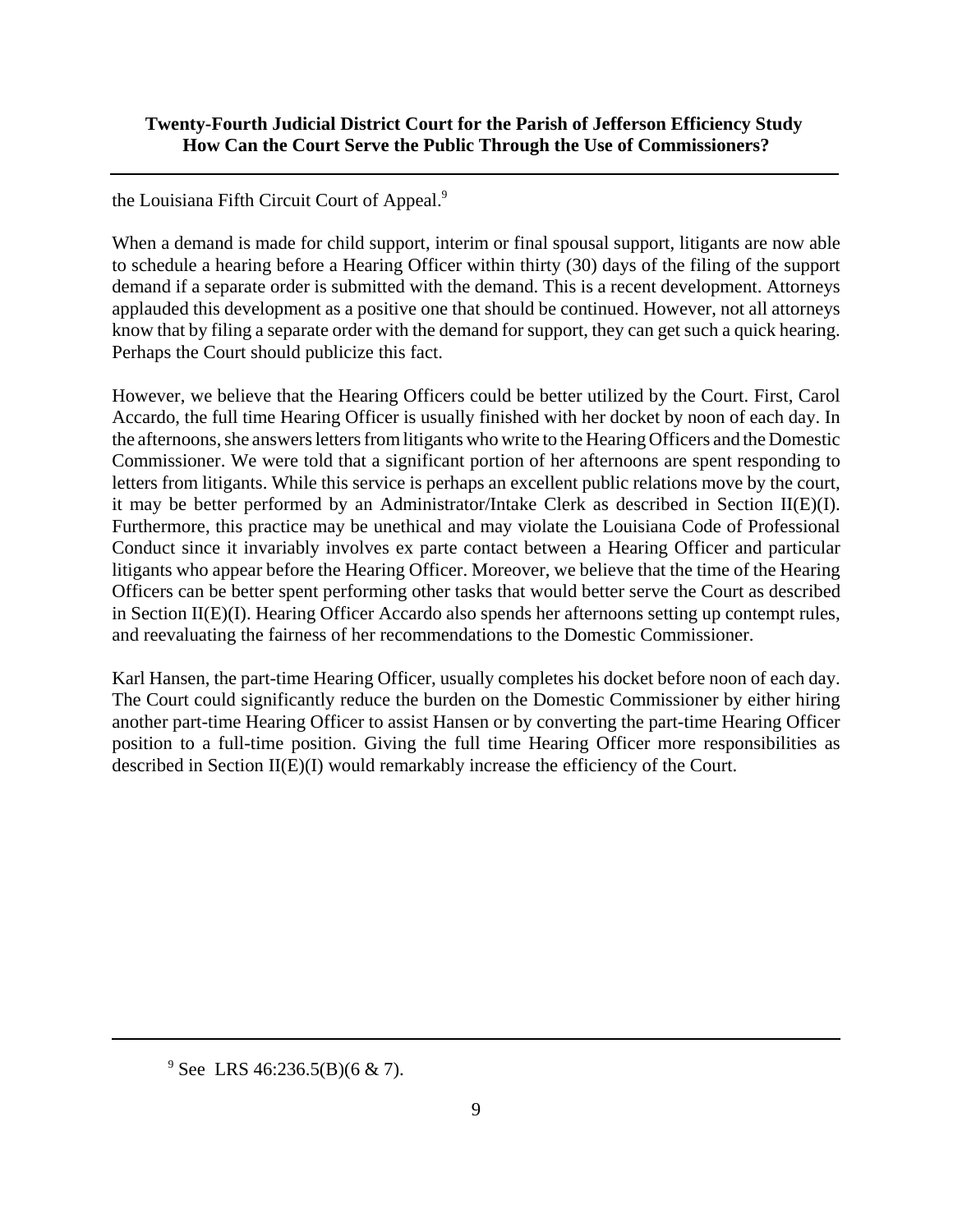#### **B. The Use of Mediation in Child Custody and Visitation Cases**

Mediation is a process whereby a neutral third person assists parties to resolve their disputes in a way that is acceptable to all parties. As a neutral party, the mediator, unlike a judge or arbitrator, does not evaluate the case but simply facilitates discussions between the parties in an effort to reach a mutually agreeable solution.10 The use of mediation to resolve child custody and visitation disputes has grown tremendously in recent years. Most courts, including Louisiana, resolve custody and visitation disputes according to the best interests of the child. The parents in most cases, not a judge, commissioner, or lawyers, are in the position to know what is best for the child. By participating in a mediation, parents are able to work toward an agreement that meets the best interests of the child.

Judges in custody and visitation disputes in Louisiana have the authority under LRS § 9:332 to send these disputes to a mediator who will assist the disputants in resolving their disputes. Mediators in custody and visitation disputes are attorneys, psychiatrists, psychologists, social workers, marriage and family counselors, professional counselors, or clergymen who have received general and specialized training in the mediation of child custody and visitation disputes.<sup>11</sup>

Several studies have been conducted on the benefits of mediation to litigants and the court system. These studies have shown the following relative to mediation of child custody and benefits when mediation is compared to litigation:

- 1. Mediation proved more effective than litigation.
- 2. Mediation reduced the cost and number of court hearings.
- 3. Mediation increased the compliance of the parties when compared with litigation.
- 4. Mediation proved much more satisfying to all parties than did litigation.

5. Parents were more satisfied with decisions made, how they were made, and with the winwin outcomes. $12$ 

10 See Bobby Marzine Harges, *Mediator Qualifications: The Trend Toward Professionalization*, 1997 B.Y.U.L. Rev. 687 (1997).

 $11$  See LRS 9:334 (mediator qualifications in child custody and visitation cases).

12 See Robert E. Emery (1994). *Renegotiating Family Relationships.* (New York: Guilford); Judith V. Caprez and Micki A. Armstrong, *A Study of Domestic Mediation Outcomes with Indigent Parents*, 39 Family Court Review 415 (2001); Deutch, Morton and Coleman. (2000). *The Handbook of Conflict Resolution*. (San Francisco: Jossey-Boss); Birnbaum and Radovanovic. (1999). Brief Intervention Model for Access-Based Postseparation Disputes. *Family and Conciliation Courts Review*, 31, 504-512; and Depner, Cannata, Ricci. (1994). Client Evaluations of Mediation Services: The Impact of Case Characteristics and Mediation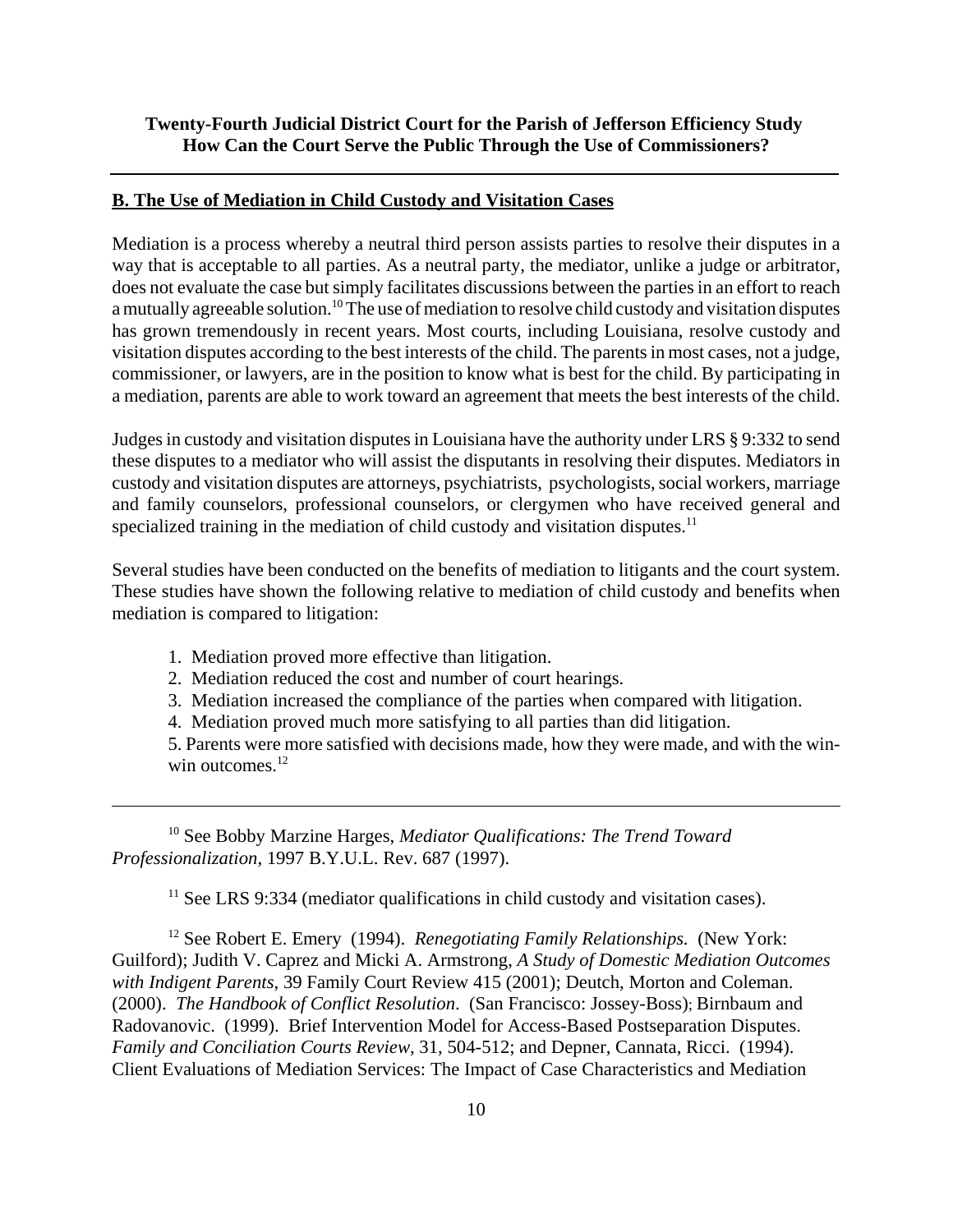In February, 2002, Commissioner Cimo began to order certain litigants to mediate their child custody and visitation disputes. In April and May, 2002, several attorneys we interviewed for this study commented favorably about the benefits of mediation to their clients, especially in saving time and money. One attorney commented that at least two (2) of her clients who had gone to mediation were very skeptical about the process after the first sessions. After she suggested that they should go back to the mediation process with open minds, both cases settled even though neither she nor the clients were optimistic initially about the chances of the cases being settled.

Because of the benefits of mediation in child custody and visitation disputes, we recommend that the Court should consider mediation of these disputes early in the process. We recognize that all cases are not appropriate for mediation and are not suggesting that all child custody and visitation disputes be sent to mediation. However, we do recommend that the Domestic Commissioner and Judges consider the use of mediation in all child custody and visitation disputes.

#### **C. Findings**

The Domestic Commissioner deals with a case load that is astonishing in volume. An average of three thousand six hundred sixty-eight (3,668) new domestic relations cases are filed each year with the Court. According to the records clerks in the Office of the Clerk of Court, approximately eighty percent (80%) of these cases (two thousand nine hundred thirty-four (2,934) cases per year) end up before Commissioner Cimo.

The Domestic Commissioner should be hearing interim matters and those cases of average complexity that do not take much judicial time. Examples of such cases include those involving interim child support orders calculated according to the Louisiana Child Support Guidelines and interim custody orders. The Domestic Commissioner, working in conjunction with the two (2) Hearing Officers who hear child and spousal support rules,<sup>13</sup> work very well in disposing of the vast majority of support issues that come before the Court.

The Domestic Commissioner should be handling interim custody and visitation orders, as well as default judgments, consent judgments, uncontested divorces, domestic abuse petitions (which are by law of an emergency nature), hearings on ex parte orders from authorized divisions of court and hearings on contempt of the Commissioner's orders. After temporary restraining orders in alleged domestic abuse cases are issued in ex parte proceedings, the rules to show cause why protective orders should not be issued are currently being scheduled within thirty (30) days. The quick setting of these matters take up a significant amount of Commissioner Cimo's docket time.

Service Models. *Family and Conciliation Courts Review*, 31, 306-325.

 $^{13}$  The Hearing Officer procedure is authorized by LRS 46-236.5.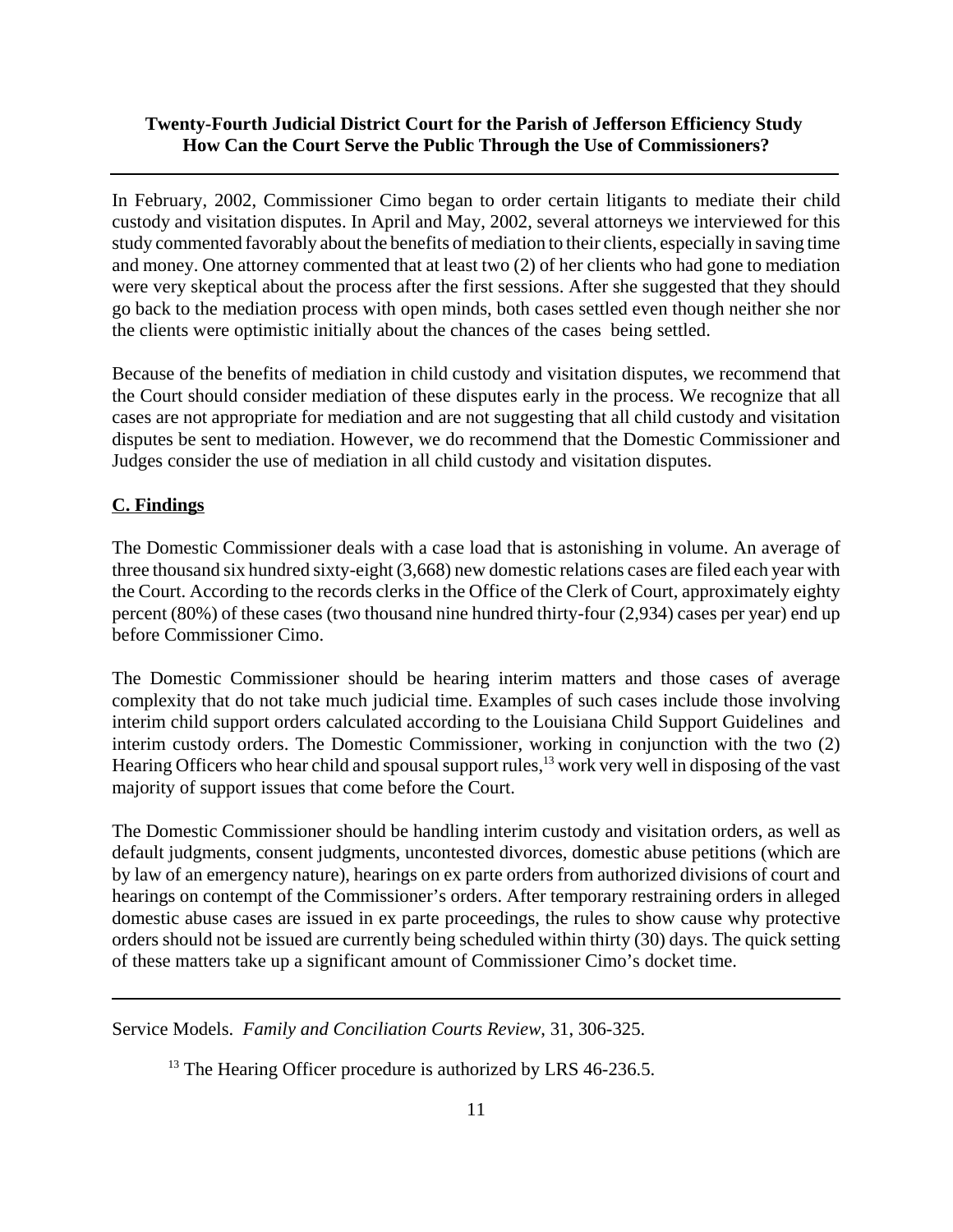Currently, the Domestic Commissioner's schedules the followings types of hearings on a daily basis (see Chart 1, attached):

1. Domestic abuse rules to show cause (between seven (7) and ten (10) per day) ;

2. Ten (10) non-support rules per day;

3. Between ten (10) and fifteen (15) support cases from the Hearing Officer's docket;

4. Cases assigned to the Commissioner from the District Judges;

5. Paternity and support cases brought by the Department of Social Services through its own staff attorney (cases that are brought by the district attorney are heard in the Jefferson Parish Juvenile Court). These cases are heard infrequently by the Domestic Commissioner;

6. On Fridays, the Domestic Commissioner hears divorces and purges of contempt of court;

7. The Domestic Commissioner has one (1) day per month where he holds evidentiary hearings on matters that are considered of an emergency nature;.

8. Numerous signings of ex parte motions such as motions to enroll and withdraw as counsel of record and motions for extension of time. (According to Commissioner Cimo, signings take from two (2) to two and a half (2 $1/2$ ) hours per day.);

9. Signing of approximately three (3) ex parte domestic abuse temporary restraining orders pursuant to LRS 46:2135 per day.

10. Additionally, the Domestic Commissioner spends a significant part of each day preparing for upcoming hearings.

#### **D. Results of Interviews With Attorneys Who Practice Before the Domestic Commissioner**

We found that the Domestic Commissioner processes a large number of cases. However, he cannot possibly process all of the cases in a timely fashion because of the increase in the number of cases that are being assigned to him. Several attorneys stated that Commissioner Cimo is processing as many cases as the three (3) Judges on the domestic relations docket processed before the system changed in 1997.

However, one criticism of Commissioner Cimo that was made by almost all attorneys interviewed was the fact that he spends too much time on the bench "lecturing to lawyers and clients alike." We received such comments as he "runs on at the mouth" and "the transcripts for his hearings are much thicker than those of Commissioner Allen's." In other words, most attorneys who practice before Commissioner Cimo believe that he could be more efficient if he did not spend so much time trying to protect the record. Almost everything he does on the bench takes too much time, according to these attorneys.

Lawyers commented that Commissioner Allen never checked any document before he signed it; he would simply sign the document without checking it to see if it was legally appropriate. On the other hand, Commissioner Cimo is meticulous in checking everything. It is Commissioner Cimo's belief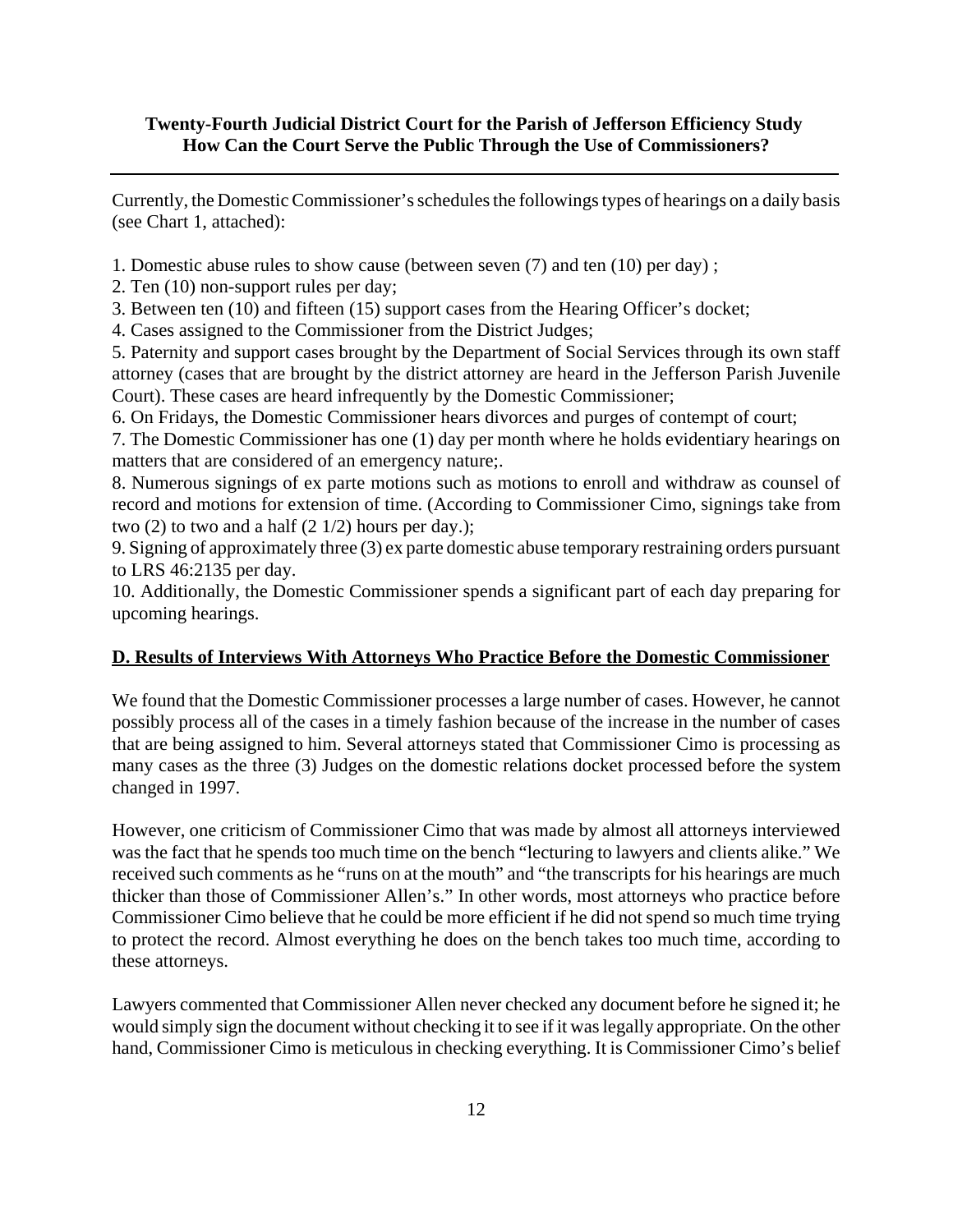that this extra time is warranted in order to protect the record. His belief is based in part on the fact that the Fifth Circuit Court of Appeal returned several cases to him due to procedural errors that occurred during Commissioner Allen's tenure. The Court should communicate to Commissioner Cimo what it considers the appropriate amount of time he should be spending on the bench on matters that come before him. This would help expedite things in the Domestic Commissioner's Court.

#### **E. Recommendations to Make the Domestic Commissioner Court Function More Efficiently**

Other than domestic abuse petitions, matters that are truly of an emergency nature<sup>14</sup> and support issues that are heard by the Hearing Officers, it takes over three (3) months to get a hearing in a matter on the docket of the Domestic Commissioner. Attorneys and litigants are now complaining about the delay associated with setting a matter before Commissioner Cimo. They recognize that Commissioner Cimo is literally swamped with work and needs some assistance. The following is a list of recommendations to the Court that should reduce the delay associated with scheduling a hearing before the Domestic Commissioner. The first group of recommendations affect the personnel in the Domestic Commissioner's Court and would require the Court to expend additional sums of money. The second group consists of administrative changes that the court could implement with little effort that could significantly improve the efficiency in the 24th JDC.

#### **i. Personnel Related Recommendations**

#### **1. Add an Administrator/Intake Clerk to commissioner's building.**

This Administrator/Intake Clerk could be a valuable resource for self-represented litigants and persons seeking information about domestic relations and family issues.15 Although this person will be used as a resource person primarily for self-represented litigants, attorneys may refer clients to the intake clerk for information about court processes and programs, and for referral to appropriate resources. This assistance should be available whether or not the prospective litigant actually files

 $14$  Commissioner Cimo hears emergency matters one (1) day per month.

<sup>&</sup>lt;sup>15</sup> Although the exact number of self-represented litigants in the 24th JDC in family matters is not known, we estimate that well over one-third (1/3) of litigants who appear before the Court initially are unrepresented by counsel. The Clerk of Court's Office was unable to provide us with data on the number of self-represented litigants. However, the Clerk of Court's Office was able to provide us with a list of litigants and their attorneys at the initial filings over a ten (10) year period. A random counting of several years indicated to us that approximately forty-five percent (45%) of litigants at the initial filings of petitions and answers were not represented by attorneys.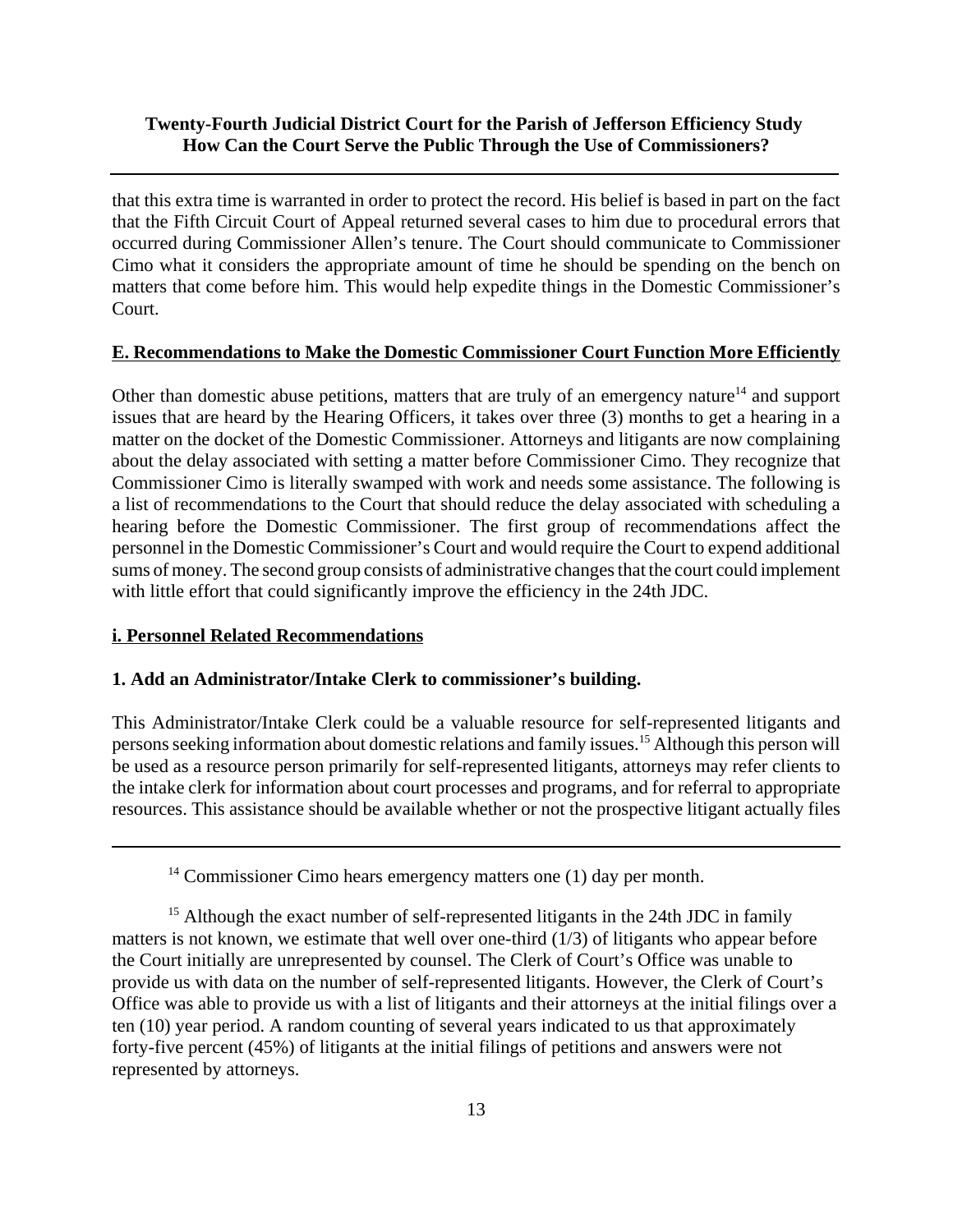a lawsuit. For example, a prospective litigant may want a list of attorneys who are certified family law specialists, a list of qualified family law mediators who provide pre-filing mediation, or parents may want to attend a class for separating or divorcing parents before deciding to file for dissolution of their marriage. The Administrator/Intake Specialist will help fulfill the Court's responsibility to make the Commissioner Court accessible and to provide information at the initial point of entry that will empower families to select processes that are suitable for resolving their legal and social problems.16 This employee could also respond to the many letters received daily by the Hearing Officers and Domestic Commissioner. This service is currently being performed by Hearing Officer Carol Accardo.<sup>17</sup>

The Administrator/Intake Clerk should be a lawyer with substantial training, experience, and practice in domestic relations matters. A lawyer will have a better feel than a non-lawyer for the substantive, procedural, tactical, and professional issues at work in various domestic relations disputes.

The Administrator/Intake Clerk could also serve as an overseer and administrator of the occurrences in the Domestic Commissioner's court and act as a liaison between the Commissioner's Court and the District Court.

#### **2. Add another Domestic Commissioner.**

If the Court is unable to "take back" some of the domestic relations matters that are currently on Commissioner Cimo's docket, the Court should add another Domestic Commissioner to assist Commissioner Cimo. However, if this happens, subsequent filings in the same case should remain with the same Domestic Commissioner. This will promote continuity and prevent parties from Commissioner shopping and retrying issues that were previously decided by an earlier Domestic Commissioner.

Alternatively another Commissioner could be hired to hear primarily Articles 102 (by affidavit) and Article 103(1) divorces (by default) and domestic abuse petitions. This would provide significant relief to Commissioner Cimo and reduce drastically the time that it takes to schedule a matter before a Domestic Commissioner.

<sup>&</sup>lt;sup>16</sup> A number of courts around the country have either implemented or recommended this concept, including Florida and Arizona. See Russell Engler, *And Justice for All - Including the Unrepresented Poor: Revisiting the Role of Judges, Mediators, and Clerks*, 67 Fordham L. Rev. 1987 (1999) and *In the Supreme Court of Florida, In Re Report of the Family Court Steering Committee*, Case No. SC00-1410 available at www.flcourts.org.

<sup>17</sup> See Section II(A), *supra*.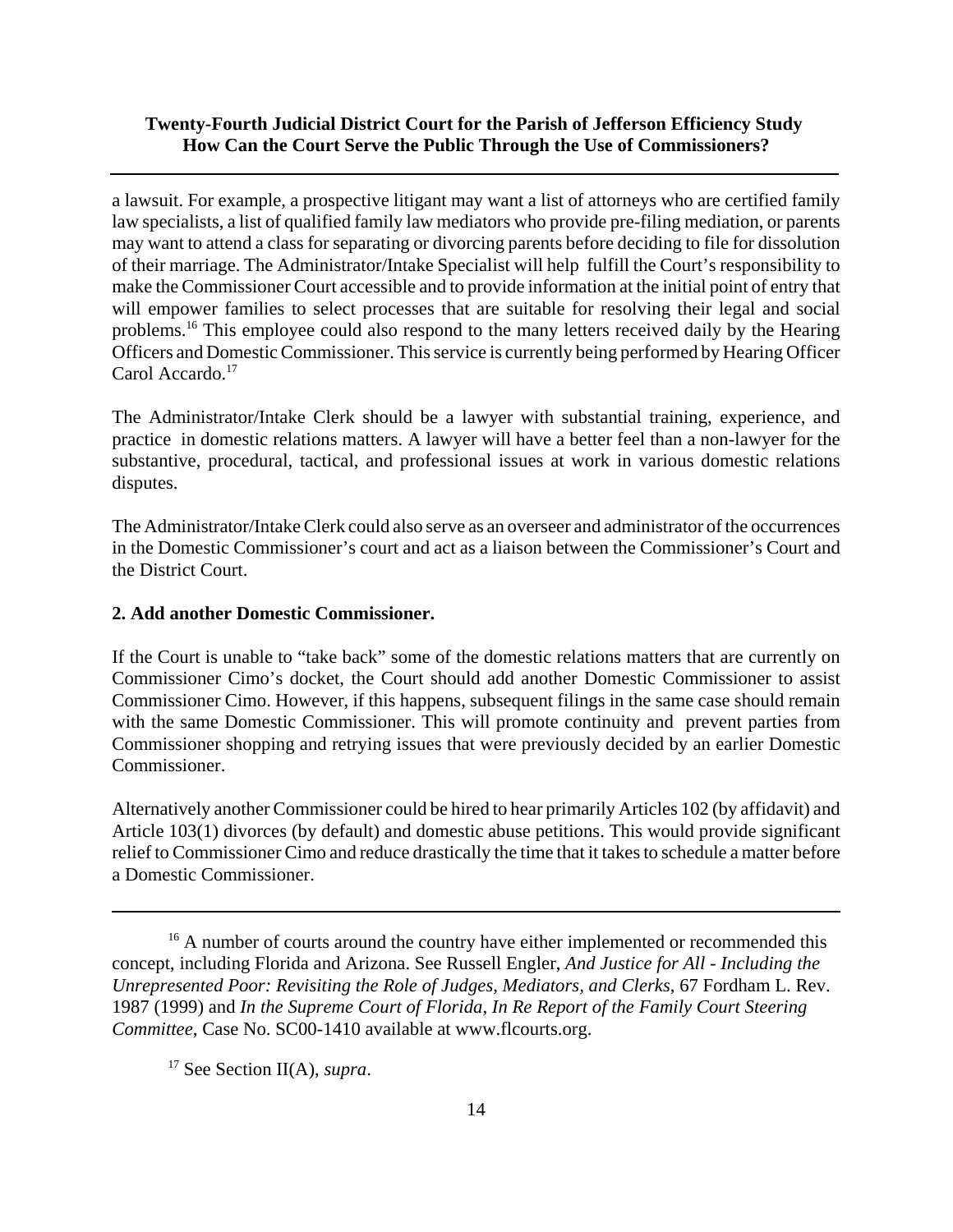#### **3. Give the current Hearing Officers more responsibilities.**

If the Court does not wish to hire another judicial officer to assist Commissioner Cimo, the Court should consider giving the Hearing Officers the power to hold pretrial conferences and make recommendations in non-support matters.

There is precedent for Hearing Officers hearing issues other than support matters. In the Sixteenth Judicial District Court (16th JDC) (Parishes of Iberia, St. Martin and St. Mary), pre-trial conferences, which are also known as Hearing Officer Conferences (HOC) are scheduled before Hearing Officers on all issues.<sup>18</sup> The HOCs in the 16th JDC are scheduled for two (2) hour blocks of time. In the 16th JDC, HOCs are currently being scheduled within twenty-one (21) days of the filing of the initial petition. The HOCs are scheduled after a request for relief on an ancillary issue is filed in a domestic proceeding (rule to show cause or on the merits). During the HOCs, the Hearing Officers act as quasi-mediators who conduct settlement conferences on all disputed issues. Most of the HOCs result in a Joint Stipulation and Order that is drafted by the Hearing Officer during the conference that is sent directly to the District Judge for his or her signature. Additionally, many of the matters that are not resolved during the HOCs, which are scheduled for hearings before the District Judges, are actually not being heard by the District Judge. The District Judges in the 16th JDC assume that most of these matters settle after the HOC.

If the matter is not resolved during the HOC, the Hearing Officer generates a *Hearing Officer Conference Report* which will summarize the HOC and makes specific recommendations regarding the unresolved issues. If any party objects to any recommendation, he must file an *Objection to Hearing Officer Recommendation* within three (3) days of the HOC. If an *Objection* is timely filed, then the *Recommendation* becomes an *Interim Order* of the Court pending the final disposition of the claims by the Court, upon preparation and presentation of same by counsel by either party.

While LRS § 46:236.5 allows Hearing Officers to make recommendations on support related issues, there is no legislative authority for Hearing Officers to make recommendations on non-support related issues. The Hearing Officers make recommendations on the non-support related issues pursuant to the inherent power of the Court. The constitutionality of this issue has not been challenged or decided by the Louisiana Supreme Court.

The HOCs in the 16th JDC are used by the Court to resolve close to ninety percent 90% of domestic

<sup>&</sup>lt;sup>18</sup> Hearing Officer Conferences are also held in the Fifteenth Judicial District Court (Parishes of Acadia, Lafayette and Vermillion). These conferences are scheduled one (1) hour apart with the attorneys only, not the clients, attending the conferences.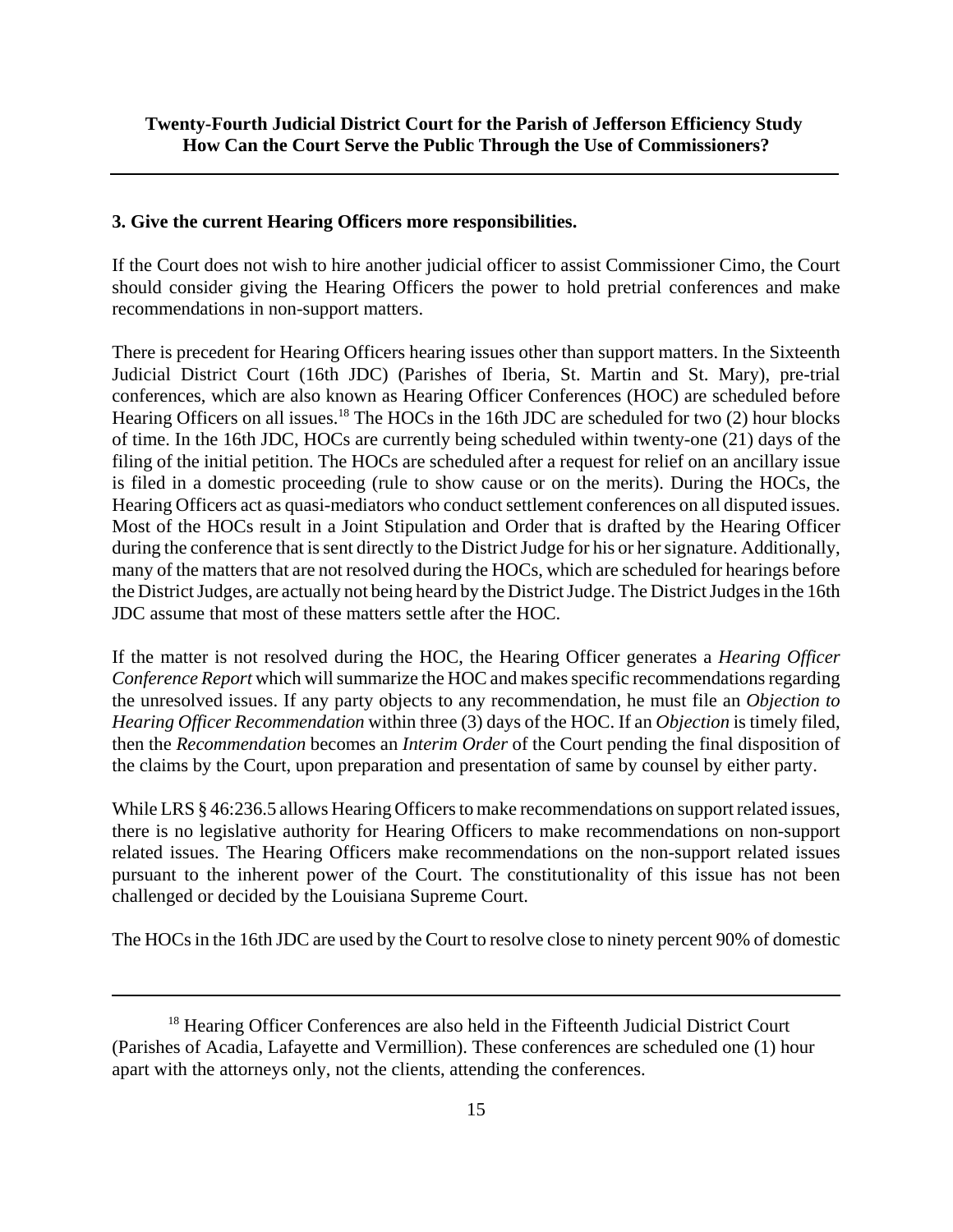relations cases.19 While the 16th JDC does not use Domestic Commissioners, the Hearing Officers serve in a similar capacity as Commissioner Cimo. More importantly, the Hearing Officers in the 16th JDC appear to have powers that are broader than those of the Domestic Commissioner in the 24th JDC because the 16th JDC Hearing Officers hear all domestic relations issues including community property matters, child custody and visitation issues, domestic abuse protective orders,  $20$ and support issues.

If the 24th JDC granted the current Hearing Officers broader powers to hear non-support issues, it may wish to consider making both of the Hearing Officers full time employees or hire another parttime Hearing Officer. Then the Court would have the equivalent of three (3) full time judicial officers assisting the Judges of the 24th JDC.

An alternative recommendation to the one above is to have the Hearing Officers pretry or mediate all matters that are set on the Domestic Commissioner's docket. For cases that do not settle, the Hearing Officers could make recommendations directly to the Domestic Commissioner who would actually rule on the matter. Any objections to a ruling of the Domestic Commissioner would have to be filed in writing with the District Judge within three (3) days of the Domestic Commissioner's ruling as required in LRS § 13:717(F)(4)(b). This alternative recommendation would alleviate any concerns that the Hearing Officers would be making recommendations directly to the District Judges without legislative authority.

<sup>&</sup>lt;sup>19</sup> As far as the volume of cases in the 16th JDC, according to Judge Edward Leonard, Jr., Iberia Parish has approximately one thousand (1000) new domestic relations filings per year while St. Mary Parish has approximately six hundred (600) and St. Martin has approximately five hundred (500), for a total if two thousand one hundred (2,100) new domestic relations cases. The 16th JDC has two (2) Hearing Officers. By contrast, the 24th JDC has had over the last ten (10) years an average of three thousand six hundred sixty-eight (3,668) new domestic relations cases filed each year. The 24th JDC has one (1) full time Domestic Commissioner, one (1) full time Hearing Officer and one (1) part-time Hearing Officer.

<sup>&</sup>lt;sup>20</sup> See LRS § 46:2135(I), which states in part, "The initial rule to show cause hearing required pursuant to Subsection B or D may be conducted by a hearing officer who is qualified and selected in the same manner provided in R.S. 46:236.5(C). The hearing officer shall be subject to the applicable limitations and shall follow the applicable procedures provided in R.S. 46:236.5(C). The hearing officer shall make recommendations to the court as to the action that should be taken in the matter."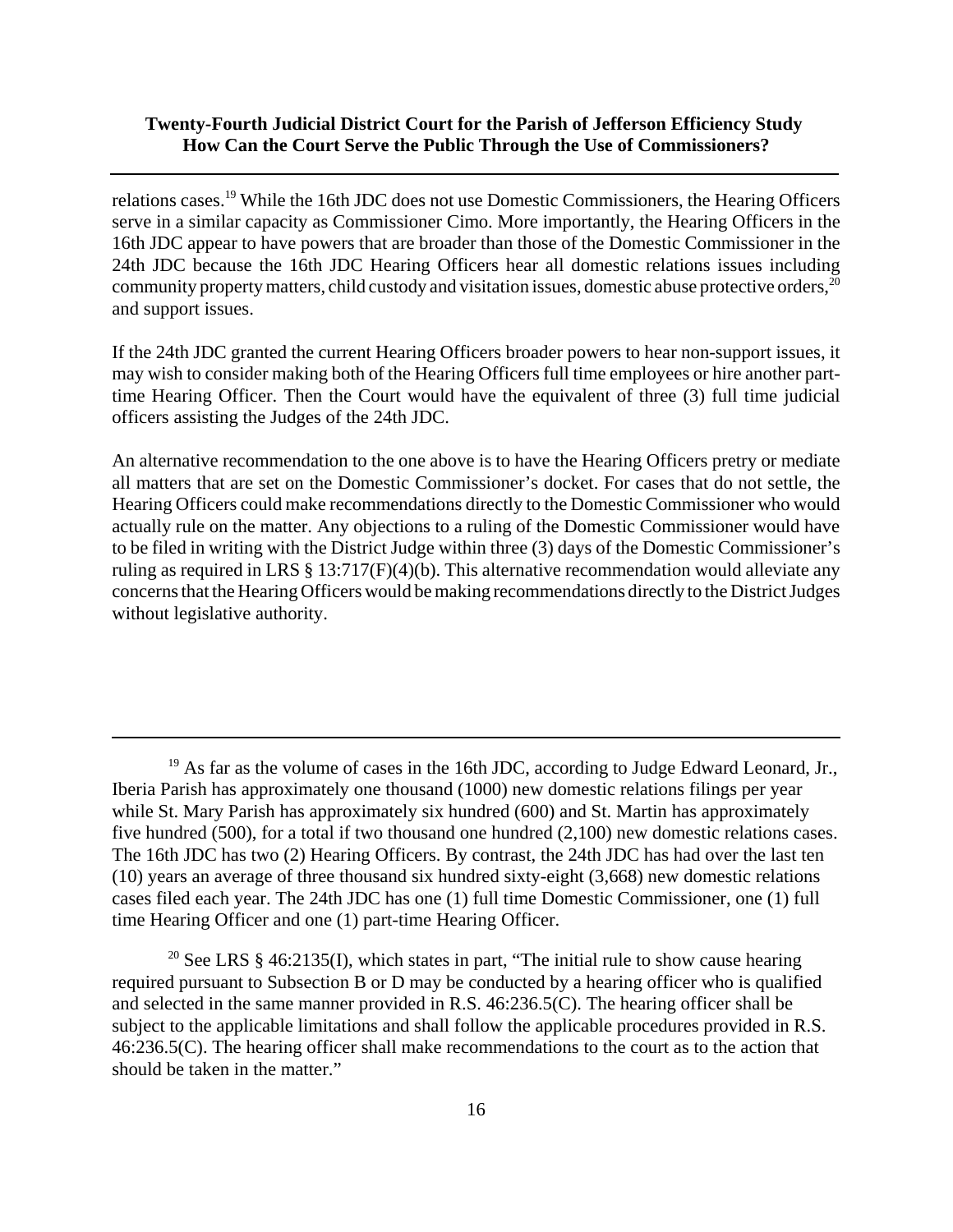#### **4. Add new Hearing Officers to hear non-support issues.**

If the Court chooses not to expand the duties of the current Hearing Officers, the Court should consider hiring new Hearing Officers and giving them the power to schedule Hearing Officer Conferences (HOCs) on non-support issues. This way, the responsibilities of the Hearing Officers would be separated into two (2) areas - those hearing support issues and those hearing non-support issues. The system would be similar to the Hearing Officer system in the 16th JDC, mentioned above in Recommendation Number 3, except that these hearing officers would be restricted to scheduling conferences on non-support issues.

#### **5. Allow Hearing Officers to grant domestic abuse protective orders.**

LRS § 46:2135(I) allows Hearing Officers who are appointed pursuant to R.S. 46:236.5(C) to issue protective orders. This would free up at least half of Commissioner Cimo's docket time each day since he is currently hearing between seven (7) and ten (10) domestic abuse rules to show cause daily. The domestic abuse laws and rules in Louisiana have significantly added to the increasing caseload experienced by the Domestic Commissioner in recent years.

# **6. Hire Custody Hearing Officers as independent contractors to hear interim child custody and visitation issues.**

If the Court chose not to employ full time judicial officers, it could hire lawyers or social workers to act as Custody/Visitation Hearing Officers to pretry/mediate all custody and visitation rules or motions that are scheduled before the Domestic Commissioner. From 1987 to 1994, the Court actually used two (2) social workers, Elliott Levin and Philip Bein, as Custody Hearing Officers. Judge Karno instituted this practice. The Custody Hearing Officers served as independent contractors who mediated cases in the Courthouse Annex Building from 9:00 a.m. to 1:00 p.m. each day that the District Judge heard custody and visitation issues. The domestic relations days were either two (2) or three (3) days per week, either on Monday, Wednesday, and Friday or on Tuesday and Thursday. The Custody Hearing Officers would meet with the litigants and their lawyers to help them resolve the custody and visitation issues that were scheduled for hearing that day. Most cases heard by the Custody Hearing Officers settled on the day of the hearing. For those cases that reached an impasse, the Custody Hearing Officers would make a handwritten recommendation to the District Judge who would then decide the case later that day.

Each litigant was required to pay twenty dollars (\$20.00) which was deposited into the Court's discretionary fund. Each Custody Hearing Officer was paid for four (4) hours of his time each day he heard cases at the rate of fifty dollars (\$50.00) per hour. The Custody Hearing Officers were paid for four (4) hours each day regardless of whether they heard one (1) case or ten (10) cases. This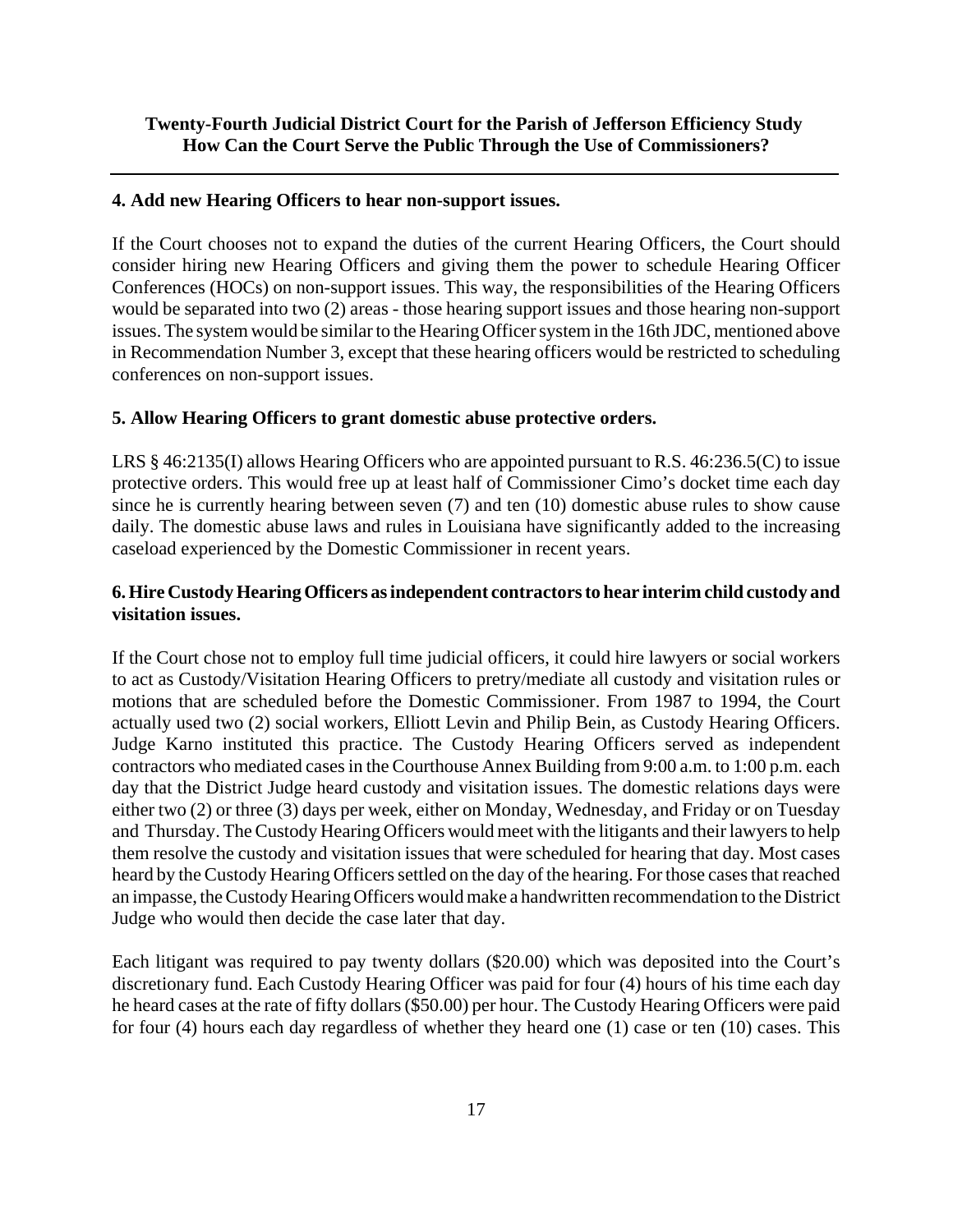system reduced the work of the District Judge significantly according to Elliott Levin.<sup>21</sup> According to Mr. Levin, the Custody Hearing Officers were terminated in 1994 because of the Court's concerns that (1) the Custody Hearing Officers, as non-elected officials, had too much power; (2) they were sometimes getting paid for hours that they were not actually working; and (3) they were the result of a patronage system. However, the Custody Hearing Officers felt that they were entitled to four (4) hours of pay each day because they were not able to counsel their regular clients from 9:00 a.m. to 1:00 each day because of their commitments to the Court.

Mr. Levin stated that the system worked so well because the time that the litigants spent with the Custody Hearing Officer allowed them their day in court which in turn allowed them to release some tension. When the Custody Hearing Officer made a recommendation to the District Judge on the cases that reached an impasse, the parties had another scapegoat, other than his or her spouse, at which to vent their anger. That scapegoat was either the Custody Hearing Officer or the District Judge.

The Custody Hearing Officers also had the authority to send the cases to custody evaluators or mediators as needed. Additionally, the parties were required to attend a parenting seminar before the session with the Custody Hearing Officer.

# **7. Assign a Duty Judge or Duty Commissioner to sign consent judgments.**

Many attorneys complained of sitting around for hours waiting to get a consent judgment signed by the Domestic Commissioner.

# **8. Hire another court reporter to make a record of the consent judgment.**

For consent judgments - if the court does not assign a duty judge, then it should hire another court reporter to make a record of the consent judgment. The parties could waive the presence of the judge and create a record. This is done in other parishes according to one of the attorneys we interviewed.

# **9. The Domestic Commissioner should use a staff attorney or law clerk to review motions and pro se correspondence, research legal issues and prepare written orders under the direction of the Domestic Commissioner.**

One of the most precious resources in the Commissioner's Court is docket time. A staff attorney/law clerk could be used to manage a motion calendar, so that the Domestic Commissioner can rule on issues without a hearing when it is unnecessary to take testimony. This lawyer could also assist the Domestic Commissioner with Civil Code Articles 102 and 103(1) uncontested divorces by using

 $21$  Telephone conversation with Elliott Levin on June 14, 2002.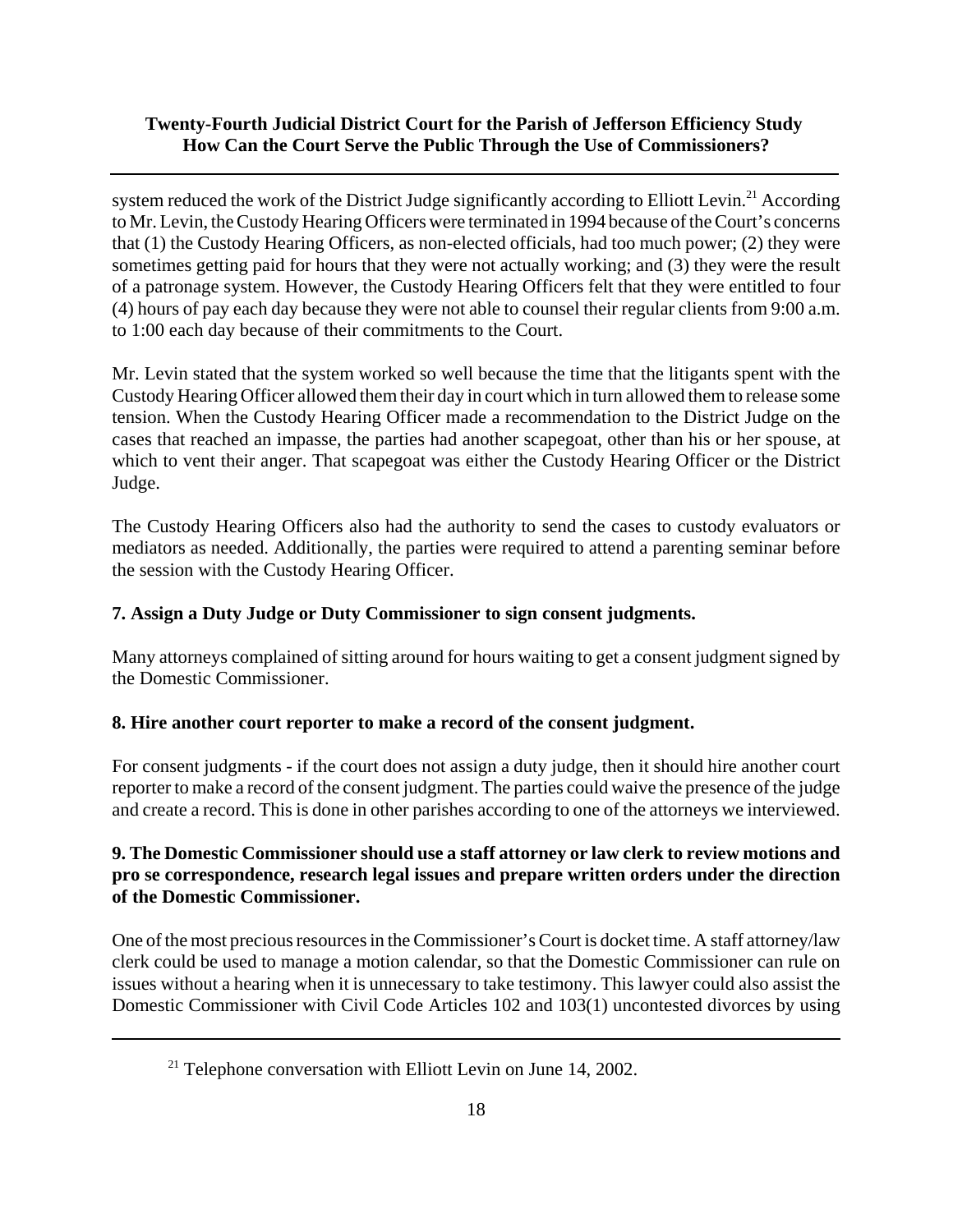checklists to ensure that the proper affidavits and documents have been filed with the court in compliance with the Louisiana Civil Code and the Louisiana Code of Civil Procedure. The duties of this staff attorney/law clerk could be coordinated or merged with those of the Administrator/Intake Clerk described in Section II(E)(i)(1) above.

# **10. The Commissioners should receive pay raises.**

In our opinion, all Commissioners should be given a raise because they are severely underpaid. They provide valuable services to the court and deserve more compensation. The Commissioners are currently being paid sixty-five thousand dollars  $(\$65,000.00)$  per annum.<sup>22</sup> This amount is insufficient for the quality and caliber of individuals who serve as Commissioners in the 24th JDC.

# **ii. Non-Personnel Related Recommendations.**

# **1. The types of matters that are set before the Domestic Commissioner should be limited to the following issues:**

- a. Uncontested Divorces
- b. Default Judgments;
- c. Interim Child and/or Spousal Support;
- d. Interim Custody and Visitation;
- e. Domestic Abuse Petitions within the legal time limits;

g. Ex Parte Emergency Orders from authorized divisions of Court only under exceptional circumstances; and

f. Hearings on Contempt of the Commissioner's Orders only (not Judges' Orders).

In our opinion, the Domestic Commissioner should be there to assist the Judges of the 24th JDC in handling matters that are truly interim, routine or perfunctory. The Domestic Commissioner should also hear emergency matters. The Duty Judge or the Judge to whose division the matter is assigned should not hear emergency matters unless the Domestic Commissioner is unable to do so. Generally, the Domestic Commissioner should not be hearing matters that take testimony from witnesses. Exceptions to this rule would include hearings on contempt of the Commissioner's orders and domestic abuse petitions.

If the Court limited the type and number of cases that are placed on the Domestic Commissioner's docket, this would reduce the number of cases on his docket and reduce the delay considerably. Of course, this assumes that individual Judges would set domestic relations matters in a timely manner.

 $^{22}$  LRS § 13:718(B).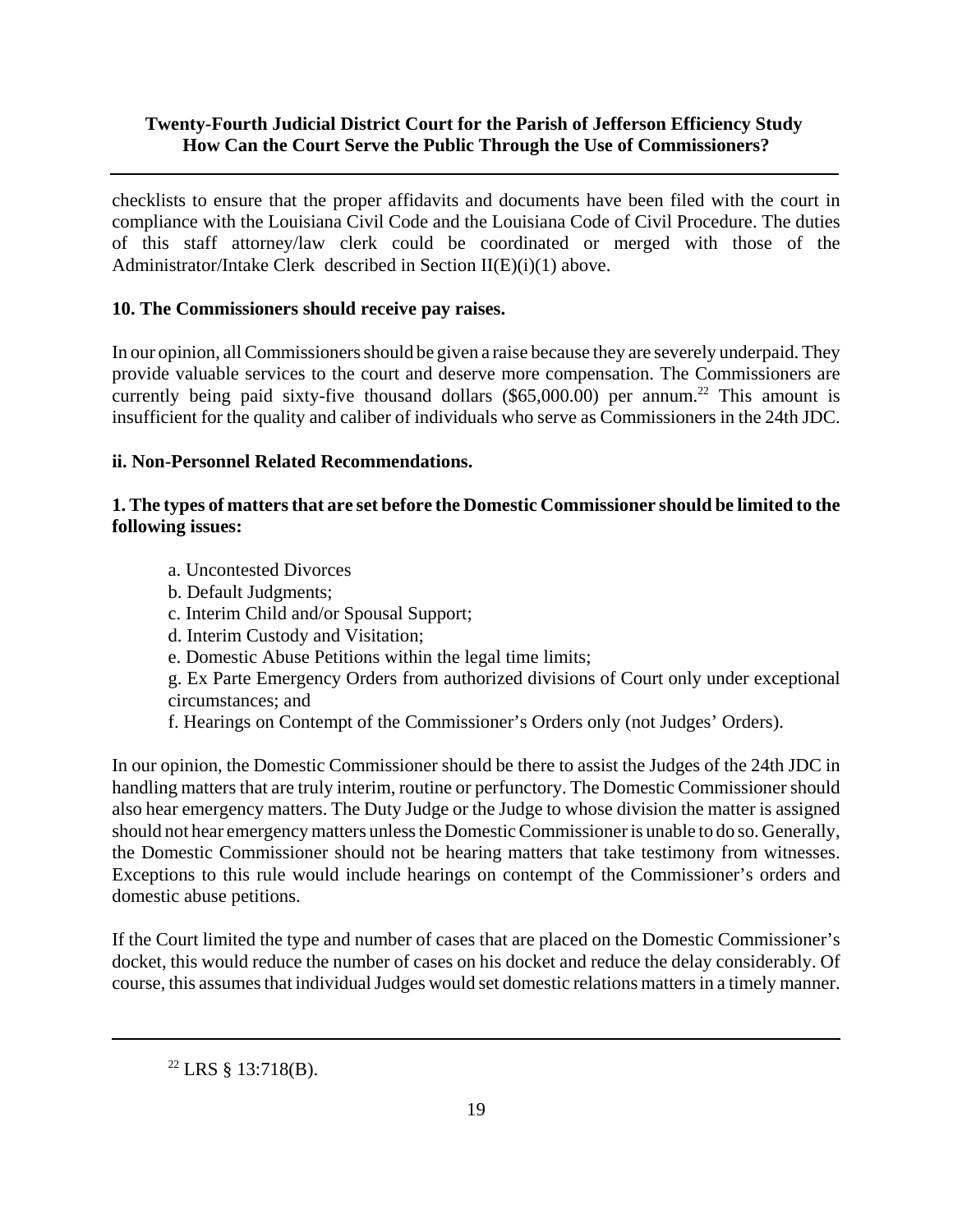## **2. Allow Louisiana Civil Code Article 102 divorces (Article 102 divorces) to be done by affidavit**.

In other words, eliminate the hearings in divorces obtained under Article 102. This development could significantly reduce the Court's caseload. According to Judge Edward Leonard, Jr. of the 16th JDC, Article 102 divorces are obtained in the 16th JDC with no problems.<sup>23</sup> The typical Article 102 hearing in Commissioner Cimo's court lasts twelve (12) minutes, and one (1) of the parties - the only party that must attend simply parrots the petition. Since there is no contest, there is nothing to decide.

According to Louisiana family law experts, Kenneth Rigby<sup>24</sup> and Katherine Shaw Spaht<sup>25</sup> the Article 102 divorce by affidavit practice is constitutional. According to Rigby and Shaw:

For this second procedure [the Article 102 divorce by affidavit procedure], three affidavits are required. One is the affidavit of the original petitioner for divorce verifying the allegations of that initial petition. The second is the affidavit of the mover in the rule to show cause for divorce verifying the allegations of the rule to show cause. The third is the affidavit of the mover in the rule to show cause that the parties have lived separate and apart continuously since the filing of the original petition and that the mover desires to be divorced. This third affidavit is required to invoke the provisions of Louisiana Code of Civil Procedure article 3956 permitting proof by affidavit. It must be executed by the mover after the filing of the rule to show cause required by Louisiana Code of Civil Procedure article 3952. All of these affidavits must be personally executed by the spouse filing the original petition or the motion for divorce, respectively; the affidavit of the spouse's attorney is insufficient.<sup>26</sup>

Eliminating the Article 102 divorce hearing will free at least one (1) day a week of the Commissioner Cimo's docket time. Since Commissioner Cimo now hears divorces only on Friday

 $^{23}$  Telephone conversation with Judge Edward Leonard, Jr. on July 3, 2002.

<sup>24</sup> Attorney at Law, Shreveport, Louisiana; Adjunct Professor, LSU Law Center; member of Persons Committee, Louisiana State Law Institute.

<sup>25</sup> Jules F. and Frances L. Landry Professor of Law, LSU Law Center; and Reporter for the Persons Committee, Louisiana State Law Institute.

26 Kenneth Rigby and Katherine Shaw Spaht, *Louisiana's New Divorce Legislation: Background and Commentary*, 54 La. L. Rev. 19, 70-71 (1993) [footnotes omitted].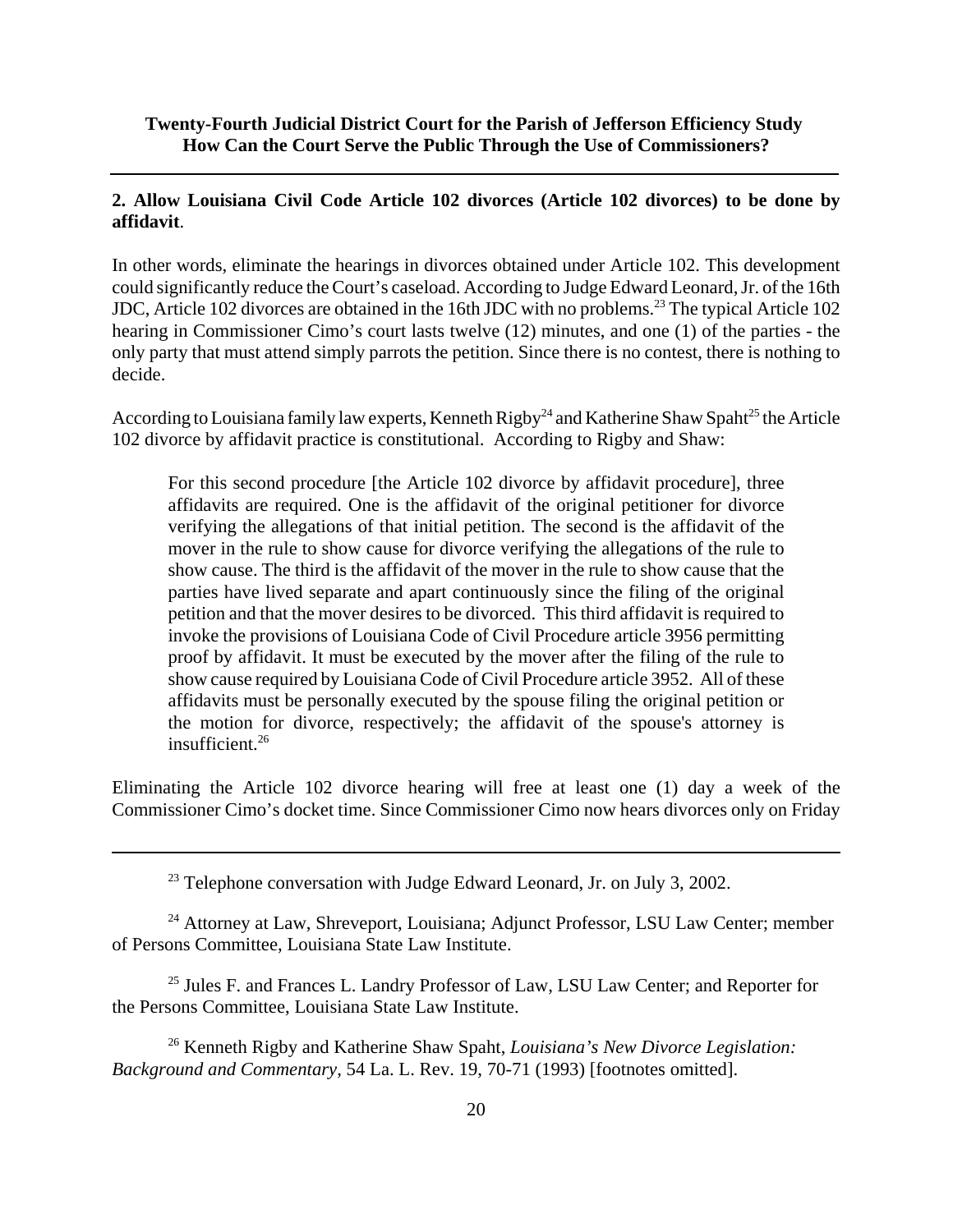of each week, along with purges of contempt of court, he would be available on Fridays to hear other matters.

#### **3. Continue the use of mediation in custody and visitation cases**.

Because of the benefit of mediation in child custody and visitation mentioned earlier in Section II(B), the Court should continue the use of mediation in these cases. Attorneys who were interviewed also suggested that the Court should set hearing dates on these issues when mediation order is issued. If parties do not attend the mediation sessions as ordered, they should be held in contempt of court.

## **4. Publicize the fact that litigants can see the Hearing Officer within thirty (30) days if they submit a separate order.**

We found that many attorneys are not aware of this fact.

#### **5. A docket clerk should be available at all times to schedule hearings before the commissioner.**

Many times, attorneys have to wait until the Domestic Commissioner's docket clerk leaves the courtroom to get a hearing date. Alternatively, this duty could be performed by the Administrator/Intake Clerk described in Section II(E) above.

## **6. Notices of hearings should state whether cases are scheduled before the District Judge or Domestic Commissioner.**

The notice should identify the address of the Domestic Commissioner's courtroom for hearings that are scheduled there.

## **7. Subpoenas issued by the Clerk of Court's office should be changed to include the physical addresses of the Jefferson Parish Courthouse and the Commissioner's Courtroom.**

Unrepresented litigants and attorneys who do not practice regularly in the 24th JDC may not know where the Courthouse and the Commissioner's Courtroom are.<sup>27</sup>

## **8. If a hearing is set before the Domestic Commissioner, the file should be with the Domestic Commissioner.**

 $27$  We met with John Geigenheimer, Clerk of Court in March, 2002 and he informed us that his office would implement this change as soon as possible.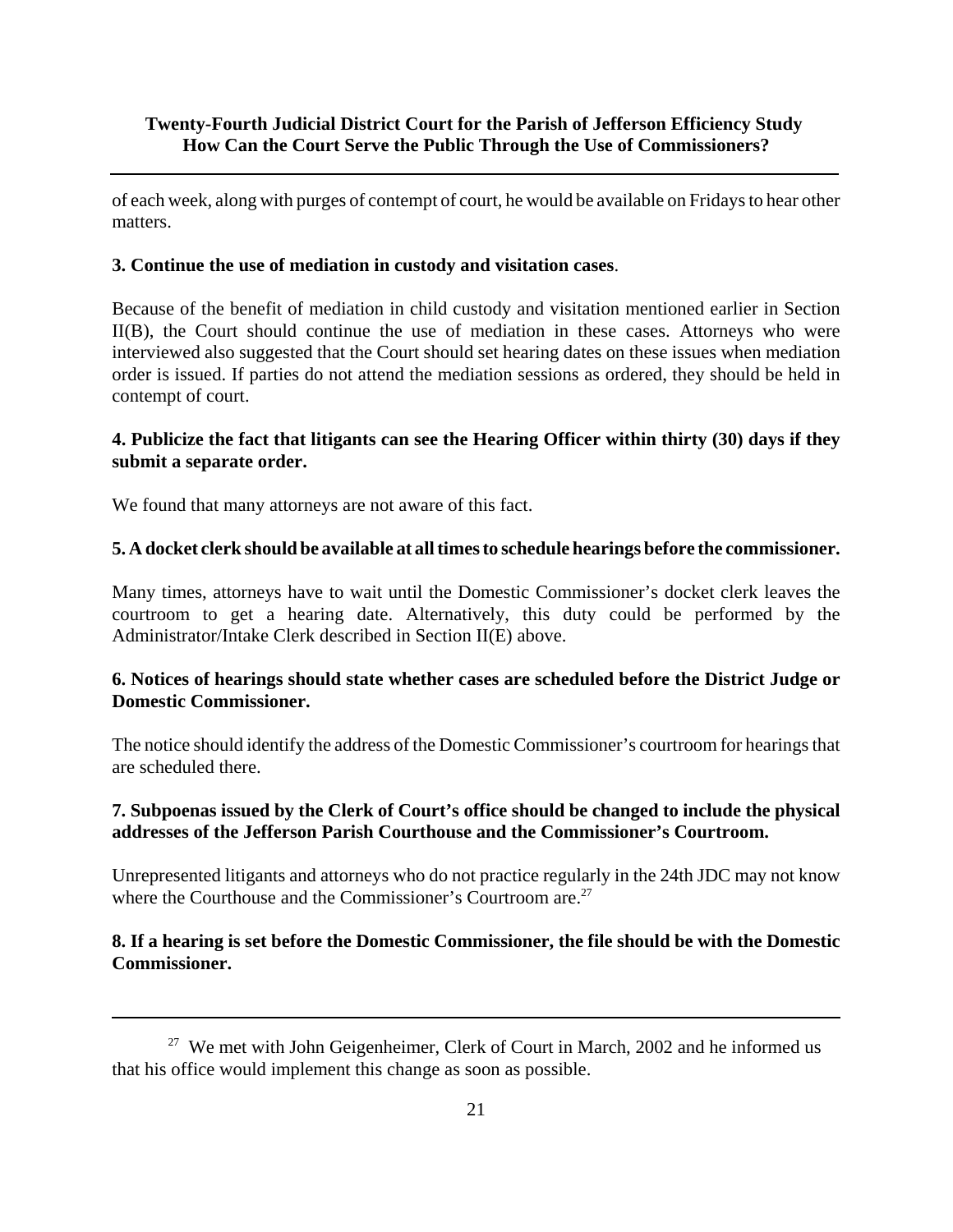If a hearing is set before District Judge, the file should be with District Judge. Attorneys complained of having to go to the courthouse to get records on the day of the hearing. This is a waste of time.

# **9. The Hearing Officer's stamp should be changed to reflect the address of the Commissioner's building.**

Currently, the stamp indicates that "A SUPPORT HEARING IS SET FOR THE DAY OF BEFORE THE HEARING OFFICER." Although repeat users of the Court know the location of the Hearing Officer's hearing rooms, unrepresented clients and first time attorneys do not necessarily know this. We were told of cases where litigants had gone to the district court and waited for hours only to be told that the hearing was scheduled for the Commissioner's building.

## **10. Coordinate scheduling of hearing dates.**

Some attorneys had dual settings on the same day - one before the Domestic Commissioner and one before a District Judge. If an attorney is late for the hearing of either the Domestic Commissioner or District Judge, the judicial officer is irritated with the attorney. However, it is not the attorney's fault. Also, if the attorney is on time for the Domestic Commissioner and has to go to the courthouse, he or she loses her place in line before the Domestic Commissioner when he/she returns.

## **11. When an attorney objects to the Domestic Commissioner hearing a case, the case should be set before the District Judge.**

Some attorneys we interviewed stated that even if the parties object to matters being heard by the Domestic Commissioner, the District Judge or the Judge's docket clerk would send the case back to the Domestic Commissioner. The perception is that some District Judges simply do not want to hear domestic relations cases. Likewise, if attorneys complain to the District Judge's docket clerks about a hearing before the Domestic Commissioner being set too far into the future, the perception is that the District Judge's docket clerk, in an effort to aid the Judge's unwillingness to hear the domestic relations matter, will schedule a hearing date that is much later than the date set before the Domestic Commissioner. For example, if the hearing before the Domestic Commissioner is set three (3) months into the future and an attorney complains to the District Judge's docket clerk, some attorneys informed us that the docket clerk would schedule the hearing before the District Judge three and one-half (3 1/2) months into the future. This purposely discourages parties from scheduling cases before the District Judges.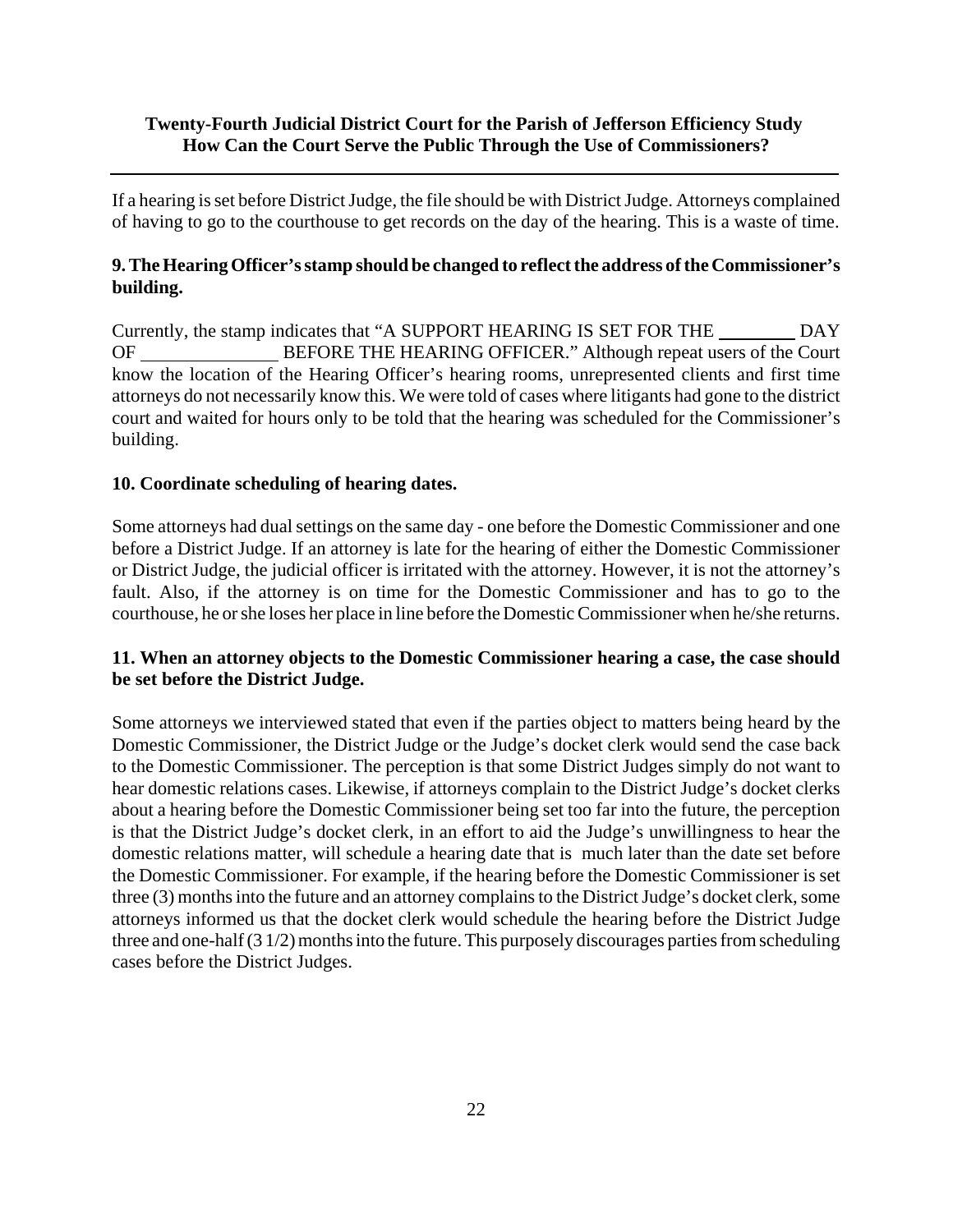# **12. Simple uncontested matters, such as motions to enroll or withdraw, motions for extensions of time, pauper motions, temporary restraining orders and consent judgments, should be signed by the District Judges, not the Domestic Commissioner.**

These motions, also known as "daily work", take up two (2) to two and one-half (2 1/2) hours of Commissioner Cimo's time each day. We found that at least six (6) Judges send their daily work to Commissioner Cimo (see Table 2). The Judges should handle their own daily work. Alternatively, the daily work could be assigned to the Magistrate Judge.

# **13. Resolve service of process problem with defendants in domestic abuse cases.**

Many cases that are set for a motion for a protective order are rescheduled several times because of difficulty with service of process on the defendant. We were told that on many occasions after the ex parte temporary restraining order is obtained, the district attorney's office has a difficult time locating the abused plaintiff before the hearing. This prevents the district attorney's office from obtaining up-to-date information on the whereabouts of the defendant for service of process purposes. Additionally, many defendants avoid service of process. Consequently, the hearings on the rules to show cause for protective orders have to be reset several times. These occurrences take up the Domestic Commissioner's valuable docket time. Every time there is a continuance, a new subpoena has to be issued by the district attorney's office along with an attempt to serve the defendant by the sheriff's office, many times with the same incorrect address. Finally, the sheriff has to return proof of the failed service of process to the clerk's office. If funds were available, special process servers could be hired to avoid this problem. However, the question of who pays for the process servers is an issue.

## **14. The Court needs to adopt a consistent system for handling a case once it is assigned to a particular division.**

This could be coordinated with the Domestic Commissioner. Currently, there is no consistent system. Judges have their own systems and there is very little knowledge among the Judges as to how the other Judges process cases.

#### **15. The Domestic Commissioner should not attempt to mediate cases from the bench.**

When the Domestic Commissioner adopts the recommendation of the Hearing Officer and enters it as an interim order, he should not try to mediate or dispose of matters that are not set on the docket. One attorney we interviewed says mediating or pretrying things from the bench takes up too much of the Commissioner's time.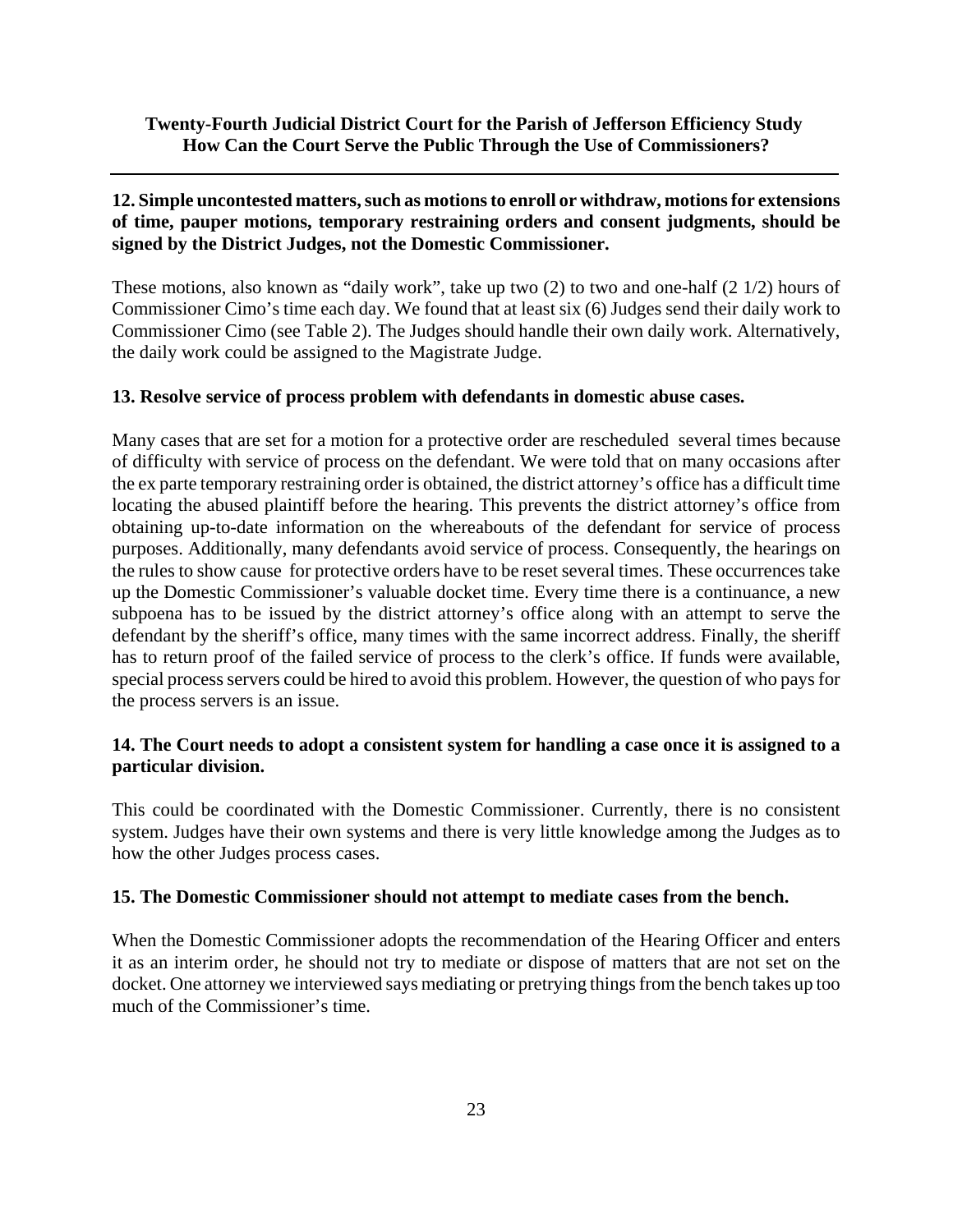#### **16. The Court should be consistent in its use of the Domestic Commissioner.**

Some Judges use the Domestic Commissioner; other do not. The Court should decide whether all of the Judges will use the Domestic Commissioner or none of them will. This will bring consistency to the Court. Some lawyers complained about the lack of consistency among the Judges in their use of the Domestic Commissioner. (See Tables 2 and 3 for a description of how the Court utilizes its Domestic Commissioner).

## **III. THE OFFICE OF THE CRIMINAL COMMISSIONER**

The use of Criminal Commissioners in the 24th JDC is authorized by LRS 13:717(A) which states, "There are hereby created three offices of commissioner for the Twenty-Fourth Judicial District Court and by LRS 13:717(C), which states, "One of the commissioners shall have jurisdiction over civil matters involving domestic relations and family law only and two of the commissioners shall have jurisdiction over criminal matters. The commissioners shall have a minimum of five years of experience in handling matters within their respective jurisdiction."

There are two (2) Criminal Commissioners, Jeff Hand and Carol Kiff. Prior to becoming a Commissioner, Hand served as an assistant district attorney for twelve (12) years, first in the Orleans Parish District Attorney's Office and later in the Jefferson Parish District Attorney's Office.28 Commissioner Kiff is an attorney who served for twelve (12) years in the Jefferson Parish Indigent Defender Board before becoming a Commissioner.

The current statutory scheme in the 24th JDC has existed since July, 1997 when the enabling statute became effective. Commissioners Hand and Kiff have served since the scheme was implemented.

The duties of the Criminal Commissioners are enumerated in LRS 13:717(D) & (E) which state:<sup>29</sup>

*(2) The powers of the commissioners hearing criminal matters shall include but shall not be limited to the power to: (a) Administer oaths and affirmations. (b) Take acknowledgments, affidavits, and depositions. (c) Sign orders. (d) Act on felony charges through arraignment; however, commissioners shall not*

<sup>28</sup> Commissioner Hand resigned from his position as Criminal Commissioner during the week of July 8, 2002.

 $29$  The powers of the Criminal Commissioners are also listed in Rule XXII, Sections 1-4 of the Criminal Rules of the Twenty-Fourth Judicial District Court.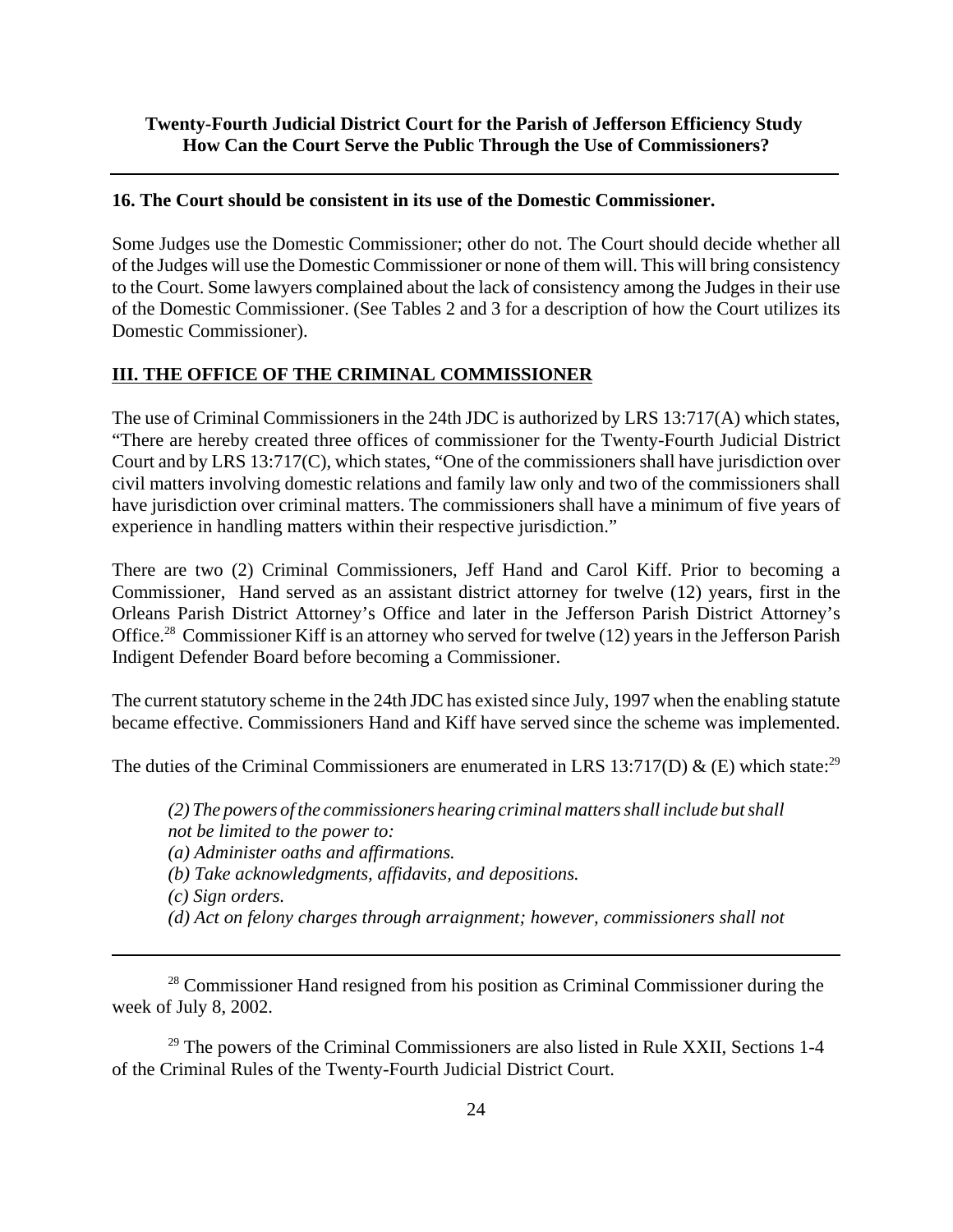#### *accept pleas of guilty on felony charges.*

*(e) Act on misdemeanor charges including accepting pleas in misdemeanor cases preliminary to trial on the merits and conduct evidentiary hearings of misdemeanor cases. A trial on the merits in a misdemeanor case shall be tried by the commissioner only upon the written consent of the defendant and the expressed waiver of the defendant's right to have his case heard by a district court judge.*

*(f) Hear preliminary motions prior to filing the bill of information or indictment. (g) Fix bail.*

*(h) Sign and issue search and arrest warrants in accordance with the general provisions of law, including the requirement of the showing of probable cause. (I) Find and punish for contempt of court as a district court judge.*

*(3) No party shall be ordered to appear before the commissioner for arraignment more than twice prior to the filing of a bill of information or indictment against that party. Nothing in this Paragraph shall restrict the authority of the commissioner to subpoena a party to appear for arraignment after a bill of information or indictment has been filed against that party.*

*E. (1) When a misdemeanor case, with the written consent of the defendant and the expressed waiver of the defendant's right to have his case heard by a district court judge, is referred to a criminal commissioner by rule of court or assigned to a criminal commissioner by a judge of the Twenty-Fourth Judicial District Court, the criminal commissioner shall receive all evidence and prepare a written report of his findings which shall contain the following elements:*

*(a) A statement of the pleadings.*

*(b) A statement of the facts as found by the commissioner.*

*(c) An opinion based on the pleadings and facts.*

*(d) A judgment as he determines should be rendered with the recommendation to the judge that it be made the judgment of the court.*

*(2) In such a case, the criminal commissioner shall file a report containing proposed findings and recommendations with the court, and a copy shall immediately be mailed, postage prepaid, to all parties or their counsel of record.*

*(3) Any party, within ten days after filing the report, may traverse such findings or recommendations in writing in such manner as shall be specified by the rules of the district court.*

*(4) If exceptions to the report are timely filed within ten days, the judge may set the exceptions for hearing within thirty days, may hear argument on the*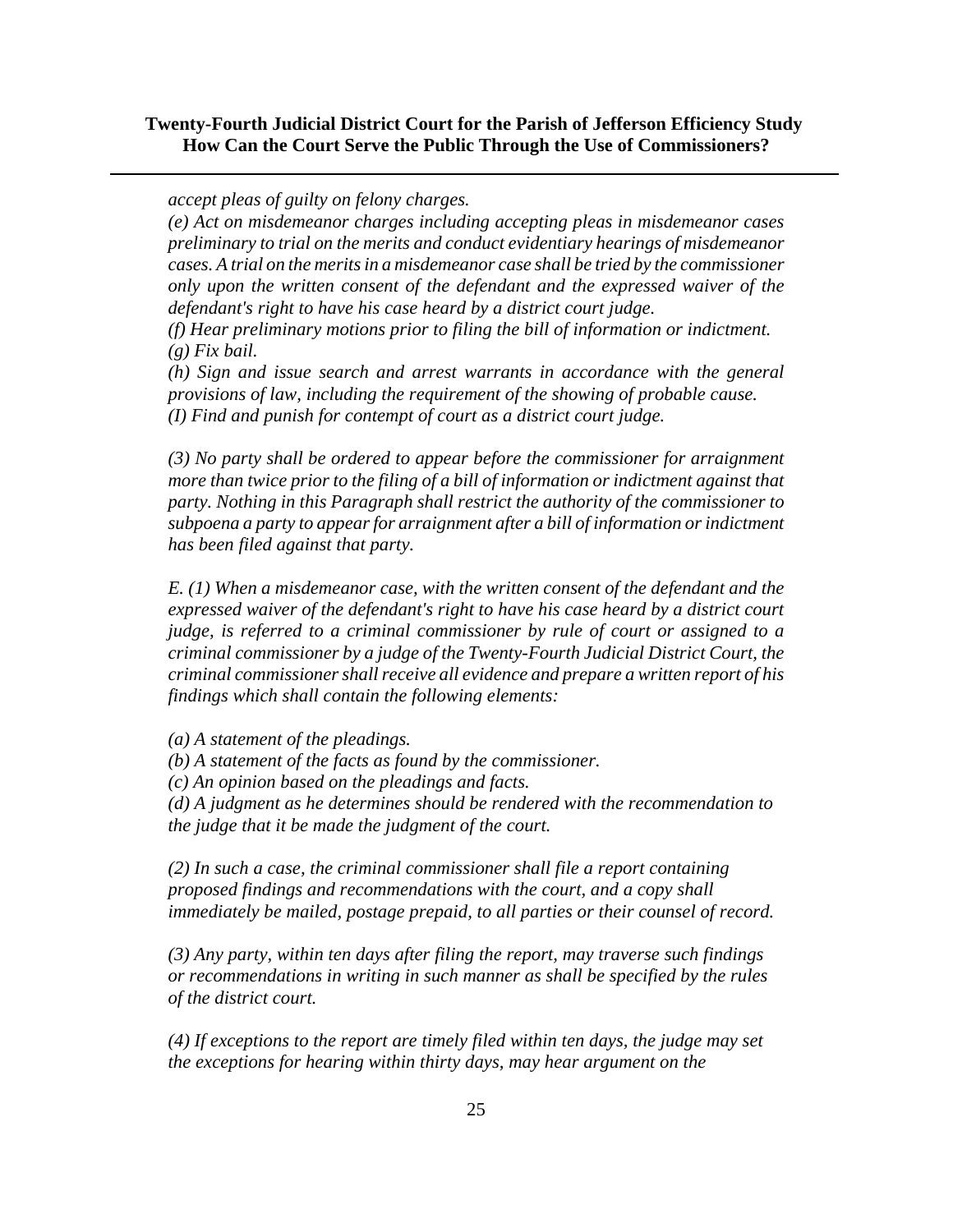*exceptions but decide the exceptions on the record and evidence previously made before the criminal commissioner.*

*(5) The judge may accept, reject, or modify in whole or in part the findings or recommendations made by the criminal commissioner and may also receive further evidence or recommit the matter to the criminal commissioner with instructions.*

We found that the Criminal Commissioners served as "team players" whose primary responsibilities are to engage in the early and ongoing control of the pretrial process and to serve as "additional judges" who have the responsibility to try certain cases with party consent. The Criminal Commissioners serve as team players by performing such tasks as signing search and arrest warrants, handling arraignments and setting bonds in the early stage of a case. They serve as additional judges by hearing misdemeanor cases with the written consent of the defendant and the expressed waiver of the defendant's right to have his case heard by the district judge.

#### **A. Purpose**

The Court Commissioners were created to help alleviate crowded dockets in criminal cases and to help expedite cases. More specifically, the criminal commissioner system was designed in part to eliminate the delay and service of process problems in the criminal justice system in Jefferson Parish. Before the system was implemented, an average of sixty-five (65) days passed between a defendant's arrest and his arraignment. The system prior to the Criminal Commissioners was perceived as moving too slowly. Under the prior system, two (2) problems existed: (1) too much time passed from the point that the Sheriff's Office prepared the arrest report and sent it to the District Attorney's Office for the screening decision by the District Attorney for a determination of whether the evidence was good enough for the filing of the Bill of Information. Only after the Information was filed with the Clerk of Court's Office and allotted to a particular division of court could the arraignment be scheduled under the prior system, and (2) when the arrestees left jail, they were not given a court date for their arraignment. When the arraignment was finally set, the defendants had to be located and served with a subpoena notifying them of the arraignment. Many defendants could not be located or simply ignored the subpoena.

Under the current system, each arrestee who is released from jail is personally served with a notice to appear in court, that is, given a written notice to appear before a criminal commissioner to learn the status of his case forty-five (45) days after his release from jail. At the status hearing, if the District Attorney has refused the charges against the arrestee, he is informed of the refusal and the sureties are released of the bond obligations. If the District Attorney has accepted any charges against the arrestee, the arrestee is arraigned on that date, informed of the division that will hear his case and given the date of any pretrial hearings. If the District Attorney has not made a screening decision, the matter is reset before the Criminal Commissioner for a status hearing. LRS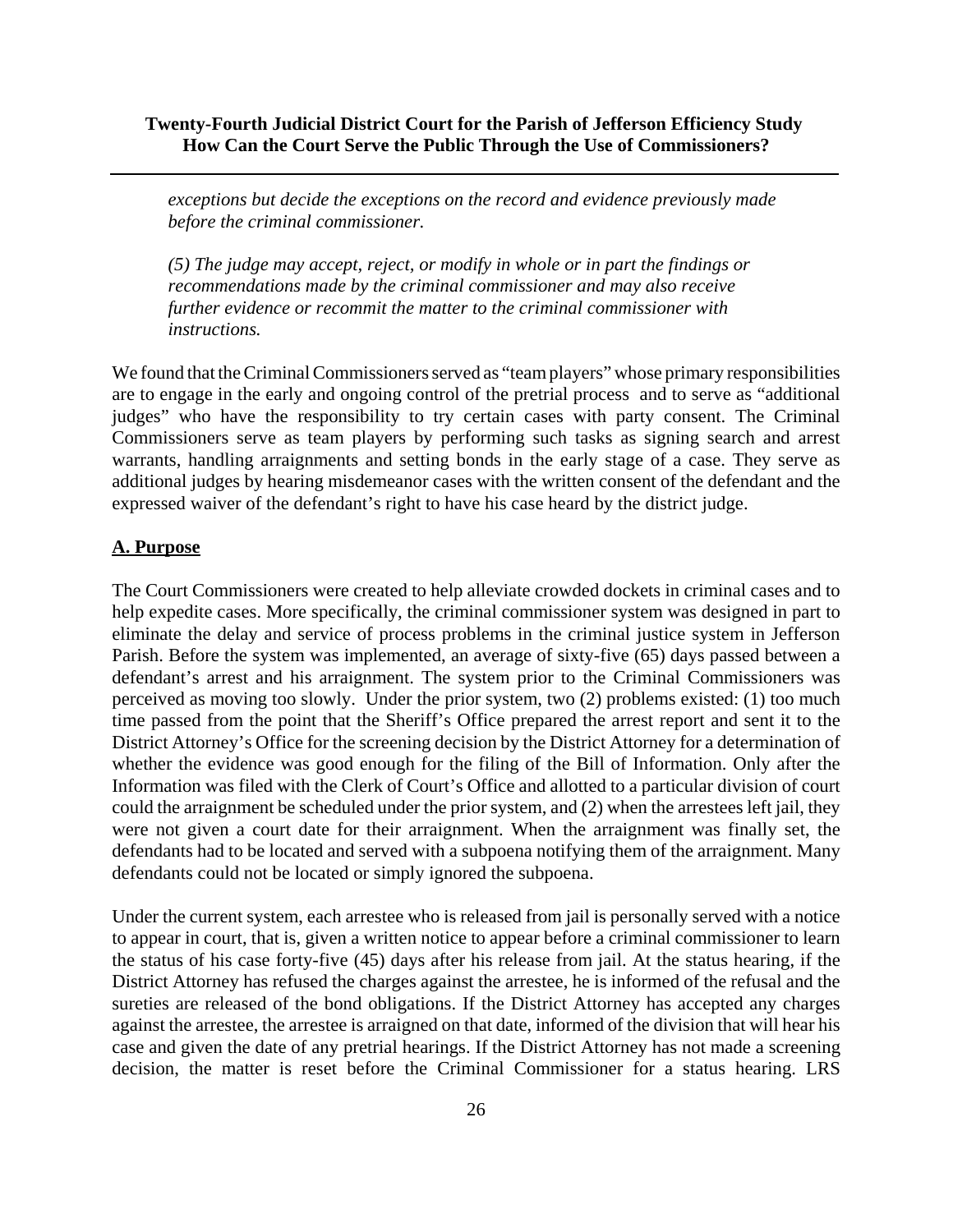#### 13:717(D)(3) permits only one (1) resetting.

The Criminal Commissioner system was also designed to administer the Active Misdemeanor Probation Program, a program for people who plead guilty or are convicted of misdemeanors.

#### **B. Findings**

We found that the two (2) Criminal Commissioners are very effective in carrying out the responsibilities given to them by the Court. Both are very professional, highly capable and knowledge lawyers who are assets to the 24th JDC. However, we find that the Criminal Commissioners are performing many tasks that can be better performed by other employees.

#### **C. Day to Day Responsibilities of Criminal Commissioners**

In this section, we describe the duties of the Criminal Commissioners as we understand them from our observations and interviews with both of them on one or more occasions. The two (2) Criminal Commissioners serve on alternating weeks as Sitting Commissioner and Duty Commissioner (see Charts 1 and 2, attached).<sup>30</sup> The Criminal Commissioners set bonds and sign arrest, seizure, and search warrants during Court hours Monday through Friday when the court is in session and on all holidays.

#### **i. Sitting Commissioner**

The Sitting Commissioner works from 8:30 a.m. 4:30 p.m. each day. From 8:30 a.m. until 10:00 a.m., the Sitting Commissioner works in his or her office issuing search, seizure, and arrest warrants to law enforcement officers, sets bonds and reviews the paper work for property bonds. The Sitting Commissioner, in this capacity, serves as the Duty Commissioner while the Duty Commissioner reviews probable cause affidavits, handles arraignments and pre-filing motions for accuseds in the Jefferson Parish Correctional Center (JPCC). The Sitting Commissioner acts as Duty Commissioner and is accessible to members of the public and to law enforcement officers because access to the Duty Commissioner, while he or she is in the JPCC, is limited. Between the hours of 8:30 a.m. and 10:00 a.m., the Sitting Commissioner has a large amount of contact with members of the public and commercial sureties who are there to get bonds set for the release of people who have been accused

<sup>&</sup>lt;sup>30</sup> The term "Sitting Commissioner" refers to the Criminal Commissioner who conducts status hearings and arraignments in the Criminal Commissioner's Court, while the term "Duty Commissioner" is used to refer to the Criminal Commissioner who is available daily to set bonds for personal and commercial sureties and issues search, seizure, and arrest warrants to law enforcement officers.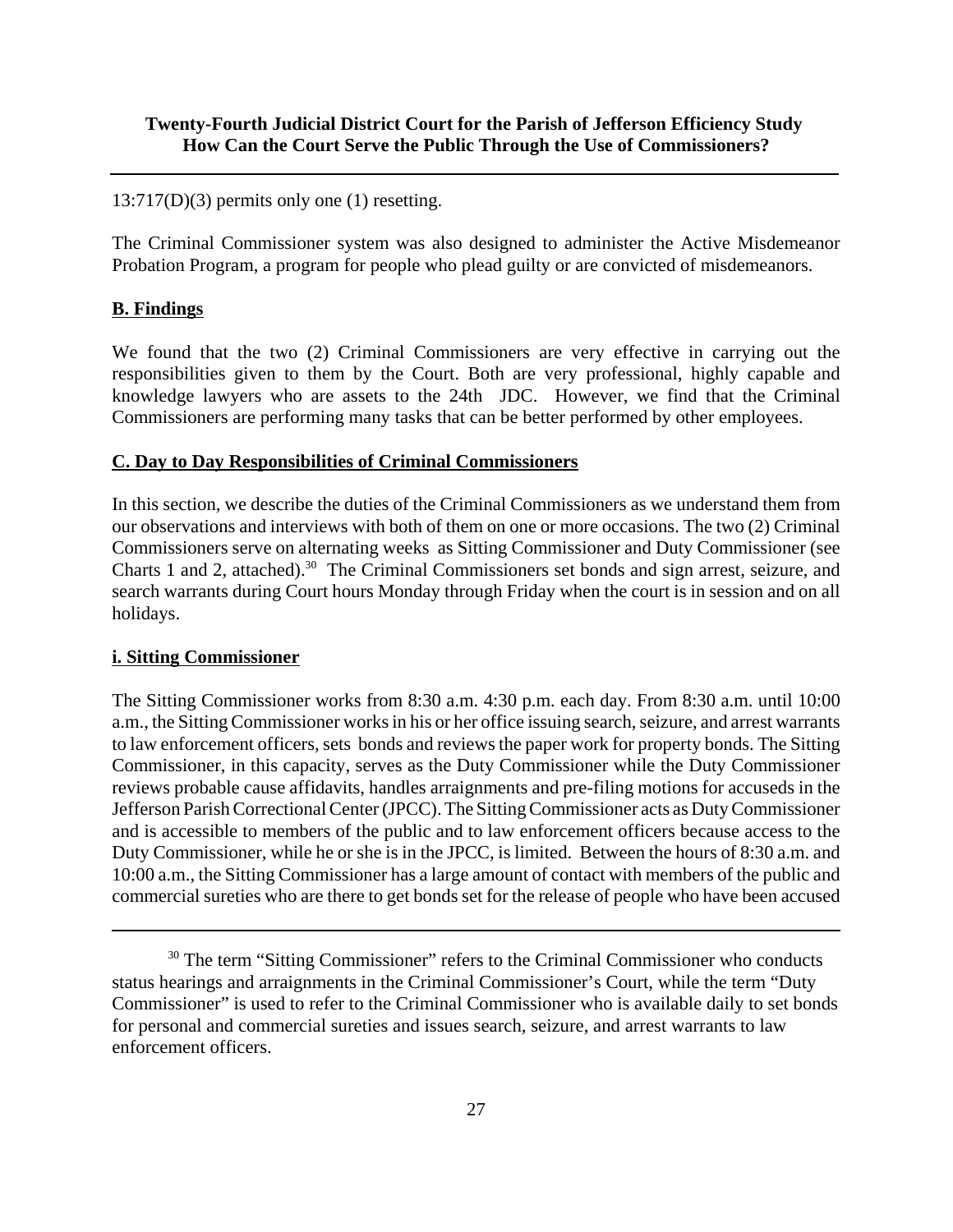#### of crimes.

From 10:00 a.m. to 12:00 p.m. daily, the Sitting Commissioner takes the bench at the Criminal Commissioner's Court and conducts status hearings for all individuals who have been arrested and released from the JPCC as described more thoroughly in the previous section. This responsibility is a significant benefit to the Court in three (3)ways:

First, because the arrestee is personally served with a notice (subpoena) at the time of his release from jail to appear before a Criminal Commissioner, it is not necessary for the Sheriff to expend manpower serving a subpoena for the arrestee to appear in court. Personal service also eliminates the use of resources in trying to "track down" the arrestee because he gave the wrong address or has moved since his release from jail. Additionally, at the status hearing, the arrestees are personally served to appear in the allotted divisions after they have been arraigned or if they need to return to the Criminal Commissioner for an additional status hearing.

Second, in addition to the defendant receiving personal service, the surety is also personally served at the time of the defendant's release. A signed copy of the defendant's notice and the surety's notice is attached to the bond (and power of attorney, if required), which are then placed in the court's file. Should the defendant fail to appear, the court has the necessary documentation to forfeit the bond against the sureties.

Third, if the District Attorney has accepted the charge and a bill of information has been filed by the time of the defendant's status hearing (45 days after arrest), the defendant is immediately arraigned. There is no need to wait until the division to which the case is allotted has scheduled a criminal hearing day and the defendant has been subpoenaed. These benefits show that one of the initial purposes of the Criminal Commissioner System has been served.

In addition to the status hearings and arraignments, from 10:00 a.m. to 12:00 p.m., the Sitting Commissioner also takes guilty pleas and conducts trials and hearings on motions to suppress in misdemeanor cases that the District Attorney has filed in the 24th JDC. These cases include marijuana possession, child desertion, driving while intoxicated cases that are linked with marijuana possession cases, prostitution, gambling and simple battery cases involving domestic violence. Also included in this list are cases of the following types: disturbing the peace; resisting arrest; false swearing; falsification of a drug test; attempted theft of goods; threatening phone calls; false imprisonment; fraud/access device under one hundred dollars (\$100.00); possession of an alcoholic beverage by a person under twenty-one (21) years of age; illegal carrying of weapons; unlawful practice of law without a license; simple criminal damage to property under five hundred dollars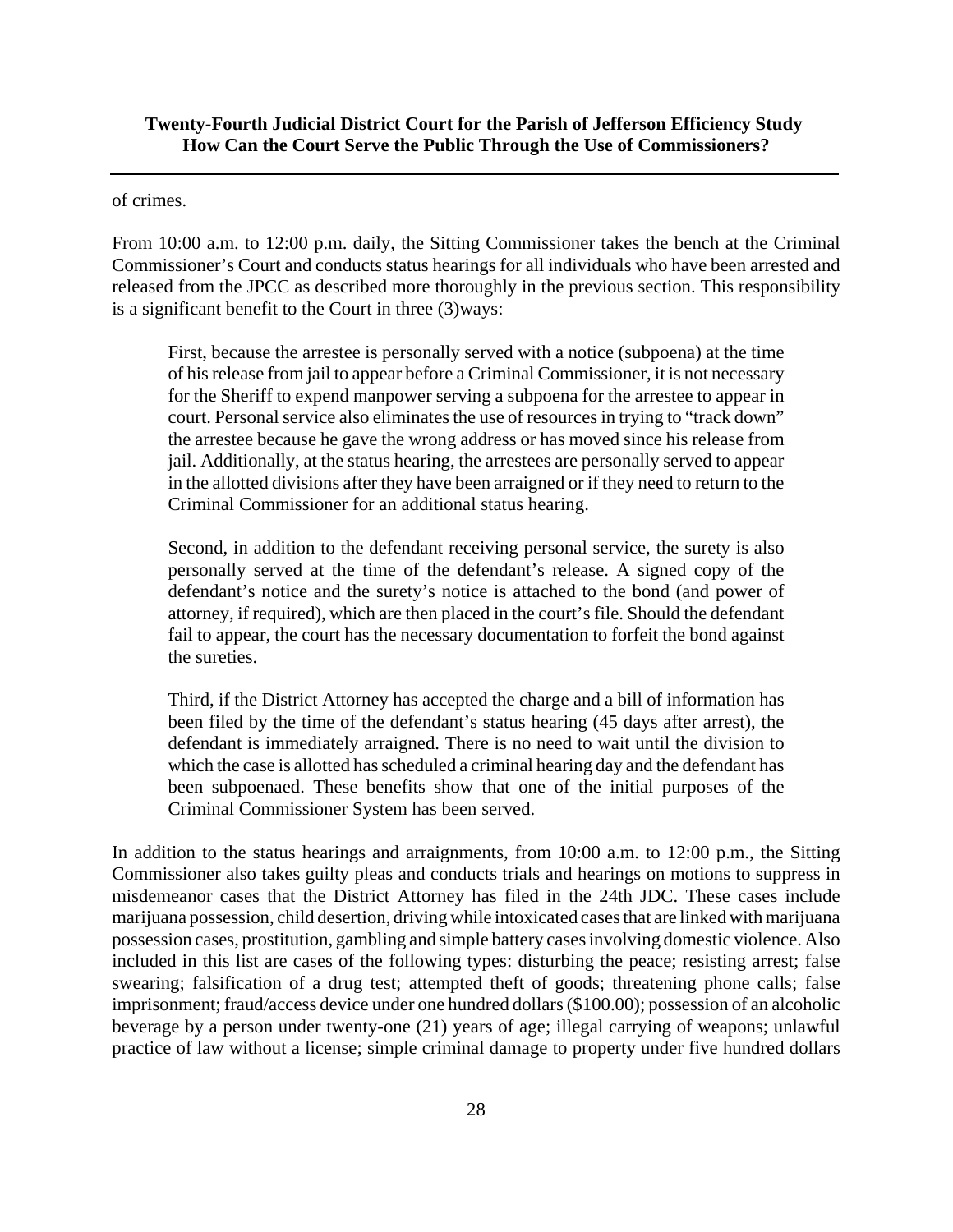(\$500.00) and negligent injuring cases.

From 12:00 p.m. to 1:00 p.m., the Sitting Commissioner usually takes a break for lunch. In the afternoon, the Sitting Commissioner does the Findings of Fact and Recommendations on the guilty pleas that were conducted that morning.<sup>31</sup> Additionally, the Sitting Commissioner completes the Findings of Fact and Recommendations on the criminal trials that were conducted with the consent of the defendant. $32$ 

Further, on Tuesday of each week, the Sitting Commissioner arraigns all defendants who have been "direct billed" and charged with issuing worthless checks  $(LRS 14:71)$ .<sup>33</sup> All check offenses, felonies and associated misdemeanors, are assigned to a special court, Division "W," in the 24th JDC and not to the originally allotted division. After the Sitting Commissioner arraigns these defendants, he or she then transfers the felony cases back to the originating division for trial.<sup>34</sup> These arraignments

<sup>31</sup> According to data provided by the Jefferson Parish District Attorney's Office entitled *Division 1 Case Analysis, 24th Judicial District Court*, Commissioner Hand accepted the following number of guilty pleas in misdemeanor cases: calendar year 2000 - one hundred eight (108) ; calendar year 2001 - one hundred thirty-one (131); and the first six (6) months of calendar year 2002 - one hundred five(105). The *Division 2 Cases Analysis*, *24th Judicial District Court*, shows that Commissioner Kiff accepted the following number of guilty pleas in misdemeanor cases: calendar year 2000 - ninety-six (96); calendar year 2001 - one hundred forty two (142) and the first six (6) months of calendar year 2002 - ninety-eight (98).

 $32$  According to data provided by the Jefferson Parish District Attorney's Office entitled *Division 1 Case Analysis, 24th Judicial District Court*, Commissioner Hand presided over the accepted the following number of trials in misdemeanor cases: calendar year 2000 - four (4); calendar year 2001 - one (1); and the first six (6) months of calendar year 2002 - four (4). The *Division 2 Cases Analysis*, *24th Judicial District Court* shows that Commissioner Kiff presided over the following number of trials in misdemeanor cases: calendar year 2000 - two (2); calendar year 2001 - six (6) and the first six (6) months of calendar year 2002 - five (5).

 $33$  Direct billed refers to the fact that the bill of information is filed before the person is arrested.

 $34$  During 2002, the Criminal Commissioners arraigned one hundred twenty-four (124) defendants in this court and issued two hundred eighty-three (283) attachments for offenders who did not come to court in response to a notice or a subpoena. The Economic Crime Unit (ECU) of the Jefferson Parish District Attorney's Office dismissed two hundred eighty-five (285) cases because the offender paid the check amount, the NSF fees, and the District Attorney's fees in full. ECU also dismissed six hundred forty-three (643) cases with the intent to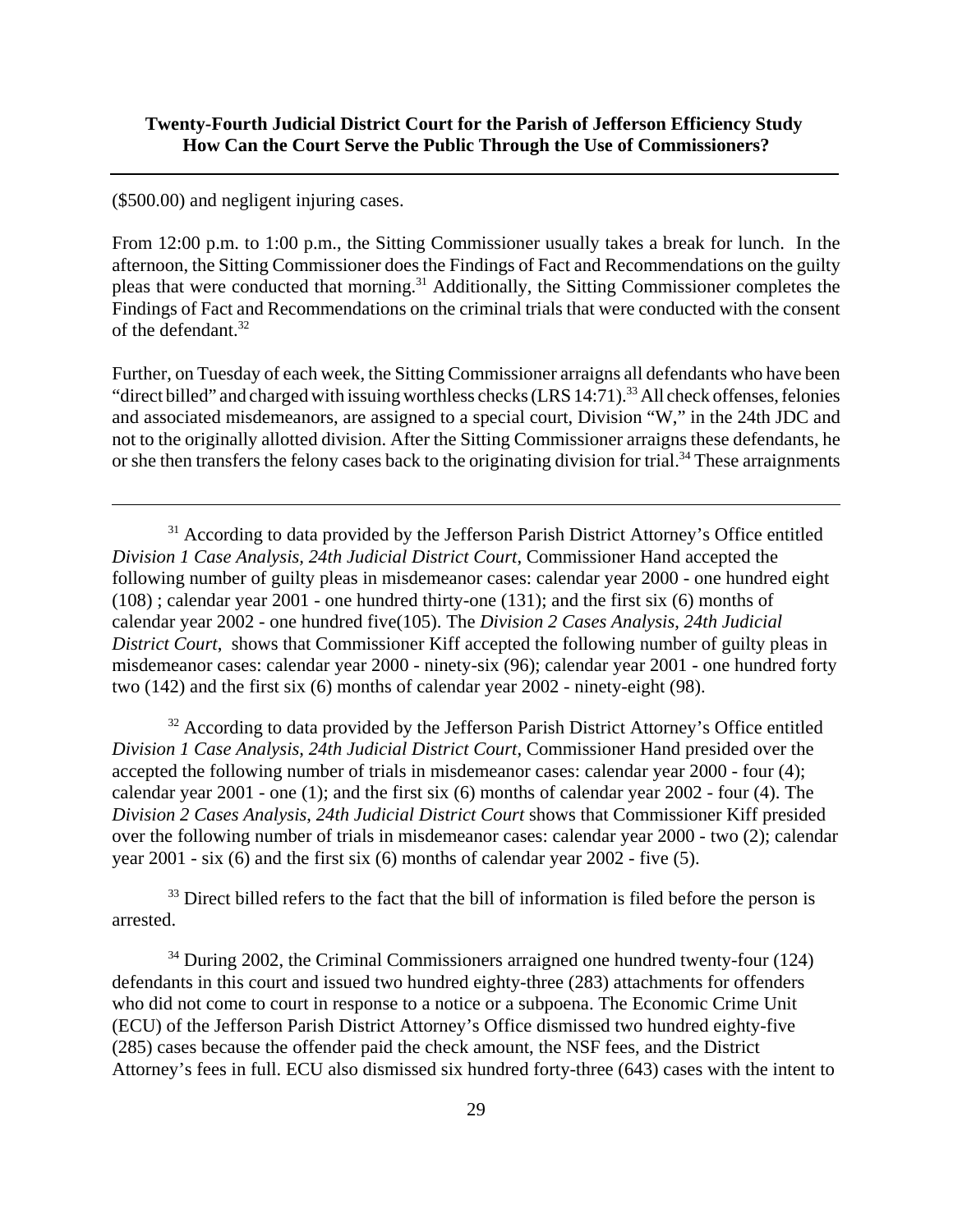usually last from one-half  $(\frac{1}{2})$  hour to one (1) hour.

 Additionally, as requested by Robert Heindel, the misdemeanor probation and collections officer, and as needed, on alternate Tuesdays of each week, from 4:00 p.m. to 6:30 p.m. (sometimes to 8:00 p.m.)**,** the Sitting Commissioner supervises and assists with the Active Misdemeanor Probation Program for people who plead guilty to or are convicted of misdemeanors. If a defendant is on active probation, he is required to appear before the Sitting Commissioner once a month and made to show that he is working or in school or actively seeking a job. If the defendant doesn't, he could be put in jail for a few days.

In summary, the Sitting Commissioner performs the following tasks daily:

1. Signs search and arrest warrants and subpoenas duces tecum for law enforcement officers; for members of the public and commercial sureties, issues property bonds and handles other bond related matters; and acts as the Duty Commissioner when the other Criminal Commissioner is in court;

2. During Criminal Commissioner's Court he or she conducts status hearings, arraignments, take guilty pleas, hold evidentiary hearings and trials in misdemeanor cases based on the defendant's consent;

3. Conducts hearings on motions to suppress in misdemeanor cases that the District Attorney has filed in the 24th JDC;

4. Drafts Findings of Fact and Recommendations on the guilty pleas, motions to suppress and criminal trials that were conducted with the consent of the defendant;

5. Supervises and assists the misdemeanor probation officer with the Active Misdemeanor Probation Program for people who plead guilty to or are convicted of misdemeanors;

6. On alternate Tuesdays of each week, arraigns all defendants who have been direct billed and charged with issuing worthless checks; and

7. Commissioner Kiff spends time each day handling the accounting and deposits of the money generated by several revenue sources.

#### **ii. Duty Commissioner**

The Duty Commissioner works from 7:30 a.m. or 8:00 a.m. until 4:00 p.m. each day. He or she

seek a warrant for the individual's arrest. Twenty-two (22) cases were dismissed by ECU due to forgery and theft of identify. Cases were reset six hundred thirty-five (635) times for a variety of reasons: a subpoena was issued by the clerk but there was no return from the sheriff's office in the record; a subpoena was issued by the clerk but the return came back indicating that numerous attempts to serve the defendant at the given address were unsuccessful; the defendant's attorney indicated that the defendant was willing to pay the check but needed more time to do so.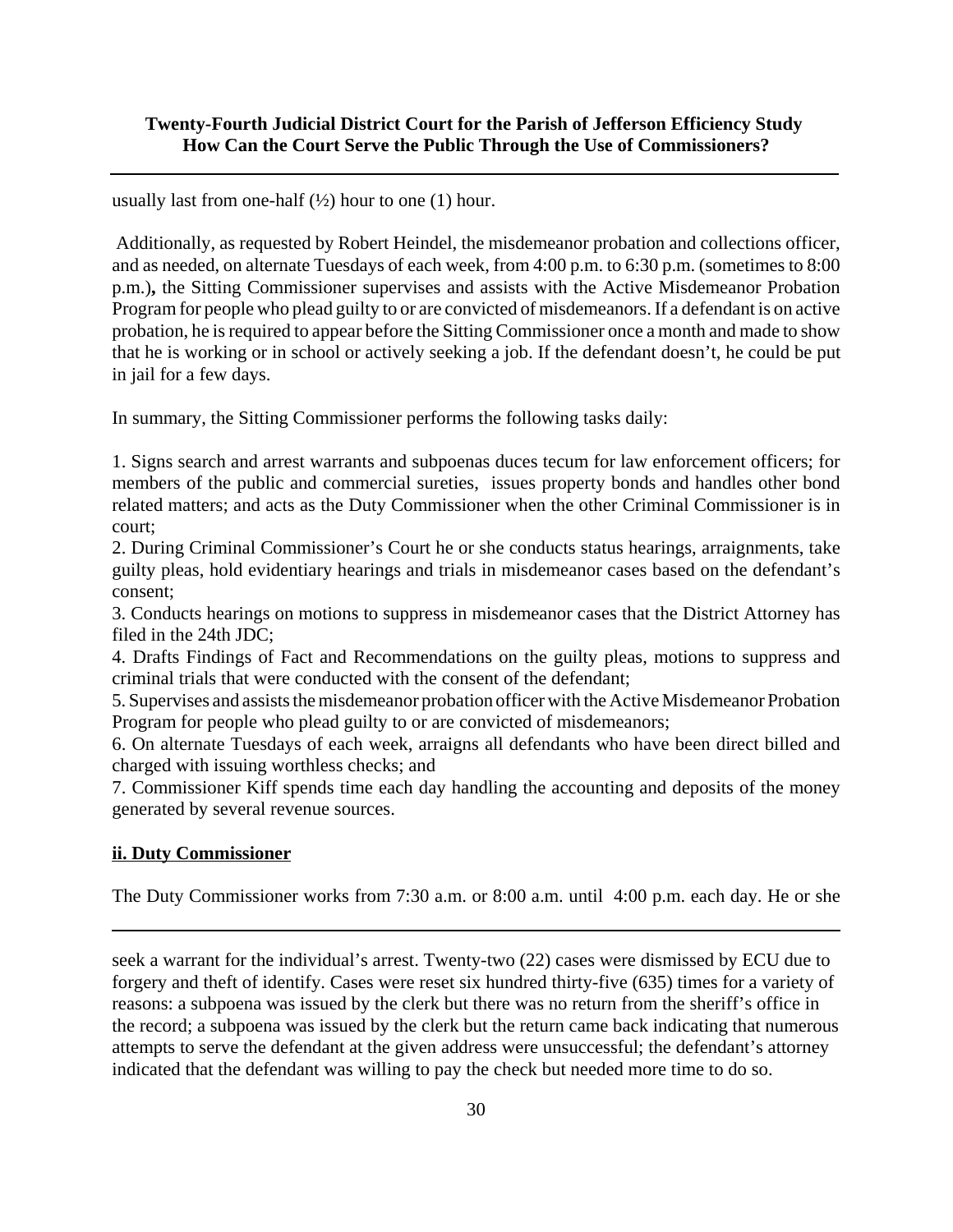begins each day in the JPCC by reviewing probable cause affidavits, acting as committing magistrates for individuals accused of capital offenses for the purpose of appointment of counsel as well as conducting first appearances for those accused of offenses which carry a penalty of imprisonment at hard labor.<sup>35</sup>

Louisiana Code of Criminal Procedure, Article 230.2 entitles persons arrested without a warrant to a determination of probable cause by a magistrate within forty-eight (48) hours of arrest. If a probable cause determination is not timely made by a magistrate, the arrested person is released on his own recognizance. However, the accused is given an arraignment/status notice to appear before one of the Criminal Commissioners. The Criminal Commissioners make an average of fifteen hundred (1500) probable cause determinations on felony arrests per month.

The Duty Commissioner also issues Criminal Stay Away Orders (Stay Away Orders) in the JPCC as a condition of bail to persons who have been arrested for domestic violence or stalking. The Stay Away Orders are issued pursuant to LRS § 46:2136.2 and are filed with the Louisiana Protective Order Registry administered by the Judicial Administrator's Office of the Louisiana Supreme Court. During 2001, the Criminal Commissioners issued one thousand five hundred ninety-one (1,591) Stay Away Orders.

At 9:00 a.m., Monday through Friday, the Duty Commissioner handles arraignments and pre-filing motions<sup>36</sup> for accuseds who are incarcerated in the JPCC. The arraignments and motions are held in the Lineup Room/Hearing Room located next to the Administration Lobby at the JPCC, 100 Dolhonde Street in Gretna. There are several advantages to this arrangement: (1) Security*.* There is no need to transport prisoners from a secure location at JPCC to less secure locations in the Courthouse Annex. When prisoners are transported to the various court divisions, they walk in the public hallways, thus, possibly mingling with family and friends. In the "lineup" room, there is a glass partition between the defendants and court staff and witnesses. Court staff and defendants can see one another and can communicate the Court's business during arraignments and hearings. At the same time, the defendants' chances of escape are practically nil. (2) Speed. As soon as a bill of information or indictment is filed or allotted, the record is given to the minute clerk who sets the arraignment for the next day. As a general rule, the defendant is presently being arraigned within

<sup>&</sup>lt;sup>35</sup> Justice of the Peace, Vernon Wilty, generally acts as committing magistrate for the 24th JDC. He conducts first appearances at 11:00 a.m. in the JPCC for those accused of offenses that do not carry a penalty of imprisonment at hard labor, and if bail has not been set for those individuals, he then determines bail.

<sup>&</sup>lt;sup>36</sup> These motions include Motions to Reduce Bond, Writs of Habeas Corpus, Speedy Trial Motions, Discovery Motions, and Motions for Bond Forfeiture and Motions to Quash.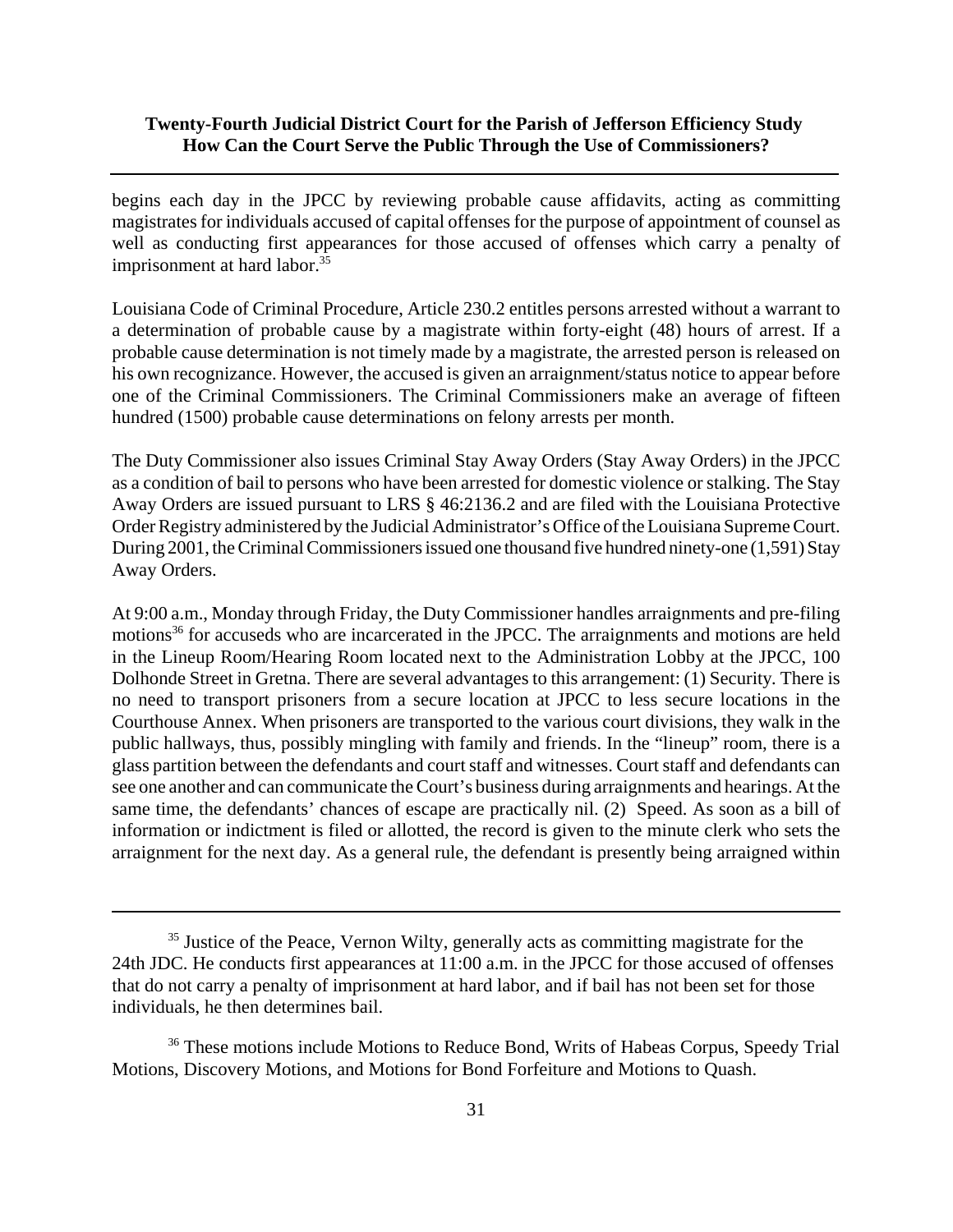thirty (30) days of arrest. $37$ 

After the Duty Commissioner leaves the jail between 11:30 a.m. and 12:00 p.m. each day, he or she sets bonds for personal and commercial sureties and issues search, seizure, and arrest warrants to law enforcement officers for the remainder of the day.<sup>38</sup> Additionally, the Duty Commissioner reviews the paper work for property bonds. The Duty Commissioner is on duty from 8:00 a.m. to 4:30 p.m. Monday through Friday.<sup>39</sup> This benefits the District Judges by not interrupting their daily schedule, which allows them to handle more important civil and criminal matters. An additional benefit to the jail and the general public is that there are immediate bond settings without interrupting the judge or waiting for the Judge to leave the bench. Law enforcement officers are benefitted by having a known readily available place where they can find a Criminal Commissioner on duty. In setting bonds, the Criminal Commissioners use a bond range chart to set bonds. This results in consistency in the setting of bonds, taking into consideration the nature of the charge and the criminal history of the defendant. The Commissioner's Office is located within walking distance of the JPCC should it be necessary to go to the JPCC to gather relevant information about the accused upon which to base a sound bond decision. While on duty, the Duty Commissioner has a large amount of contact with members of the public and commercial sureties who are there to get bonds set for the release of people who have been accused of crimes. The Duty Commissioner also answers many telephone calls from personal sureties who are inquiring about such things as collateral mortgages, the amount of equity they have in their homes, and how to obtain bonds. Apparently most inquiries about these matters are directed to the Criminal Commissioners. Members of the public now know that there is a central location they can go to in order to have such matters resolved.

37

<sup>39</sup> The District Court Judge serving as magistrate takes the duty from 4:00 p.m. to  $10:00$ p.m. and on the weekends.

During 2001, the Criminal Commissioners arraigned two thousand forty-eight (2048) incarcerated defendants, satisfied sixty-one (61) Preliminary Examinations, heard ninety-five (95) Motions to Reduce Bond, acted on twelve (12) Writs of Habeas Corpus, and heard sixty-four (64) "Speedy Trial" or "701" motions. Motions to Reduce Bonds, Writs of Habeas Corpus, and "701" Motions are set and heard within twenty-four (24) to forty-eight (48) hours after filing. Motions for Preliminary Examinations are set and heard as promptly as service of process on the witness will permit, usually within two (2) weeks of filing.

<sup>38</sup>

During, 2001, the Criminal Commissioners reviewed and either signed or denied the following number of warrants: arrest, four hundred three (403); seizure, fifty-five (55); and search, two hundred seventy-one (271).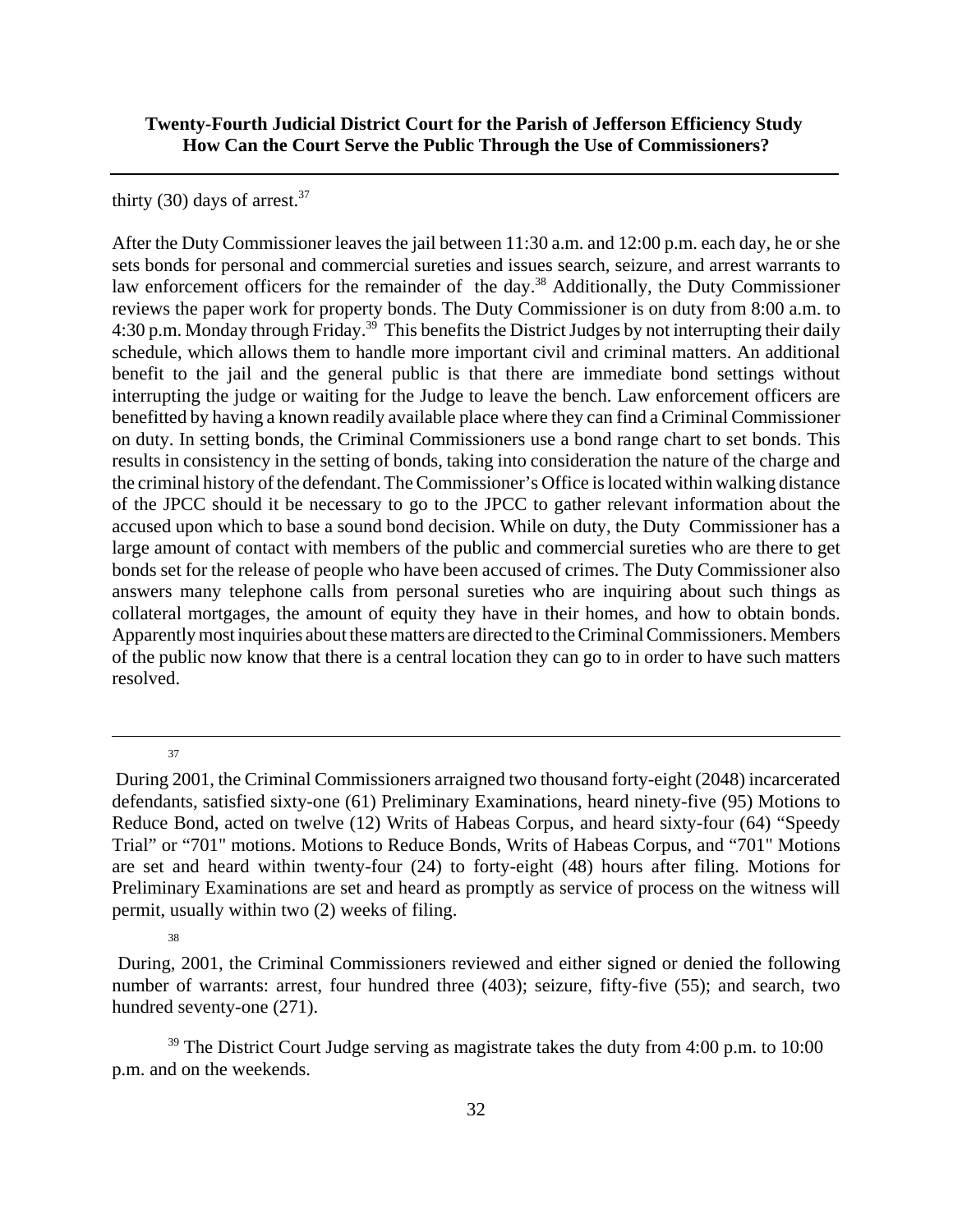In summary, the Duty Commissioner performs the following tasks daily:

1. Reviews probable cause affidavits under La. C.Cr.Proc., Art. 230.2, issues Criminal Stay Away Orders, and handles arraignments and pre-filing motions for accuseds who are incarcerated in the JPCC (usually from 8:00 a.m. to 12:00 p.m.) -- all of these tasks are performed in the Lineup Room/Hearing room located in the JPCC ;

2. Sets bonds for personal and commercial sureties and issues search and arrest warrants and subpoenas duces tecum to law enforcement officers every morning and at all times during the day. Additionally, the Duty Commissioner reviews the paper work for property bonds (usually from 12:00 p.m. to 4:00 p.m.); and

3. Drafts Findings of Fact and Recommendations on the guilty pleas, motions to suppress and criminal trials that were conducted with the consent of the defendant.

#### **D. Additional Duties Performed by Criminal Commissioners**

1. Occasionally, Commissioner Kiff assists Ann Delfreres, the en banc law clerk who handles post conviction requests by prisoners who are incarcerated in the Louisiana Department of Corrections (LDOC). Many of the prisoners are attempting to get outstanding detainers that have been placed on them set aside. These detainers, which have been placed on prisoners by law enforcement authorities in Jefferson Parish, have been sentenced to the LDOC by the Judges of the 24th JDC. Commissioner Kiff works with Ann Dalfreres in getting the detainers set aside. During some weeks, Commissioner Kiff spends no time at all on detainers. During other weeks, she may spend up to five (5) hours on detainers. The time she spends on detainers saves the Judges of the 24th JDC considerable time because these petitions are resolved in the Commissioners Office, never reaching the specific divisions of court. Consequently, no docket number is assigned to these matters because Commissioner Kiff has resolved them. Prisoners usually file applications for post conviction relief to set aside detainers because detainers adversely affect their incarceration and deprive them of rights in the Department of Corrections. Such rights include being denied the opportunity of attaining trustee status, a higher prison classification, preferred work assignments, work release and similar rehabilitative programs of the Louisiana Department of Corrections.

However, this aspect of the Commissioners work does not appear to be within their statutory duties.

2. Commissioner Kiff spends approximately one (1) hour per day handling the accounting of the money generated by the following revenue sources:

1. The Commissioner Fee that is imposed on every defendant who is convicted in the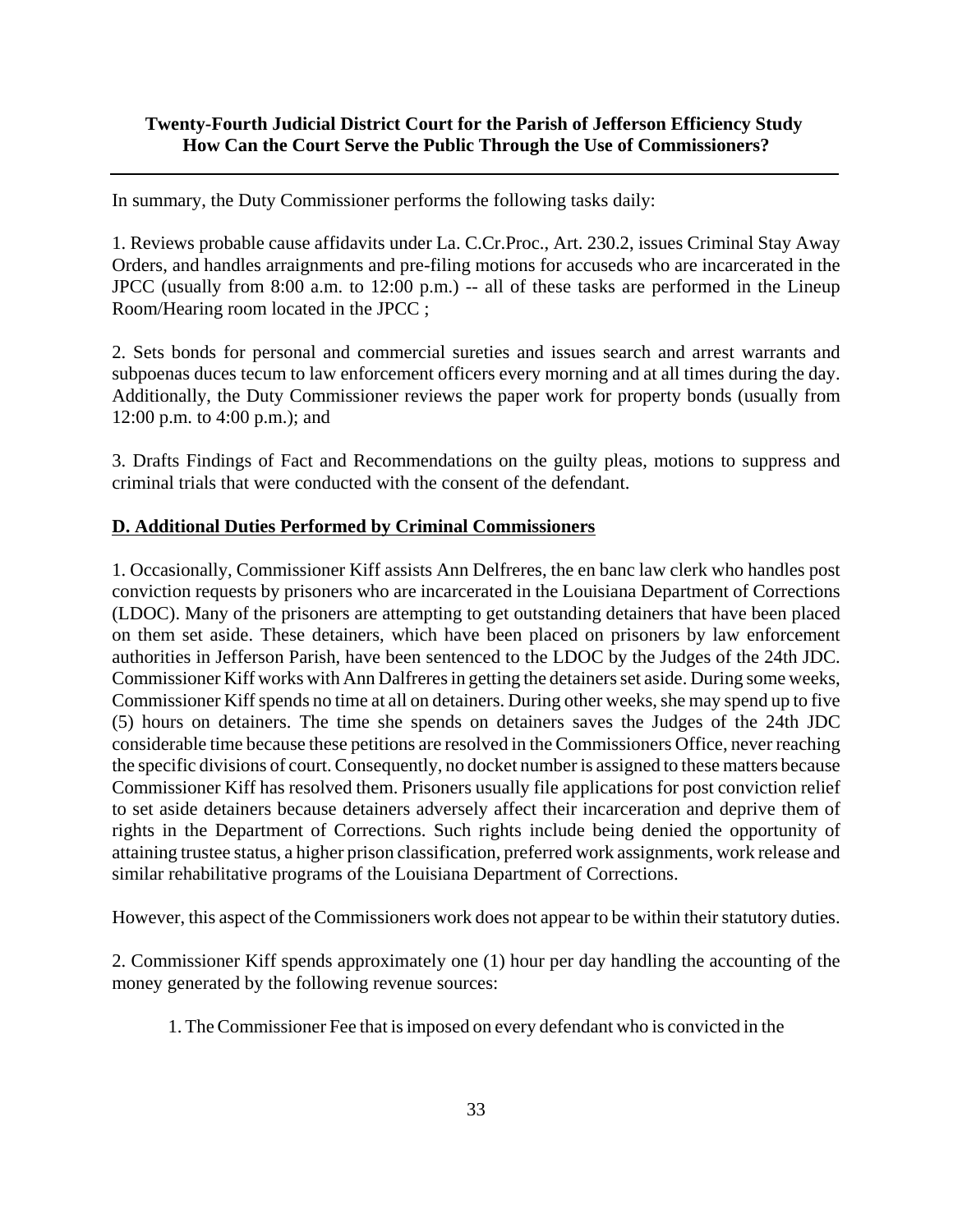24th JDC of a felony or a misdemeanor offense.<sup>40</sup>

2. The Active Misdemeanor Probation Program;<sup>41</sup> and

3. The premiums for all surety underwriters who write criminal bonds in the 24th  $JDC.<sup>42</sup>$ 

3. Commissioner Kiff acts as a courier who actually goes to Hibernia National Bank and makes daily bank deposits. Until recently, there was a branch bank near the Commissioner's Court. Since that branch bank has closed, Commissioner Kiff has to go to a branch bank further away on the Westbank Expressway. These tasks do not appear to be within the statutory duties of the Commissioners.

4. Commissioner Kiff performs other administrative tasks such as acting as Plan Administrator for the ten  $(10)$  employees employed by the Commissioners' offices.<sup>43</sup> She performs this task because the Judicial Administrator's office has refused to take on this responsibility. In this role, Commissioner Kiff handles the paperwork for and educates these employees about their benefits under the Court's benefits plan as well as handles the benefits and other paperwork for those departing employees. Most recently, Commissioner Kiff spent a considerable amount of time handling some aspect of the benefits package for the late Calvin Hotard, former Second Parish Court Judge. Commissioner Kiff spends approximately two (2) hours per week working on this task.

5. The Commissioners also spend time each week finding defendants who are direct billed by the District Attorney's Office. This is done because of various aliases used by these defendants.

6 Commissioner Kiff also serves on the Umbrella Computer Committee.

7. Commissioner Kiff orders equipment and supplies for the Commissioners' Office as well as prepares the budget.

 $40$  The Court has set the fee at one hundred dollars (\$100.00) pursuant to LRS  $13:718(I)(1)$ .

<sup>41</sup> The following probation fees have been set: a one-time probation administration fee of one hundred dollars (\$100) and twenty-five dollars (\$25) per month probation supervision fee (which includes the cost of the drug testing kit).

 $42$  This fee is equal to fifty dollars (\$50.00) for each ten thousand dollars (\$10,000) worth of liability underwritten by the surety.

 $43$  Those employees are the three (3) Commissioners, three (3) probation and collections employees, two (2) court reporters, two (2) secretaries and the en banc law clerk.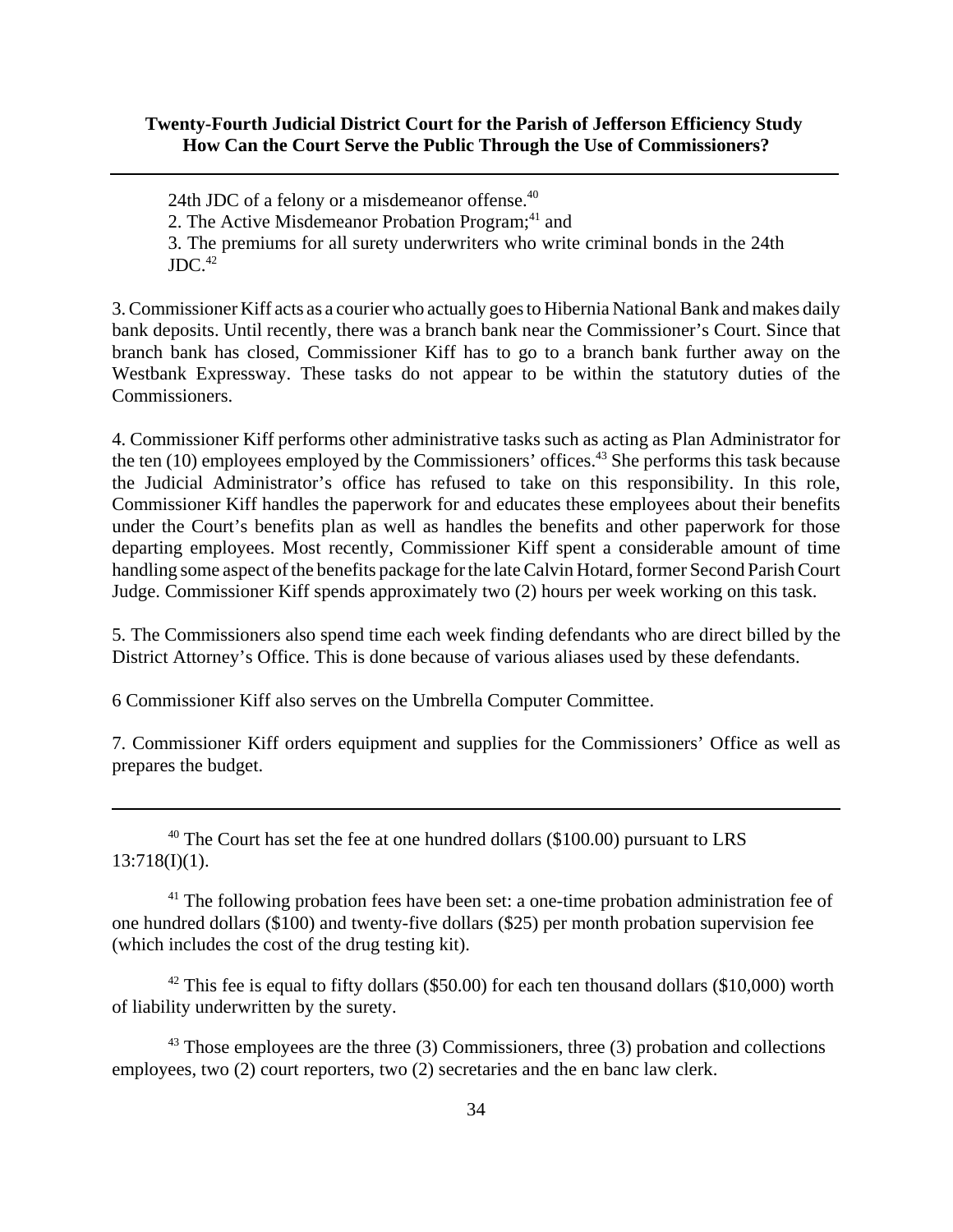8. The Criminal Commissioners prepare Stay Away Orders for arrestees who are charged in First and Second Parish Courts with simple battery. For some reason, the system has developed where the Criminal Commissioners are called on to prepare criminal stay away orders for all persons who have been arrested because of alleged domestic violence or alleged stalking.

The Criminal Commissioners substitute for the Misdemeanor Probation Officer on Tuesday evenings when he is absent because of vacation, personal, or sick leave.

#### **E. Results of Interviews with Attorneys Who Practice in Criminal Commissioner Court**

We interviewed fifteen (15) attorneys who practice regularly in Criminal Commissioner's Court. Almost all attorneys were very happy with the current system and complimented the Commissioners on how they performed their duties. The attorneys stated that the Commissioners allowed the attorneys to go first on the docket, are timely, professional, fair, intelligent and knowledgeable of the law. They also stated that the system saves time and it works well. The members of the Commissioners support staff are extraordinarily helpful according to those attorneys we interviewed.

One criticism was made by a few of the attorneys interviewed. Some attorneys commented that they had experienced problems with the Commissioners setting extremely high bonds and refusing to split bonds. We received conflicting evidence from the attorneys about which Criminal Commissioner was setting high bonds and refusing to split them: some attorneys named Commissioner Kiff; other named Commissioner Hand. Attorneys commented that the Judges of the 24th JDC must remember that the Commissioners work for them and the practice of the Commissioners in setting high bonds and refusing to split bonds will come back to haunt the judges politically when an accused, who is released after a Judge lowers a bond previously set by one of the Commissioners, commits an additional crime that makes the local news headlines. The attorneys stated that this potential problem can be eliminated if the Judges gave guidelines to the Criminal Commissioners on how the Judges want them to set bonds. Several attorneys believe that if the Judges gave the Criminal Commissioners specific guidelines on the setting of bonds, this would decrease the number of lawyers and commercial sureties who rush to the Magistrate Judge at 4:00 p.m. to get bonds split or reduced, after the Duty Commissioners is off duty. According to these attorneys, if the Criminal Commissioners were splitting bonds and setting reasonable bonds, the commercial sureties and lawyers would not seek to have the Magistrate Judge lower or split bonds, thereby freeing up time for the Magistrate Judge.<sup>44</sup>

During the Study, we learned that the Court had approved a bond schedule for use by the Judges and the Criminal Commissioners. This bond schedule was a result of a Study Of Bond Settings

 $44$  The District Court Judge serving as Magistrate Judge takes the duty from 4:00 p.m. to 10:00 p.m. and on the weekends.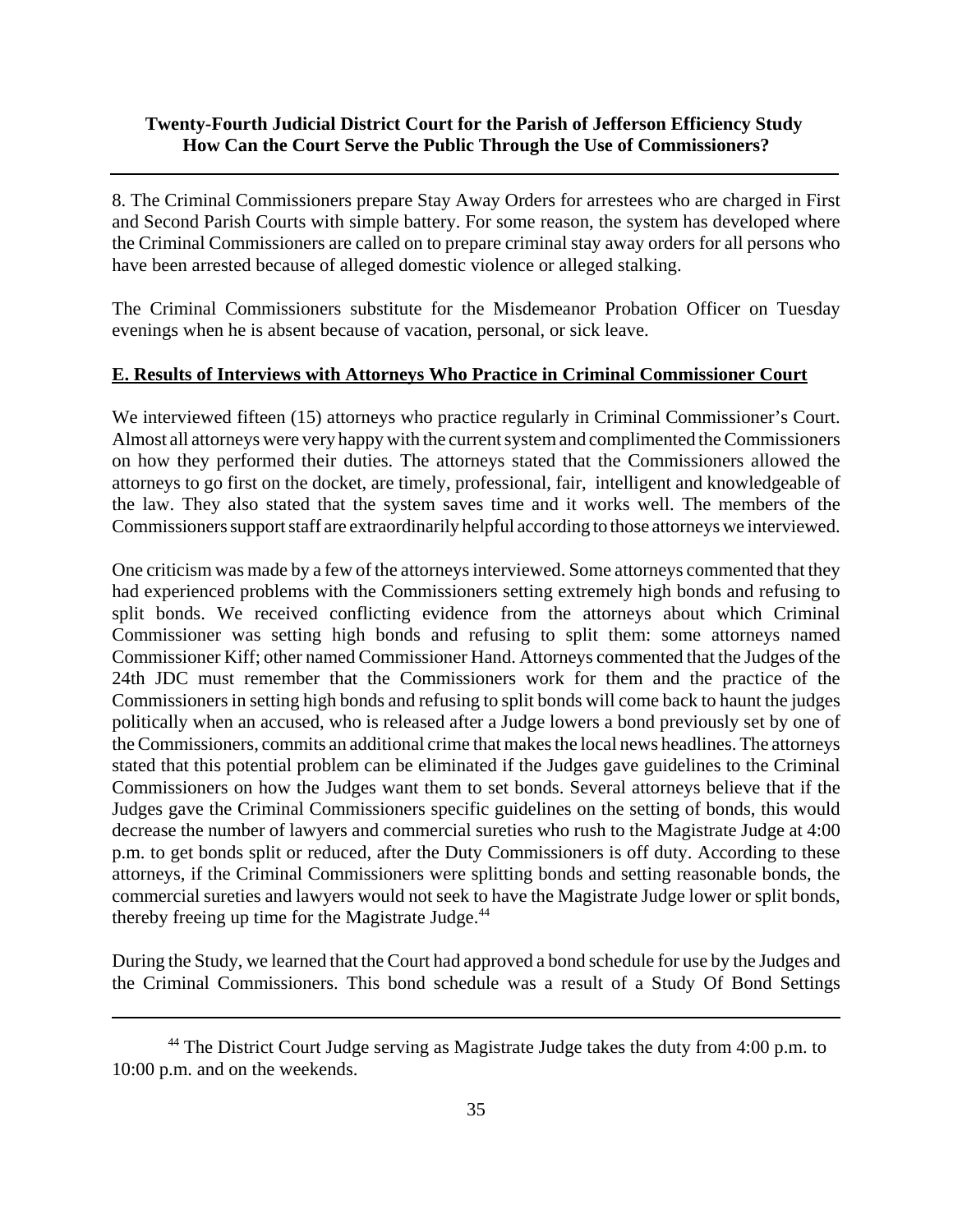performed by the Criminal Commissioners of all bonds set by the Judges of the 24th JDC, Justice of the Peace Vernon Wilty, New Orleans Bond Setting and Louisiana Revised Statutes.

Since the Criminal Commissioners are setting bonds according to this schedule, they do not believe that they are setting unreasonable bonds. After we reported concern about splitting bonds to Commissioner Hand, he spoke to several Judges of the 24th JDC and his impression was that they wanted the Criminal Commissioners to split bonds. Consequently, Commissioner Hand has begun to split bonds again because of the recent jail overcrowding and the fact the Sheriff would be releasing arrestees because of jail overcrowding.

Another criticism was that some judges refuse to use the Criminal Commissioners resulting in a hybrid system. Occasionally, the Criminal Commissioners will set bonds for an accused and if the case is allotted to a particular division, the bond has to be withdrawn resulting in unnecessary work on behalf of the Commissioner.

One attorney commented that the system is flawed because it constitutes a superfluous layer that costs Jefferson Parish unnecessary money. Although the system ostensibly saves time, it actually causes delays and imposes unnecessary time and costs on attorneys and their clients. According to this attorney, the Criminal Commissioner Court imposes two (2) layers of cost for paying clients. The first layer results when a person who was incarcerated in the JPCC is required to appear before a Criminal Commissioner to learn the status of his case forty-five (45) days after his release. The surety is also personally served and the personal surety is required to attend the hearing. On many occasions the matter is reset before the Commissioners for status because the District Attorney has not made a screening decision. Since LRS 13:717 permits only one resetting, lawyers, clients and their sureties have to appear twice before the Criminal Commissioners. This results in wasted time and money for the clients and their family members, who are usually the personal sureties, because they have to take off work at least twice and appear before the Criminal Commissioners. The system, according to this attorney, also costs clients additional money because it is more time consuming which results in some attorneys charging hourly rates. Even if the attorney does not charge the client hourly, it is more costly to the client because of the added attorney time involved.

The current system is also less efficient because the Assistant District Attorney in the Commissioner Court has no power to negotiate a plea bargain at the time of arraignment. Under the old system, the Assistant District Attorney who was assigned to the specific division would usually negotiate with the defense attorney at the time of the arraignment based on the strength of the evidence known to the attorneys. Because most Assistant District Attorneys allow "open file discovery," real motion hearings based on discovery disputes do not really take place. Consequently, many more plea bargains occurred earlier in the process which was beneficial to the defendants and their clients, according to this lawyer. On a final note, this attorney commented that the Commissioners' building is horribly cramped and mis-designed.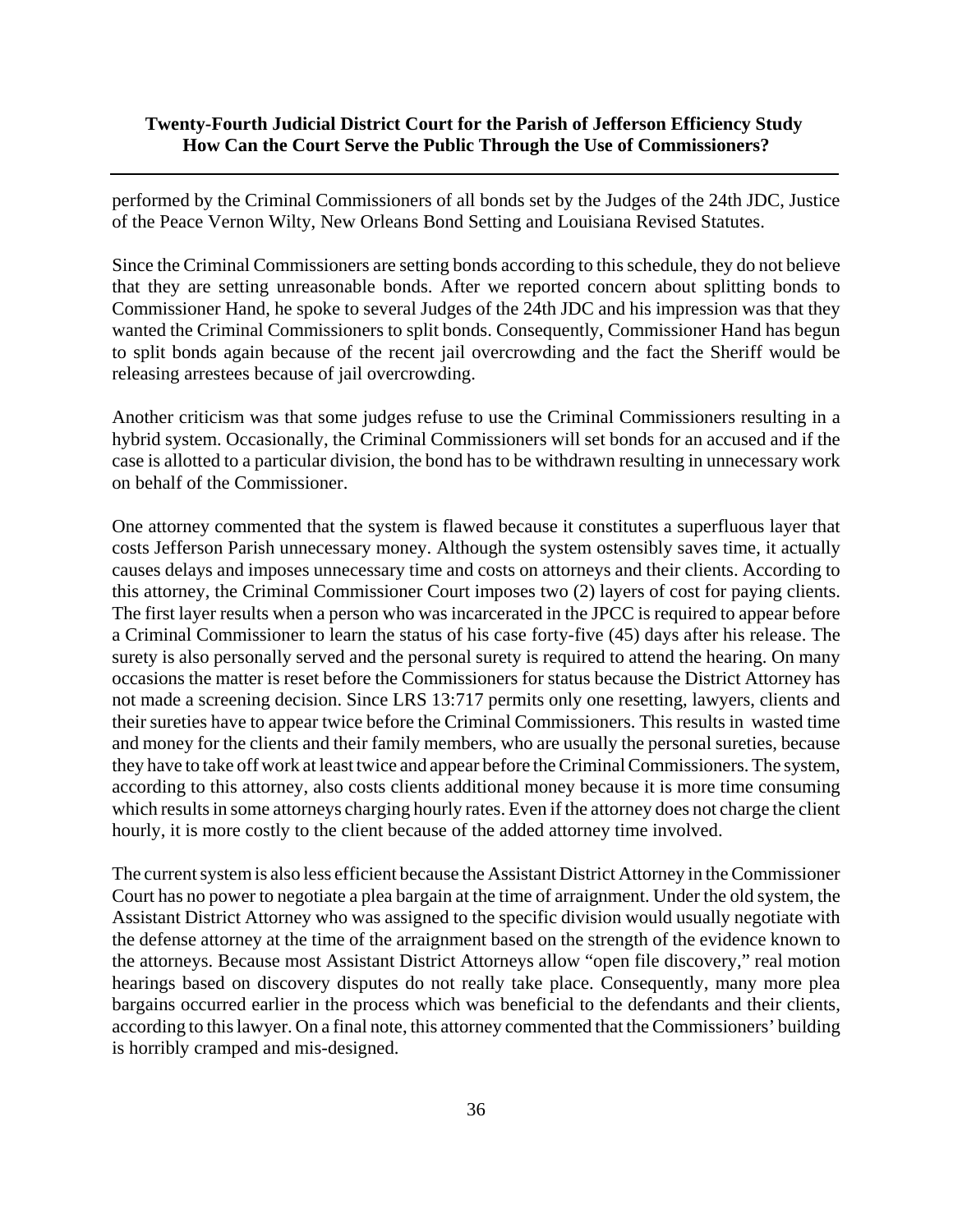A few attorneys commented that they had problems with non-elected officials such as Commissioners being given so much power.

One attorney who worked as an Arraignment District Attorney in the Criminal Commissioner Court saw two (2) problems with the current system: (1) misdemeanor trials slow down the system because the detailed findings of fact prepared by the Commissioners must be sent to the District Judge for approval before the defendant can be sentenced by the Commissioner, thus sentencing takes longer; and 2) Commissioners are prohibited from hearing misdemeanor trials absent the defendants' consent. This allows the defendant to forum shop between the Criminal Commissioner assigned to the case and the Judge to whose division the case has been assigned. Since some divisions of court are viewed as being more lenient than others, defendants are allowed to choose between the Commissioners and the Judges.

#### **F. The Use of Attorneys as Part-Time Criminal Commissioners or Magistrates**

We interviewed thirteen (13) of the sixteen (16) judges of the 24th JDC. Several judges expressed interest in the Criminal Commissioners taking the duties of Magistrate during the nights and on the weekends. This is a policy decision, not an efficiency issue, that must be made by the Court. Thus, we have no recommendation on this issue.

However, the Court may want to explore using attorneys as part-time Criminal Commissioners/Magistrates who fill in for the Judges in the evenings and during vacations and holidays. This practice occurs quite extensively in the state of Tennessee. Hamilton County, Tennessee (Chattanooga) uses three (3) part-time Judicial Commissioners who work nights and weekends at the Hamilton County jail, setting bonds and issuing search and arrest warrants. "The positions were created to ease jail overcrowding by helping people who are arrested have their bonds set quickly. The substitute magistrates fill in when the three (3) full-time magistrates are ill, on vacation or taking a holiday."45 The Judicial Commissioners in Hamilton County, Tennessee are paid twenty five dollars (\$25.00) per hour.<sup>46</sup> Shelby County, Tennessee (Memphis) uses three (3) parttime Judicial Commissioners. Recently, the Shelby County Commission appointed three (3) parttime Judicial Commissioners to take over the job of the full-time Judicial Commissioner who resigned on April 30, 2002.<sup>47</sup> Judicial Commissioners in Tennessee are generally appointed by the

<sup>45</sup> Judy Walton, *Fill-In Magistrates Get Chilly Reception to Raise Request,* Chattanooga Times/Chattanooga Free Press, Jan. 5, 2002, at B1.

<sup>46</sup> *Id.*

<sup>47</sup> Michael Erskine, *Three to Set Bail, Issue Warrants Part Time,* The Commercial Appeal, April 23, 2002, at B2, 2002 WL 19235984.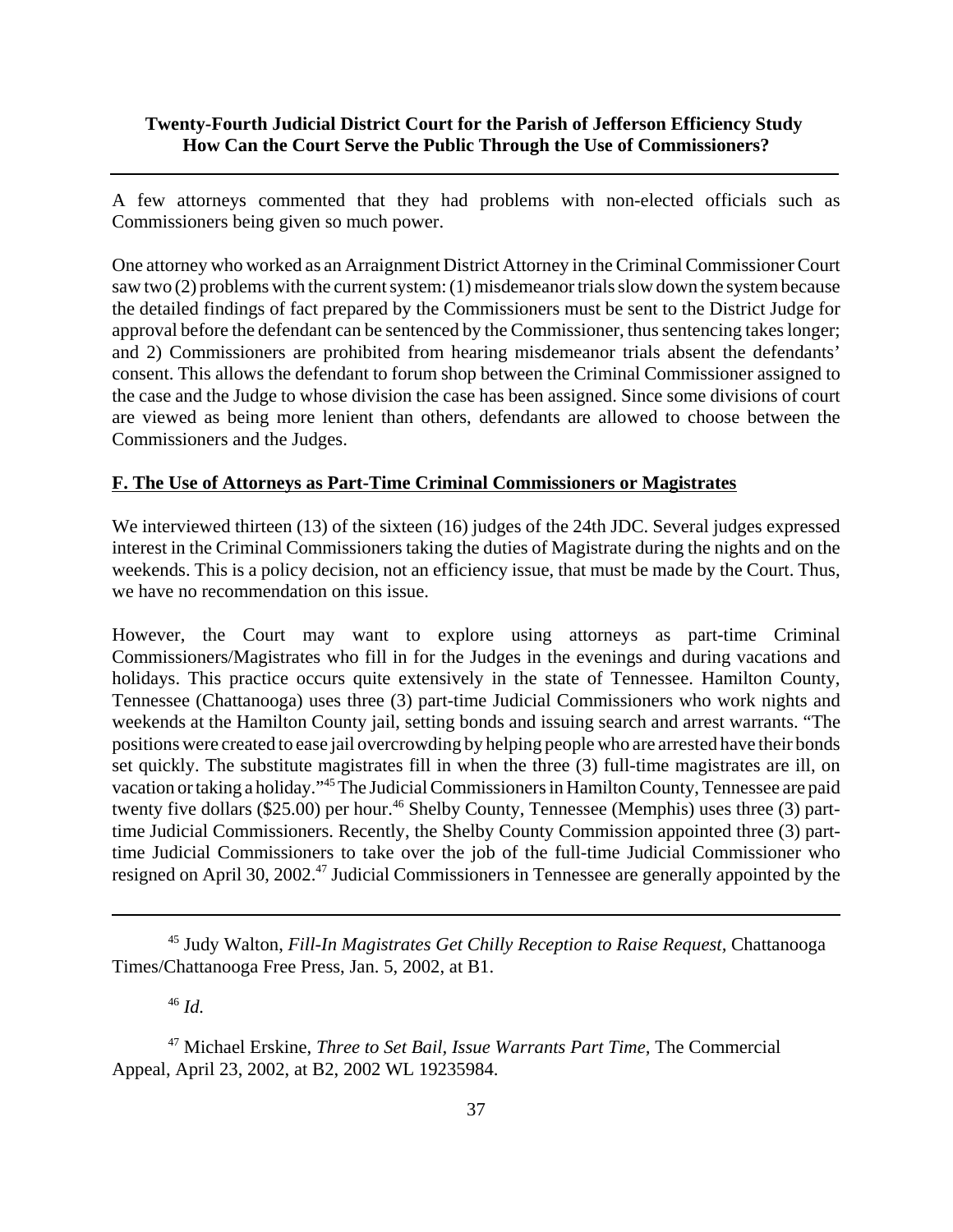County Commission pursuant to Tennessee Statutory Law.48 However, the presiding General Sessions Criminal Judge of a county may appoint a temporary, or part-time, Judicial Commissioner to serve at the pleasure of the presiding Judge in case of absence, emergency or other need.<sup>49</sup>

In Knox County, Tennessee (Knoxville), at least one (1) Judicial Commissioner is on duty every hour of every day to set bonds for the people arrested in Knox County.<sup>50</sup>

Before lawyers can be appointed as part-time Criminal Commissioners, we believe that the Louisiana Legislature would have to enact a statute allowing this practice to occur.

#### **G. Recommendations to Make the Criminal Commissioner Court Function More Efficiently**

#### **1. Judges should retain their misdemeanor cases.**

If the Court wants the Criminal Commissioners to have additional responsibilities, then Judges should not send their misdemeanor cases to the Criminal Commissioners because these cases take up an increasing amount of time. However, the negative aspect of implementing this recommendation is that the Criminal Commissioners enjoy handling these cases. Taking the misdemeanor cases away from the Criminal Commissioners would probably decrease their job satisfaction.

#### **2. The Court should explore hiring part-time Criminal Commissioners to handle evening and night magistrate duty as well as during vacation and holiday times.**

As explained in Section III(F), this practice is used quite extensively in the state of Tennessee and can be implemented in Louisiana with a legislative enactment. The part-time Criminal Commissioners could be compensated on an hourly basis and could work nights and weekends, setting bonds and issuing search, seizure, and arrest warrants. This practice would assist the Court and the full time Criminal Commissioners in performing their duties and ease jail overcrowding by helping arrestees having their bonds set quickly. However, as mentioned earlier in Section III(F), a legislative change is necessary before this practice can be implemented.

48 See Tenn. Code Ann. §40-1-111.

<sup>49</sup> See Tenn. Code Ann.  $$40-1-111(a)(1)(B)(ii)$ .

50 Randy Kenner, *Controversy Follows Bearden Student's Arrest, Suspension*, Knoxville News-Sentinel, May 21, 2001, at A1, 2001 WL 8502504.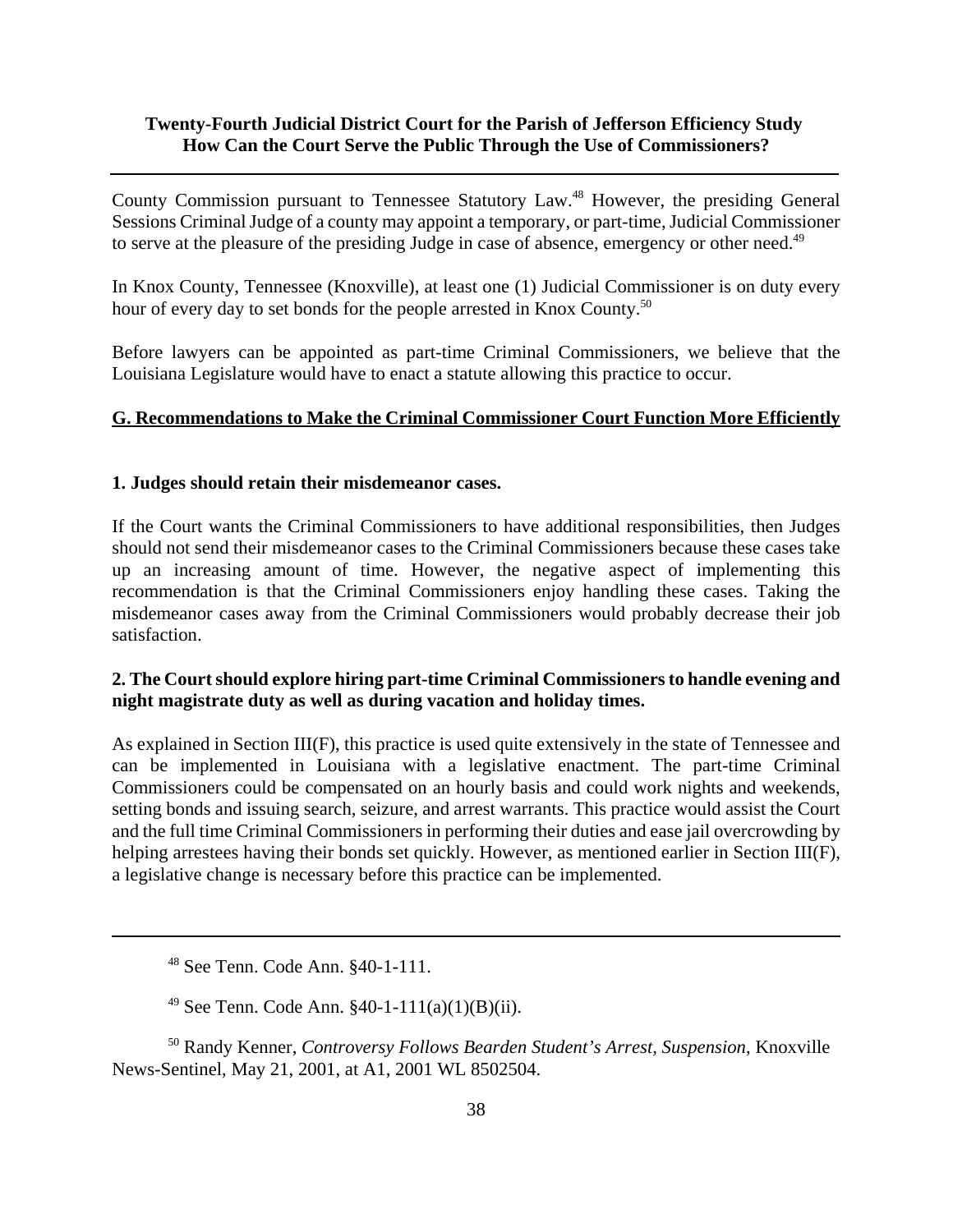However, another recommendation could be implemented immediately without a change to Louisiana statutory laws - using attorneys during nights and weekends to screen the bond requests for the Magistrate Judge. Attorneys could take telephone calls and analyze the bond requests made to the Court during this time. At designated times, the attorneys could summarize the bond requests and send to the Magistrate Judge by facsimile or other electronic transmission the pertinent information with recommendations regarding the requests.

## **3. The Court should assign another person to perform the additional tasks currently performed by Commissioner Kiff.**

Commissioner Kiff spends a considerable amount of time performing tasks that could be better performed by other employees or that are not within the Criminal Commissioner's statutory duties. Among these tasks are:

1. Assisting the en banc law clerk with post conviction relief requests filed by prisoners in the Louisiana Department of Corrections;

2. Performing accounting tasks for the fees collected by the misdemeanor probation and collections officer;

3. Acting as a bank courier who makes daily bank deposits;

4. Serving as plan administrator for the ten (10) employees employed by the Commissioner's offices;

5 Spending time finding defendants who are direct billed by the District Attorney's Office;

- 6. Serving on the Umbrella Computer Committee; and
- 7. Ordering equipment and supplies for the Commissioners' offices.

Moreover, both Criminal Commissioners prepare Domestic Abuse Stay Away Orders for arrestees who are charged in Second Parish Court with simple battery. Furthermore, both Criminal Commissioners substitute for the Misdemeanor Probation Officer when he is absent because of vacation, personal or sick leave.

The elimination of these tasks from the Criminal Commissioners would free up a large amount of their time so that they could perform other tasks.

#### **4. Give the Sitting Criminal Commissioner an afternoon docket of domestic relations cases.**

If the Court adopts Recommendation Number 3 above, then the Sitting Criminal Commissioner should be freed up to perform other judicial duties such as handling an afternoon docket of domestic relations cases. This move would considerably lighten the load on the Domestic Commissioner who is currently over-burdened with cases.